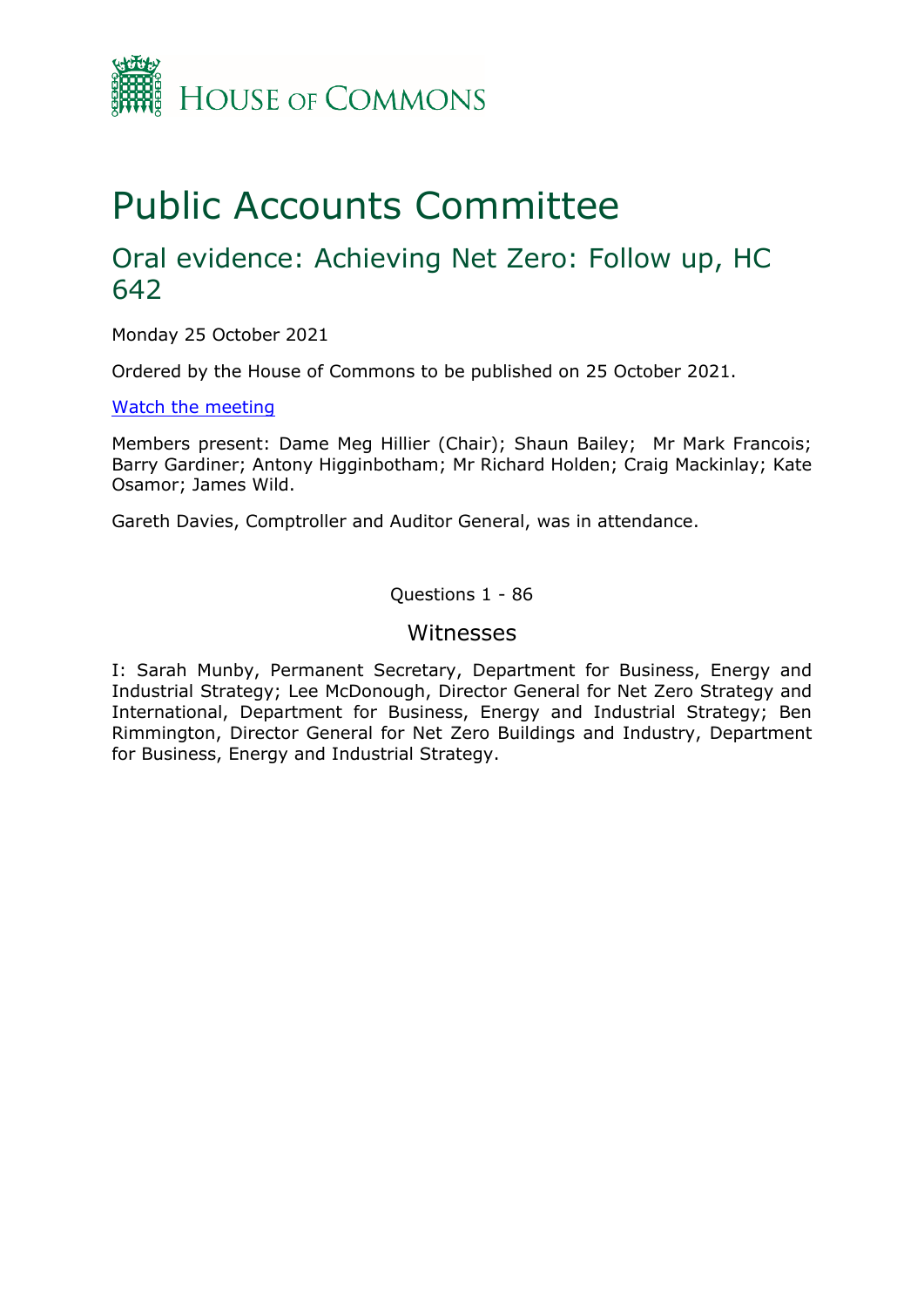

## Report by the Comptroller and Auditor General

Achieving net zero (HC 1035)

### Examination of witnesses

Witnesses: Sarah Munby, Lee McDonough and Ben Rimmington.

Q1 **Chair:** Welcome to the Public Accounts Committee on Monday 25 October 2021. Today, in very timely fashion, we are looking at the road to net zero. It is one of the top priorities for the country and the Government, particularly ahead of the COP26 summit, which starts on Sunday and continue through next week. Last week the Government unveiled its net zero strategy, with I think 16 documents and counting—Ms McDonough is nodding—released last week, with more detail on how the Government will achieve their target of reaching net zero greenhouse emissions by 2050.

This is a recall session on this subject because of the importance of it and what is happening in government at the moment. In March this year, when we looked at this, we warned that we were concerned that there was not a fully comprehensive plan about how to get from where we are now to 2050. Clearly the strategy begins to lay some of that out, but we now want to know a bit more about those plans. Is there enough flesh on the bone, given how much has to be done? How is it going to be funded? How will Government bring consumers on board? Those are among many other subjects.

To discuss this and some other issues with us, we welcome our witnesses. We have Sarah Munby, the Permanent Secretary at the Department for Business, Energy and Industrial Strategy. She is joined by two of her senior colleagues from that Department: Lee McDonough, who is the director general for net zero strategy and international—I guess you are quite busy with COP26, so thank you for your time today—and Ben Rimmington, the director general for net zero buildings and industry at the Department. A very warm welcome to you.

First of all, Ms Munby, I wanted to ask the obvious question. This net zero target was set a couple of years ago, but it has taken two years to get these 16 documents and the overall strategy out. Why so long?

**Sarah Munby:** As you said yourself, there is an awful lot of work in here.

**Chair:** Sorry; forgive me. Before I get into the main subject, Mr Holden had a couple of questions. I have given you a fair warning.

Q2 **Mr Holden:** We will go easily into the main session in just a moment. Ms Munby, the Prime Minister made a comment earlier today: "We don't want to support new coal mines." Does that rule out now the entire idea of a Cumbria coal mine, or is that not considered new, because it is already in the planning process?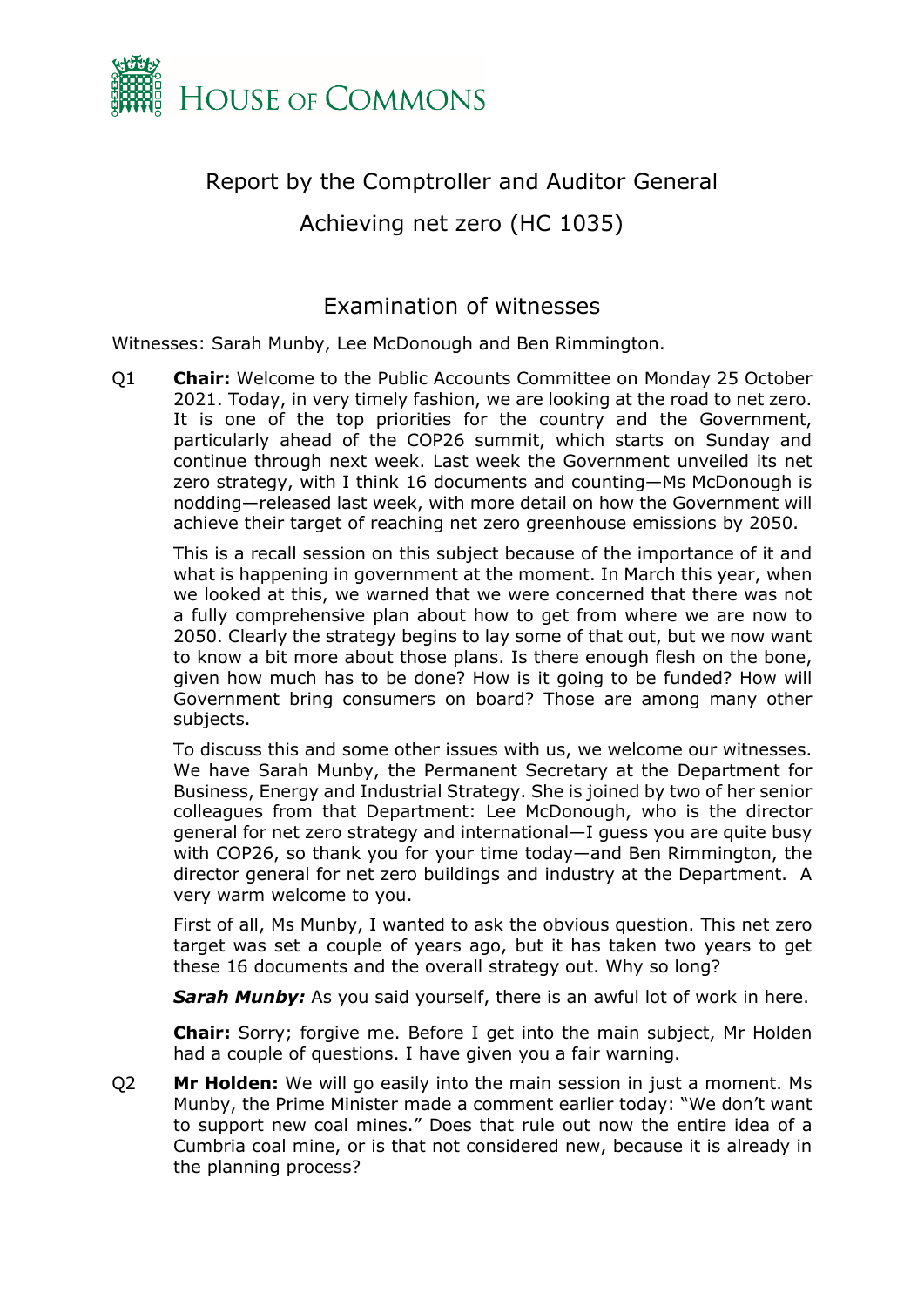

*Sarah Munby:* I have not seen the Prime Minister's remarks from today. As far as I know there has been no change. The Cumbria coal mine that you are referring to has been called in by the Secretary of State of what used to be MHCLG to be assessed. I have no further comment on it because it is going through that process. As I say, as far as I understand, that is still the situation.

Q3 **Mr Holden:** Mr Rimmington, I just want to ask a quick question about small modular nuclear reactors. There has recently been a big issue with concern about energy supply with wind and so on. Where are we at the moment on approving cash for Rolls-Royce to develop the small modular nuclear reactors?

*Lee McDonough:* That is actually for me, if that is okay. We have a fund through our innovation portfolio that is looking at SMRs in terms of design. There is an ongoing engagement with Rolls-Royce to look at their low-cost nuclear programme and when it will go ahead, but I do not have any updates on that at the moment.

**Sarah Munby:** I can say that I have spoken to Rolls-Royce very recently about it and we are working very hard on it.

Q4 **Mr Holden:** Are we expecting an announcement imminently—before Christmas?

**Sarah Munby:** We are hoping for an announcement imminently.

Q5 **Chair:** I am sure you will keep the Committee informed, and particularly Mr Holden, as he is interested. Going back to my question, why has it taken so long to get the strategy out?

*Sarah Munby:* The first thing to reflect is that this is not an easy business or a trivial one. This strategy, which is a leading one of its type globally, represents bringing together the entirety of Government and really the entirety of the economic system of this country into a single change plan. It represents making sure that not only do we have the words in this strategy, but all of the sectoral work that underpins it, such as the heat and buildings strategy, the hydrogen strategy and the transport decarbonisation plan.

As you said, this is a mountain of work, and it goes far beyond some highlevel approaches. It begins setting out, in all these areas, the critical things that need to happen in the near term to put us on a path to net zero, and for the first time lays out those sectoral trajectories in terms of future carbon emissions. The first and most important answer to why it has taken so long is that it is that amount of work, and it is right to do it properly.

As a side note, COP26 itself was delayed due to Covid. It is fair to say that, were it not for Covid, this would have come out somewhat earlier. Primarily, this is coming out at a sensible time, reflecting the volume of work that needed to be done to get it right.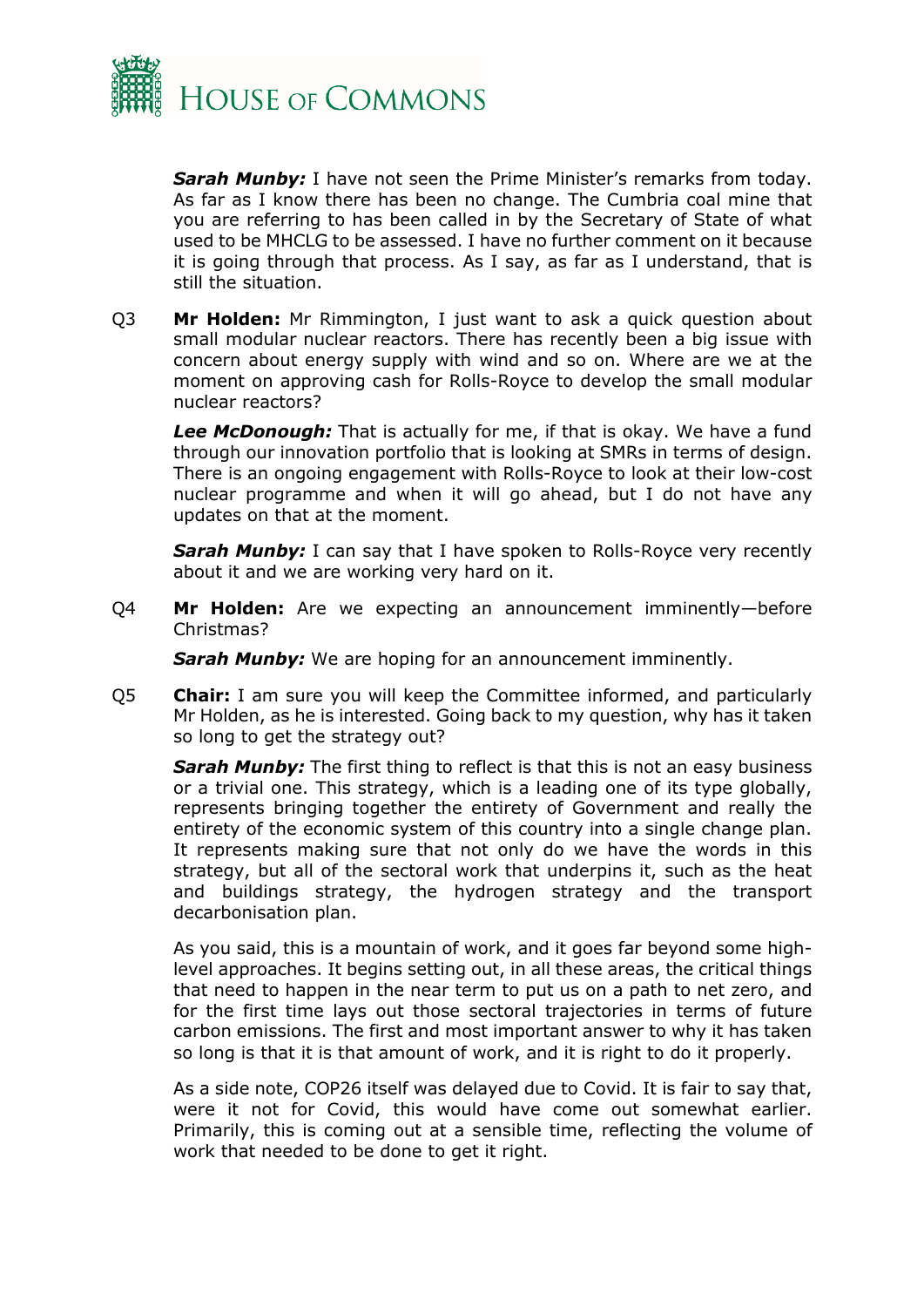

Q6 **Chair:** That brings me to my second question, which is on the timetable. It has all come out a couple of weeks before COP26. From what you have said, it might well have come out 10 days before COP26 if it had happened when it was expected to happen, so it is linked to COP26.

**Sarah Munby:** The reason we have brought it out now is twofold. One is the link to COP26. The other, really importantly, is the link to the first multi-year spending review we have had in a while. Again, this is not just words. It is backed up by key spending commitments throughout the strategy. It is a sign of the commitment to the strategy that these spending commitments have been announced in advance of the spending review, which, as people in this room will know, is not the typical approach.

Q7 **Chair:** I do not know; over the weekend, rather a lot has been announced ahead of the spending review and the Budget, but that is above your pay grade and mine. We know, and colleagues will pick up on some of this in the session, that there is always a tension between any spending Department and the Treasury; one would hope that it is a healthy tension. There is also a lot of investment that needs to be put into achieving net zero when there is no particular financial benefit for the Exchequer in the early days. How much has that been part of the reason for the length of time it has taken to do this, and can you shed any light on how you have had to balance those two considerations?

**Sarah Munby:** There are a lot of pieces to my answer, so I will get to some of the specifics. The first thing to say is that we very much do not think that the journey to net zero is one that should be or can be entirely funded through the public purse. This is really all about leveraging private investment. That means a lot of work for the Government, by the way, because you have to create the conditions for private investment, be that in wind, nuclear or new buildings. That is a whole combination of regulatory levers, spend levers, specific deals and so on, but it is really important to emphasise at the very beginning that when you see estimates of the amount of investment needed to fuel the transition to net zero, we would only expect a small portion of that to come from the public sector. What we are always thinking about when we put public money in is how we can leverage private money to go alongside it.

On your question about how the spend has been part of the picture, making the point about commitment to this agenda across Government, there is £26 billion of new spending in this picture. The full breakdown of that will be laid out by the Chancellor at the spending review. About £12 billion of that is from the 10-point plan, but the rest is incremental to the 10-point plan. That is a big financial commitment. What the discussions have been on is making sure, as I say, that commitment is really leveraging private investment and that the commitment is credible—i.e. that we are confident that we can spend the money and do so in a value-for-money way. We have been interested to find the right cost way to meet net zero and to meet our target.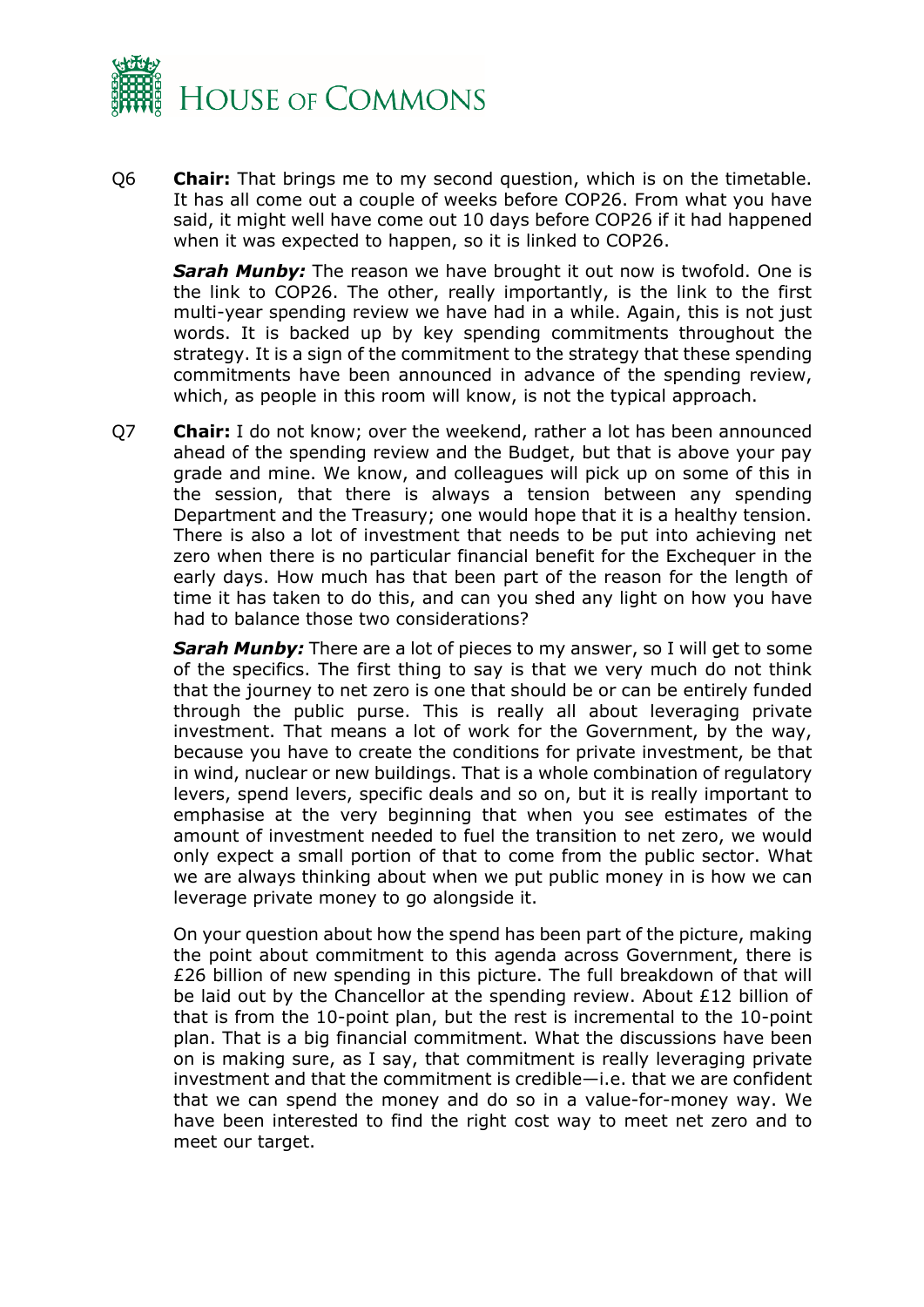

It is important to say right up front in this hearing that we believe this strategy represents a credible plan to reach net zero. Do we believe there is enough money? We will undoubtedly come back to that question down the path, but for now, yes, we think the funding commitments made here represent, for the next few years, the right first step on a credible path to deliver. Of course that has been something that has been discussed over a long period, as you would expect.

Q8 **Chair:** The path to green initiatives is littered with stop-start Government incentives for the private sector. In order to leverage in that private sector investment that you talked about, there have been feed-in tariffs. We could list a lot of things that have been put in place to encourage industry to step up, but then very often they have been reduced or withdrawn because they have suddenly become too expensive for the Exchequer. Can you convince us that in this strategy you have a much longer-term trajectory, so that you are not seeing that stop-start, and you are actually seeing industry given the opportunity to properly invest for the long term to deliver on this, rather than allow people who might want to gamble on the chance of making money in the short term rather than making a long-term investment?

**Sarah Munby:** Yes, absolutely. First of all, it is worth putting that in the context of the fact that we have long-term targets and long-term trajectories that go to how much carbon dioxide we expect different parts of the economy to be generating at different times. That is a big step forward, because it makes it much more difficult for any future Administration—I am not talking about the current Government, because this is a journey that goes on way past the course of any Parliament—to step away from these commitments, founded, by the way, in a legal commitment to carbon budgets and to net zero, without having a very credible answer to how you are replacing or improving what you are taking out. That does not mean it could never happen.

The strategy does not generate an enormous amount of spare carbonsaving, i.e. this is an appropriate path for hitting the target. It is not a path for enormously overdelivering on the target, and that is by design. You do not have a lot of room to take big parts of this programme out, frankly.

The detail is then in the specific pieces of design. I might ask Ben to talk about hydrogen and carbon capture funding, just as a specific example, because that is something where we are trying to build an industry over many years, far beyond the course of this Parliament.

*Ben Rimmington:* In the hydrogen strategy we set out an approach to a genuinely long-term strategic development of a whole new hydrogen economy—an entirely new energy vector for this country being produced at real scale. In the strategy specifically we set out quite a large-scale package of support, both in terms of capital investment support—£1 billion for the CCUS side of things and £240 million for the low-carbon hydrogen fund—but also, really crucially in terms of your question about the longer term, something called industrial decarbonisation and hydrogen revenue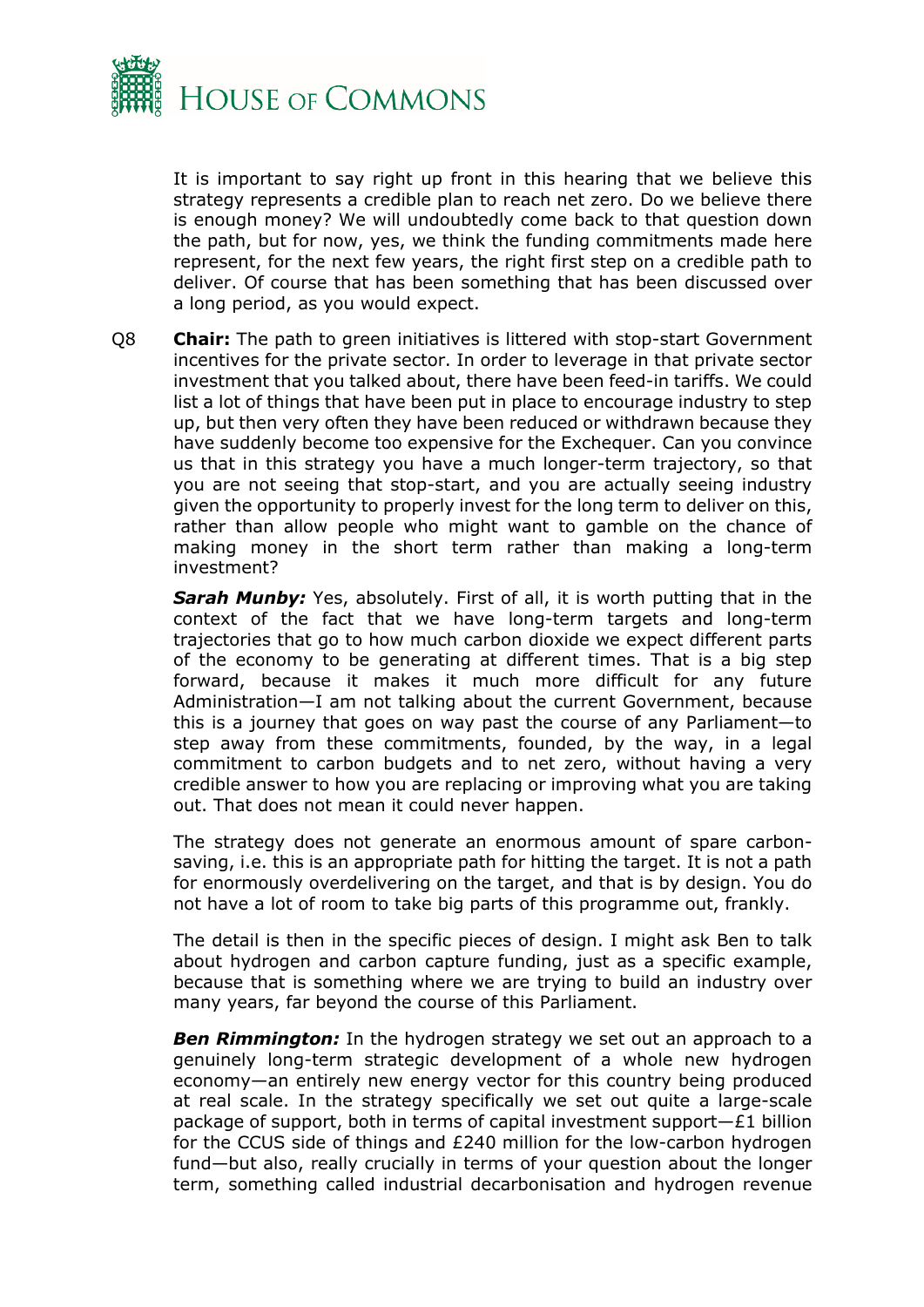

support, which we nicknamed IDHRS to try to make it pronounceable, if that helps.

That is designed to provide revenue funding, which people will need to make projects investible for the long term. We have made some specific announcements about the size of contracts we will be able to let over the next few years, but also that we will be making commitments to the medium term to take us to 2030 and beyond, with funding arrangements to be agreed with the Treasury. It is definitely a long-term commitment.

On the other side of my brief, I could also point to a wide range of nonspend areas where we are clearly setting out longer-term signals to industry, by means of future regulatory standards around the future homes standard and provisions on the replacement of fossil fuel boilers on properties off the gas grid, etc., which will give people the certainty to invest to support the transition in the longer term.

Q9 **Chair:** You have both talked a lot about certainty, but, going back to my point, we have had lots of attempts at lots of green projects that have just failed because that certainty has not materialised and Government have withdrawn or changed the funding model or business just has not taken it up firmly enough. Ms Munby, in a very crystallised paragraph, what is different with this strategy? Why are you confident this one will stick?

**Sarah Munby:** There has not been anything like this level of cross-Government commitment, this level of integrated, strategic thinking or this level of financial commitment on this agenda at any previous point in history.

**Mr Francois:** Besides, we have a major summit coming up. Everyone knows it. Let us not be naive about it.

Q10 **Chair:** Ms Munby acknowledged that right at the beginning. Maybe I am a cynic, but I have been around the block long enough. I have been on this Committee for nearly 11 years. We know that a Government can make a commitment and another Government can come in and change that trajectory. You say the commitment is there and everything, and we have the binding legal targets, but spending Departments sometimes do not all like working together terribly well when they have other priorities.

What if one Department goes rogue and starts pulling out of something? Can they do that? You are the Department that is responsible overall for holding the ring on this. What powers and influence do you have to make other Departments and arm's length bodies fit in with this strategy? I know they have all signed up for it now, but in five years' time there will be a different Permanent Secretary. There will be many different Secretaries of State, at the rate we go through some of them. There might be a different Government—I live in hope. We could see a lot of change in Whitehall and in government. How are we going to be convinced that it is actually going to be deliverable?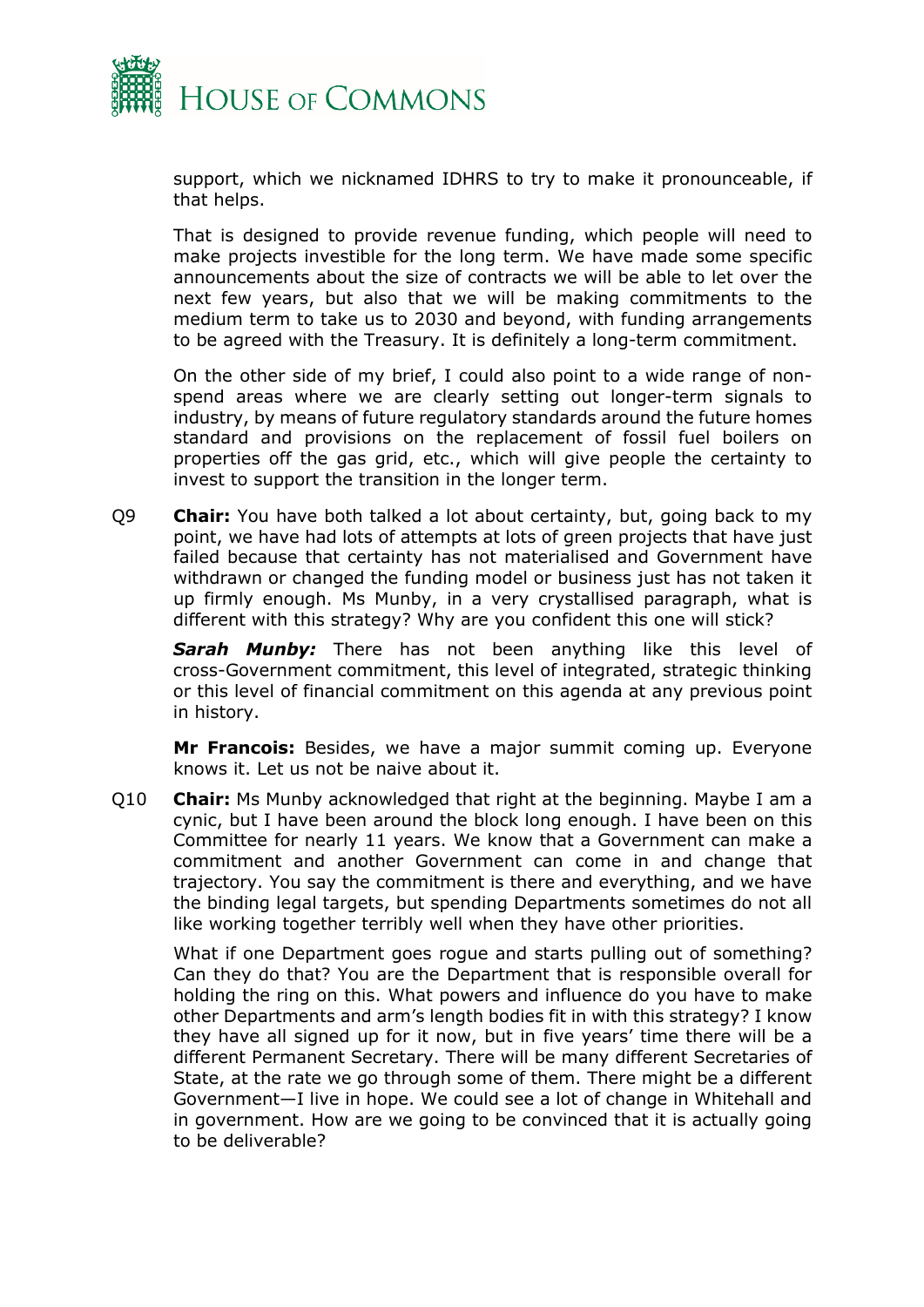

**Sarah Munby:** There are a few steps to that. The first thing to say is that the first and most important part of our job in BEIS—I will come to where the authority comes from in a second—is to notice. I do not say that trivially. That is the reason why we talk in the strategy about an annual stocktake, where we look right across all of these pathways, right across all of the initiatives and the large set of measures we have committed to report against.

The first step is, "Something is going wrong here." That could be because somebody is stepping back from their commitment, because they are facing a difficult other choice, or because there is some kind of political change in wind. It could also just be because something does not deliver as fast as we expected it to. There will be bits of this strategy that overdeliver and bits that underdeliver. That is absolutely in line with our expectation. The first thing is to make sure we know that and we have a process for the right set of conversations about it.

On your question about what power BEIS has to make other people do things, that is not the lever of where the power comes from. All this has been driven through by a very clear commitment right from the top of Government, including the Prime Minister, being pushed down into Departments. Our job is to make sure that we can tell both our Secretary of State and Secretaries of State right across the system things like, "Okay, do all these things you are talking about actually add up to a plan to deliver net zero? No, it does not. You are going to need more over here. Have you got the balance between this lever and that lever right in terms of cost and impact on employment or investment? No, you have not. You should do more of this".

It is not ultimately me phoning up the Permanent Secretary at Defra and telling her what to do. I am glad it is not, because that would not be a powerful or sustainable lever. It is about clear leadership right from the top. Of course, it is true that if you had a future Government who decided they did not want to deliver net zero, there would be a risk of some of these commitments being unpicked. However, they would very much have to deal with the fact that this is a legal commitment and we have commitments to the carbon budgets along the way. They would face some pretty big obstacles in doing that compared with almost any other area of Government policy, where it is also true that long-term programmes can of course be unpicked.

Q11 **Chair:** In the metrics you are looking at, are you looking at the consumer end of it? This is all very highfalutin stuff and big words, but if you are someone on the ground thinking of changing your car, your boiler or whatever, or you are doing something to your home, there are a lot of consumer choice elements to this. Will you be monitoring the consumer take-up across Departments, in departmental areas of responsibility?

*Sarah Munby:* Yes. Lots of the targets that we are talking about—to take an example, 100% of new cars and vans sold being zero emission by 2035 is one of the targets that we promised to report on—are obviously founded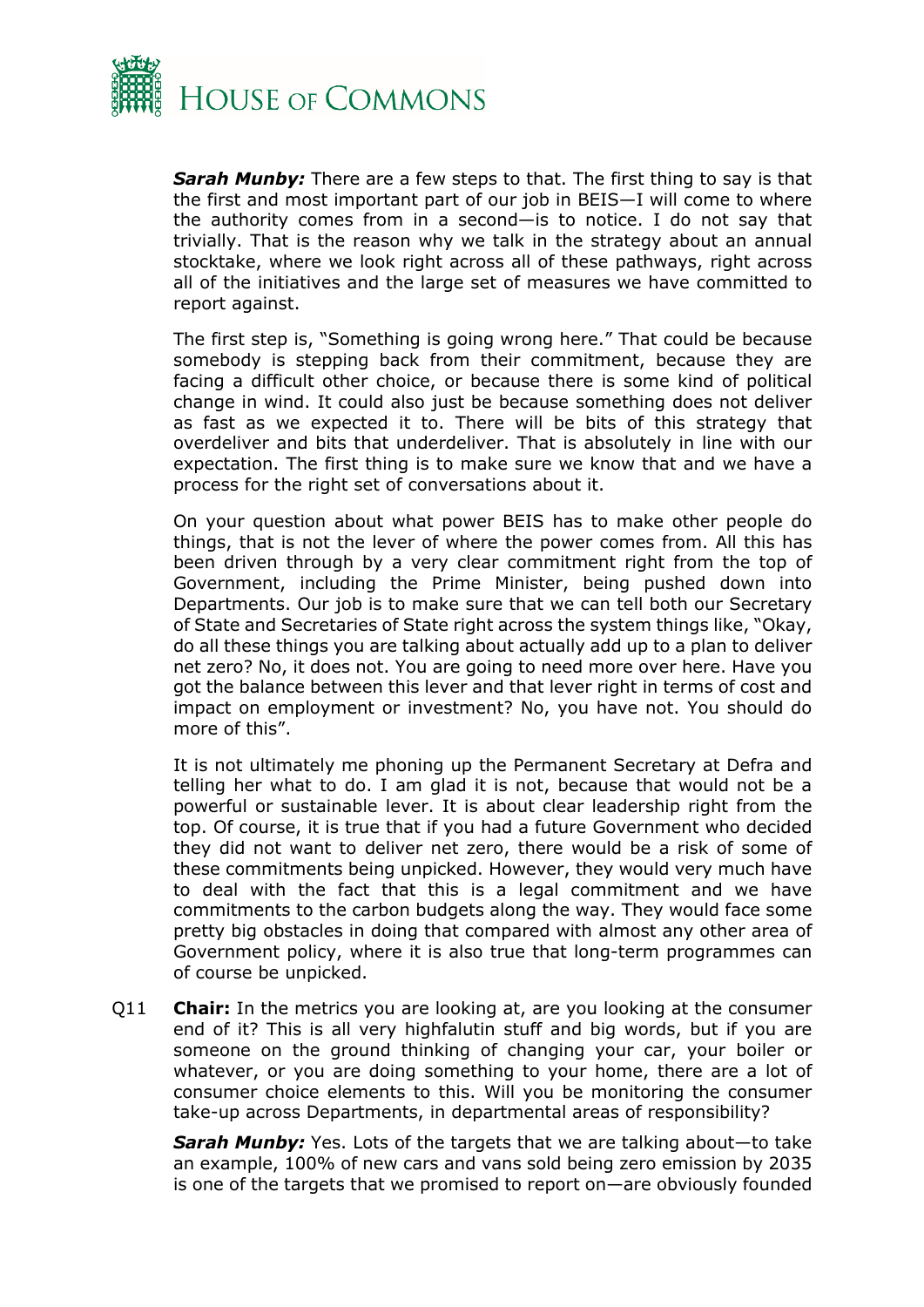

in consumer behaviour. It is the same point on heat pumps: we will only get to 600,000 heat pumps if people buy heat pumps. In that sense, yes. It is also true, by the way, that on a quarterly basis we monitor attitudinal issues around net zero, which are not so much the direct things, but we are looking at whether the enablers of these are coming into play. It comes in two elements.

Q12 **Chair:** How are you working with the arm's length bodies? Some of them will be closer to the consumer or their sector, particularly local government. How is that working in your matrix of organisations and issues and so on?

**Sarah Munby:** Maybe I will take those in two parts, just to talk about arm's length bodies and regulators, and then I will say a few words on local government, though I can imagine we might want to go into that in more detail later in the hearing.

On regulators and arm's length bodies, you will have seen mention in the strategy of some where there is really substantial action happening already. The Bank of England is a good example of that. We have a new strategy and policy statement coming out for Ofgem that really puts net zero at the heart of what they are doing. The CMA will be reporting back to the Secretary of State on how they think they can enable net zero. There is a lot of bilateral work going on between Departments. The CMA and Ofgem are two of ours, but the same is true across the system.

We have also just completed a consultation much more broadly on the future of the regulatory system, which includes things like what sort of duties regulators should have in the round, including how net zero fits into that.

On the local government side, you will have seen there is a whole chapter in the strategy devoted to local government. That is because we think they are an absolutely key part of this, partly as a deliverer of some of the schemes. Much of the buildings work, which we may come on to talk about, is delivered directly through local authorities. They have a huge role in transport and in waste. What we are describing as the journey that we need to take with local authorities is much closer co-operation, starting with the net zero forum, which we have agreed to set up, to work in a deeper partnership, not just on the individual sections of the puzzle, where we have made huge strides over the last year as we have been building the strategy, but on helping local authorities bring together the story for their own locale. Just as we in BEIS have to bring together all of these chapters into something that adds up and makes sense, it is the same picture for a local authority at the local level.

Q13 **Chair:** On that bit about adding up, one of the challenges is that you have trade-offs. You have a Department like yours, which has to deal with energy-intensive industries. This country needs a steel industry for many reasons; I will channel my Nick Smith MP, because he has obviously been very active on that, as have others in the House. At the same time, you need to have zero-carbon strategies that counterbalance that. Where have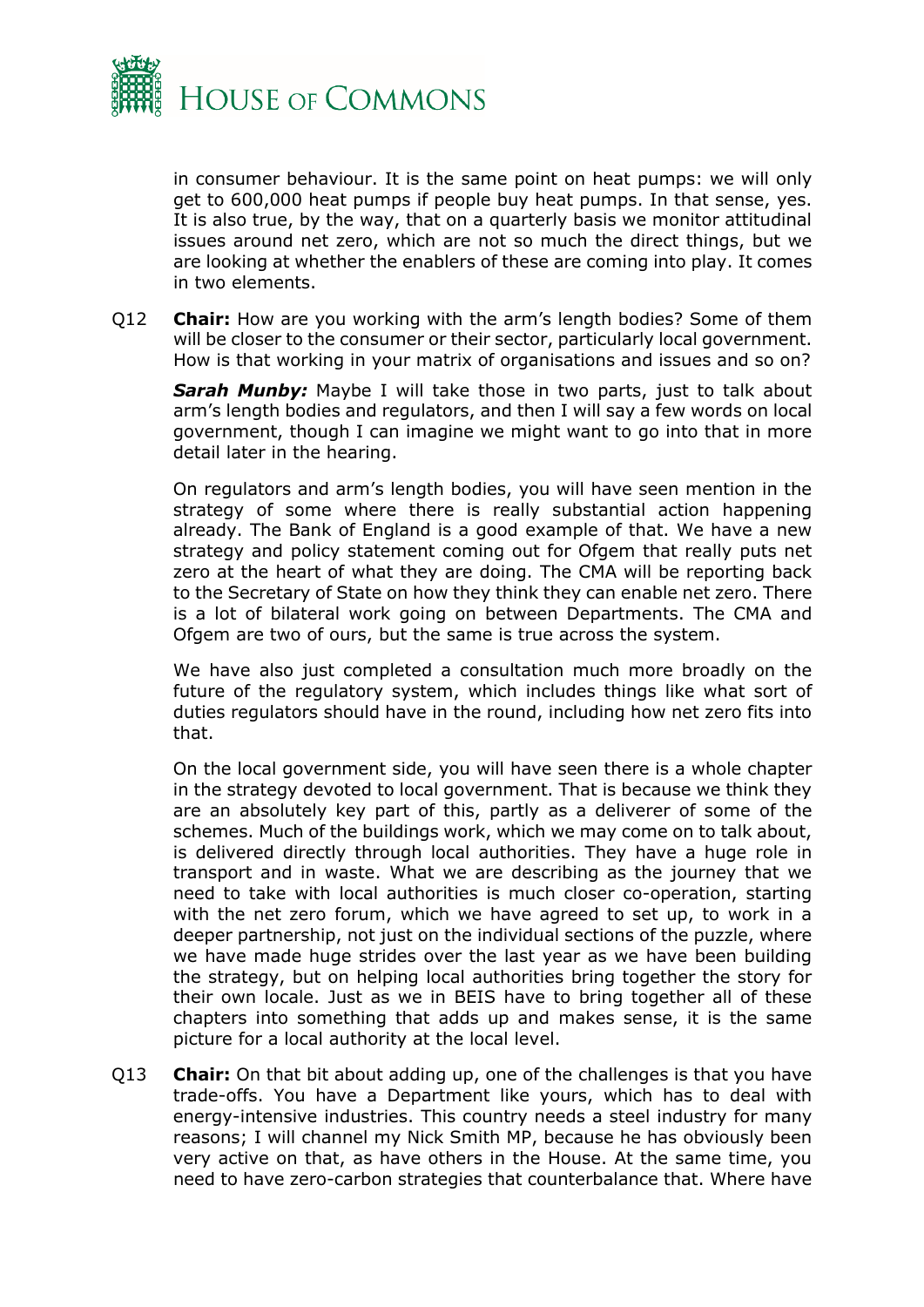

the particular tensions been? Can you give us a couple of examples of where they have been and how you are trying to resolve them, where you have conflicting targets? That is not just on net zero; clear air is another area where you might have conflicts.

**Sarah Munby:** In all those areas, what we have tried to do is find the appropriate balance. A good example is new build and new-build homes, where we have really ambitious targets to make sure that enough homes are being built, but we also need to make sure that those homes are being built to appropriate insulation standards and to enable new forms of heating. That means being thoughtful about when the right time is to introduce different measures. It also means being thoughtful about making sure that the supply chain is there and the skills are there, so that you can deliver things at the right pace.

It is not a direct trade-off, because both of those things matter and we have to find a solution that delivers both. Net zero is not optional, but it is about working on a plan that has the right timing and prioritisation. It is that level of detail where we get into the trade-offs.

The same is true on something like industrial decarbonisation, where what we are seeking to do is put in things like the various decarbonisation schemes that we have for industry, that make sure that we can continue to support them but make sure that they change over time at the right moment, both in terms of energy efficiency and deep decarbonisation. The right answer is very rarely to say, "Net zero is the trump card and therefore we should give up on this other piece of Government policy". That is not the way to a sustainable strategy that everybody can get behind. It is about finding something that lets you deliver both goals.

I am not saying there are no trade-offs or no compromises; it is hard partnership work with our own policy teams within the Department or with other Government Departments to reach the right solution. I do not think there is anything where we have found ourselves at loggerheads, as it were. It is not really that dynamic.

Q14 **Chair:** I will go to colleagues in a moment, but I wanted to pick up on that point about industry, particularly in aviation. This is media coverage, rather than direct evidence to us, about the net zero strategy and aviation. It quotes that the Government's response to the CCC's advice appears to directly contradict the BEIS document, which recently appears to have been withdrawn from the BEIS website. This is going to jet zero—you will recognise the phrase—but the DfT's own analysis suggests that there will be residual emissions of some 21 million in 2050, even if the aspirations for new fuels and technology come to fruition. That is a trade-off issue. Can you give us any more information on how you are going to handle that?

*Sarah Munby:* Yes, absolutely. I talked about this last time I was here. It is fairly obvious, but not all sectors of the economy decarbonise at the same pace. Power has gone pretty early. If you sequence all the sectors,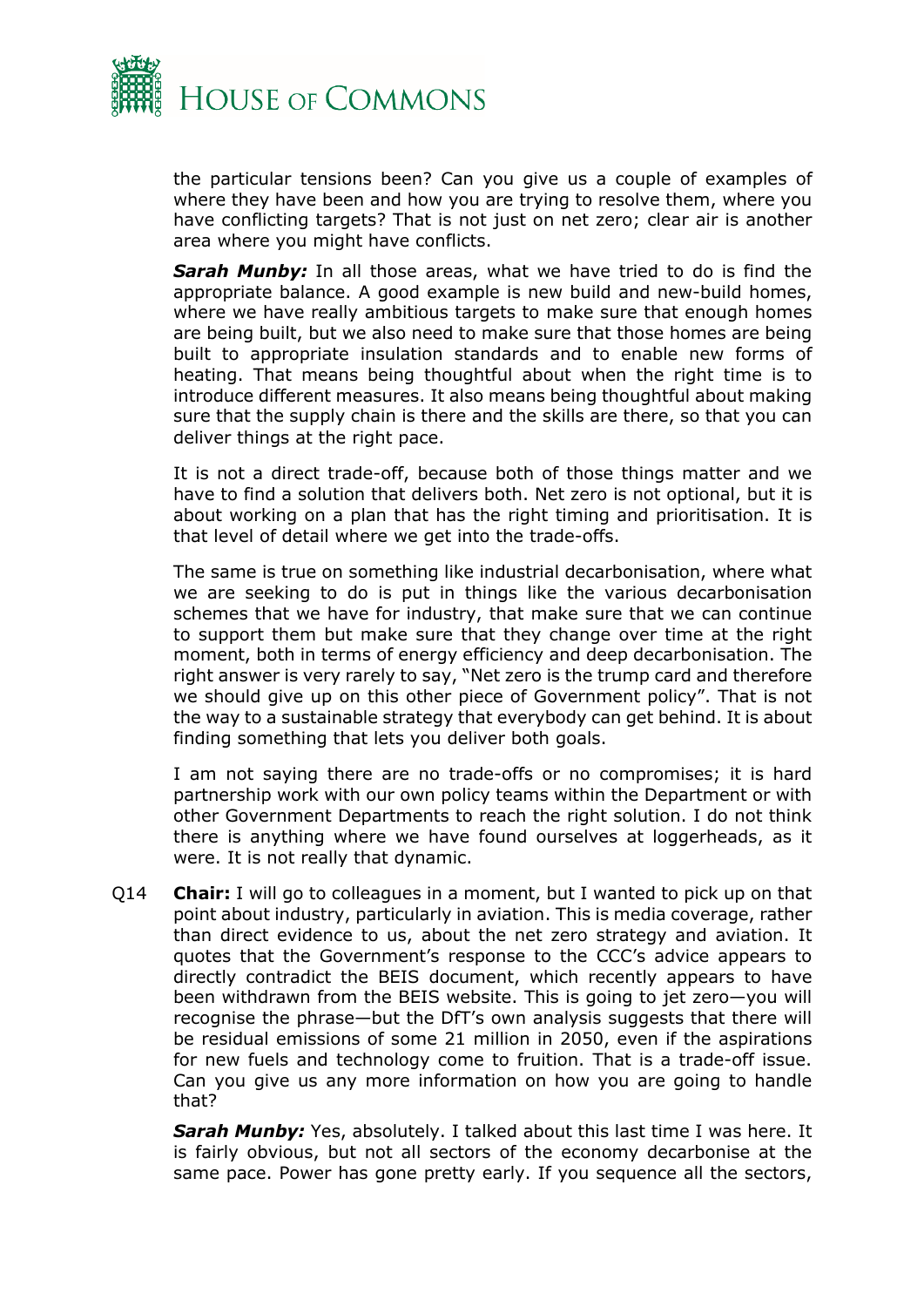

aviation goes late. It goes late because we do not yet have the technological solution. You will have seen in the jet zero consultation that, to overly summarise what of course is a much more complex strategy, essentially there is a multi-pronged approach where you are looking at sustainable fuel. You are looking at more efficient airports and aircraft in the near term, and ultimately new forms of propulsion, be that hydrogen or electric.

**Chair:** They are lots of untried and untested technologies.

*Sarah Munby:* It is an area where it is as yet uncertain which bits of technology break when, so you inevitably suspect that it will move later. The strategy is built to allow a level of residual emissions from aircraft. That is why we think about all the pieces of the puzzle that are about offsetting that, be that the various forms of carbon capture associated with biomass, for example, or tree planting. Those pieces of the puzzle have to move. By the time that you get there, particularly agriculture and aviation, but some other pieces of the puzzle too, will still have a degree of residual emissions. In order to reach net zero you have to be able to offset them. You will see in here that we describe what that picture looks like for various different scenarios, where we think the residual emissions will still come and how we think we are going to manage them.

*Lee McDonough:* It is worth saying that, when we set the sixth carbon budget, we are formally counting emissions from aviation. They will be brought in, so it is not like they are being ignored. Sarah is absolutely right: it is a key part of the strategy. It is very open that there will be residual emissions, which may come from specific sectors or slower progress in other areas. That is why we have to move forward on all fronts.

To say a final thing, in terms of our CB6 targets, that is largely focused on delivery through known technology and science that is already understood, as opposed to relying on residual emission removal.

**Sarah Munby:** We are going to touch on some of that later on.

Q15 **Mr Holden:** This is just a short question, picking up on what you said before, Ms Munby, about the arm's length bodies. One of the things the Secretary of State set out when he became Secretary of State was that he wants to do a review and reduce the number of quangos. Do you think that there is any conflict between what you are setting out today with working with those bodies and that reduction? More broadly, where are you on that quango reduction?

**Sarah Munby:** I do not have anything to announce now, but we are absolutely, as you can imagine, having conversations about the future of all of our partner organisation ALBs in the context of the spending review. We have talked to the Secretary of State about what he wants to do there, but we are not at the point of having anything specific to say.

It is certainly true to say that in some spaces we have introduced new organisations in order to help with this. Salix, which runs the public sector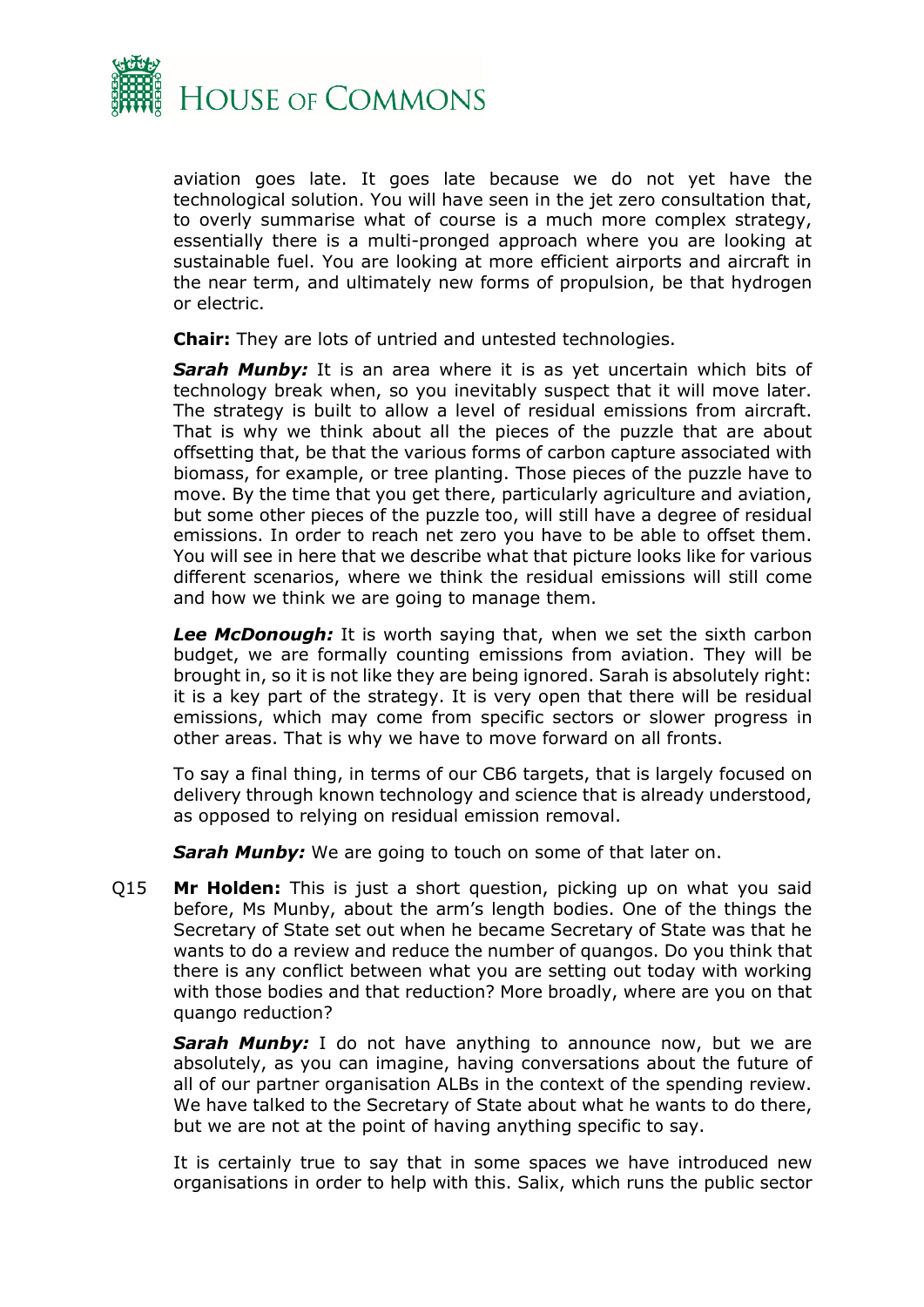

decarbonisation scheme on behalf of the Department, is a good example. In that sense you are right that there is a potential conflict. In the grand scheme it is not a big conflict that keeps me awake at night, because the numbers that we are talking about are relatively small.

For some of our key partner organisations—Ofgem is the very obvious example—this is, as for the Department, a big capability journey. They are strong today, but they are going to have to get even stronger across a wider range of responsibilities. Making sure that we invest in those skills and capabilities is going to be critical. It is going to be more about taking organisations that we have and making them perform even more strongly across more functions than it is particularly about creating lots more, although there are some specific examples where we have had to do that.

Q16 **Mr Holden:** The Secretary of State basically committed to a review and a reduction, but you do not see that now happening, given that you have created more, for obvious reasons. Is that now the priority, rather than having a look at the broader review?

**Sarah Munby:** I would hope that we can walk and chew gum at the same time.

**Chair:** I am sure Mr Holden will take that up with the Secretary of State.

Q17 **Shaun Bailey:** Thinking back to local authorities and value for money, I know that the NAO noted that there has been a significant increase in grant funding to local authorities in order to encourage net zero, but there seems to be a bit of a risk of fragmentation with that. More broadly, what we are seeing is that local authorities that have won previous funding are winning funding again. What are you trying to do to ensure that authorities that do not have fantastic bidding departments, like my own in Sandwell, are going to actually get a piece of the pie on this? Is it not just going to be the case that authorities with these great, huge teams that can put these bids in are going to get all these lovely grants that you are offering?

**Sarah Munby:** I am going to bring Ben in to comment on the specific support that we are giving to local authorities to help manage that issue, but I will come in first on the bigger question about the fragmentation of funding streams.

You will see in the strategy, where we talk about how we are going to work with local authorities going forward, that we think there is a question to be asked there about whether there is any simplification that can be undertaken to make life easier and simpler for local authorities. That is not a one-sided trade-off. There is a reason why we run things as scheme on a national level, because that makes sure that, for example, if you run a scheme particularly directed at social housing, you can make sure the places with poor social housing stock that really need support get more funding for it. If you start with doling out the funding in a different way, you get a different balance.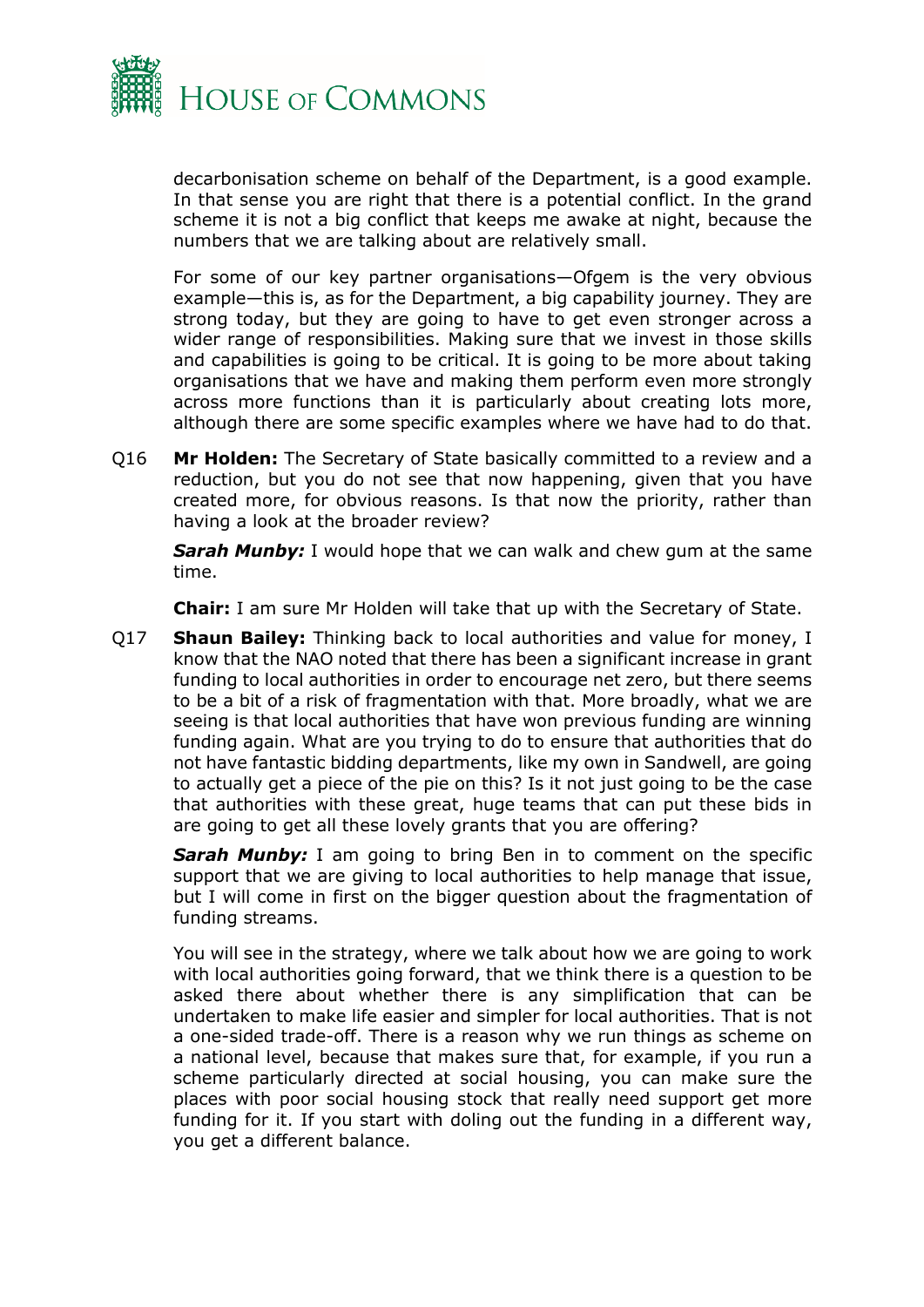

It is not true to say that it is always better to devolve and simplify and give all the money over to local authorities. It is also not true to say that you should always have loads and loads of vertical and national pots. We need to work on the right balance. We have committed to look at it, but I just wanted to say that it is not obvious that the answer is going to be a dramatic simplification, although we really want to talk about where there might be opportunities.

What Ben can talk about is, for example, on the buildings work we are doing, where local authorities do bid for schemes. What do we do to support people who have less good bidding capability?

*Ben Rimmington:* The answer is a range of things. For instance, the public sector decarbonisation scheme has always been accompanied by the lowcarbon skills fund, which is specifically there to ensure that authorities have the capability they require to put their bids into us to a decent standard and to get the maximum value out of the funding opportunities that are available. There will be a similar component to the funding that we put aside for the social housing decarbonisation fund.

Below all of that, in recent years we have always had a network of local energy hubs, which we have now renamed local net zero hubs, which are there to support LEPs and local authorities across regions to both make the best propositions they can on things like the local authority delivery side of the green homes grant programme, but also take best advantage of commercial investment opportunities in the net zero space. This is all investment in capacity-building and support to try to address the point that you raise.

**Shaun Bailey:** This comes on to the broader point, then, because to be honest, Chair, I am still none the wiser.

**Mr Francois:** You are not alone.

Q18 **Shaun Bailey:** Let me frame this another way. The biggest thing that local authorities seem to be asking for around this is clarity. Ms Munby, in your initial response you talked of this almost utopian model of great communication when we were looking at more of a national scale between Whitehall Departments. It feels as if that is perhaps trying to be replicated with local authorities.

Given that local authorities are going to be front-ending a lot of this delivery—naturally, because they are the main service deliverers—what I am asking, in a roundabout way, is how are you going to ensure that a borough like Sandwell is not missing out in respect of a more affluent borough. More broadly, how do we ensure that we actually know what the bar is that we are trying to reach here?

I am just very concerned that my local authority, which is getting pulled left, right and centre, as it is anyway, is going to be front-ended with delivering a lot of this stuff and is going to have no idea how it is going to go about getting the money and actually implementing it in the first place.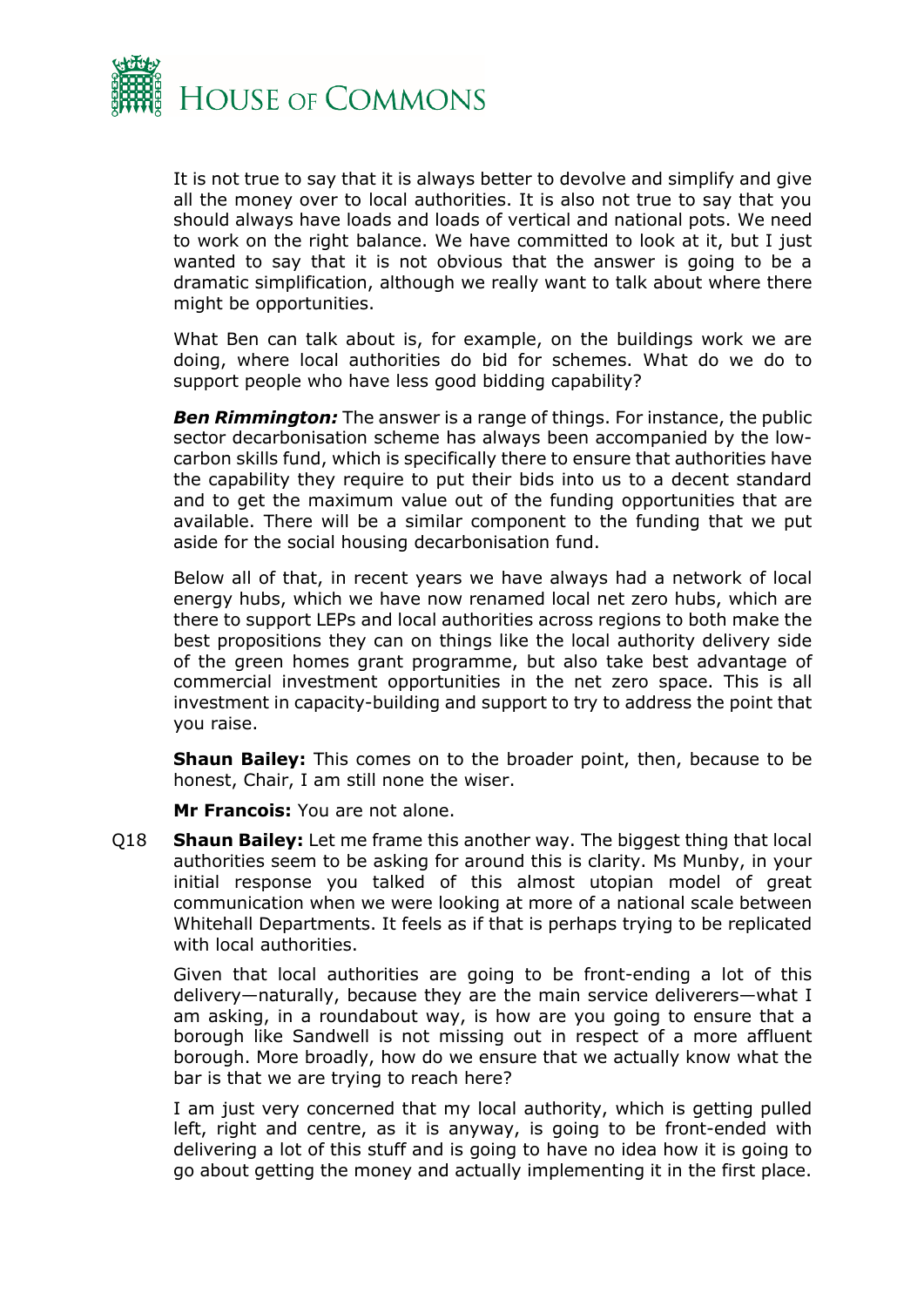

It just seems to me that while this vision of cross-working sounds great, Whitehall is different to local government. I am just keen to understand how this is going to work.

**Sarah Munby:** Can I offer them a tip? If they have not already, I would suggest that they get in very close touch with their local net zero hub, which specifically exists exactly to help them with this problem.

*Lee McDonough:* This is exactly the kind of issue that is going to have to be brought to the forum that we talked about setting up, including on metrics. Your point is really important. The UK Infrastructure Bank will lend to local authorities for bigger programmes of work, over £5 million, and that is specifically going to set up an expert advisory service to help local authorities develop their business cases and support. That has not started yet but that is the plan.

The key for me is having the forum as a focal point to raise these issues, make sure that we have the right metrics and data and can also convey really clearly what the offers are to people so that they know the lay of the land.

**Craig Mackinlay:** I have a couple of declarations of interest before we start. I am the chairman of the all-party parliamentary group on fair fuel for motorists, which is obviously a cross-party group, and I am also the chairman of the net zero scrutiny group of Conservative MPs. I was also in receipt of a very small green homes grant, just to get that out there. My experience of that might be useful.

**Chair:** There is someone who got one, Ms Munby.

Q19 **Craig Mackinlay:** I did manage to get it in; it was quite a surprise.

I have very short questions and I would like very short answers, as I have quite a lot to get through. Ms Munby, we hear a lot about the fact that from 2008 to 2018 the UK managed to reduce its carbon footprint by 28%, the best in the G20, so we are told. Has any analysis been made as to where that 28% came from? Was it through using LED lights, better fuel efficiency, moving to renewables or—this is the important one that I would like to know about—through offshoring of high energy-intensive industries?

*Sarah Munby:* I can answer that question very straightforwardly. The analysis has absolutely been done. We can give you full chapter and verse. The short version is that it is mostly from decarbonisation of the power system. It is not really at all from offshoring. That is because, if you think about what happened in the decarbonisation of the power system, we shifted from lots of coal plants to wind plants, roughly speaking. That is real change. It is real, industrial change.

The CCC themselves have some very good, independent analysis that demonstrates that, although it is true that our production emissions have fallen faster than our consumption emissions, what is going on when we talk about the changes in the trajectory of our emissions is not caused by offshoring our emissions. It is real change here in the UK.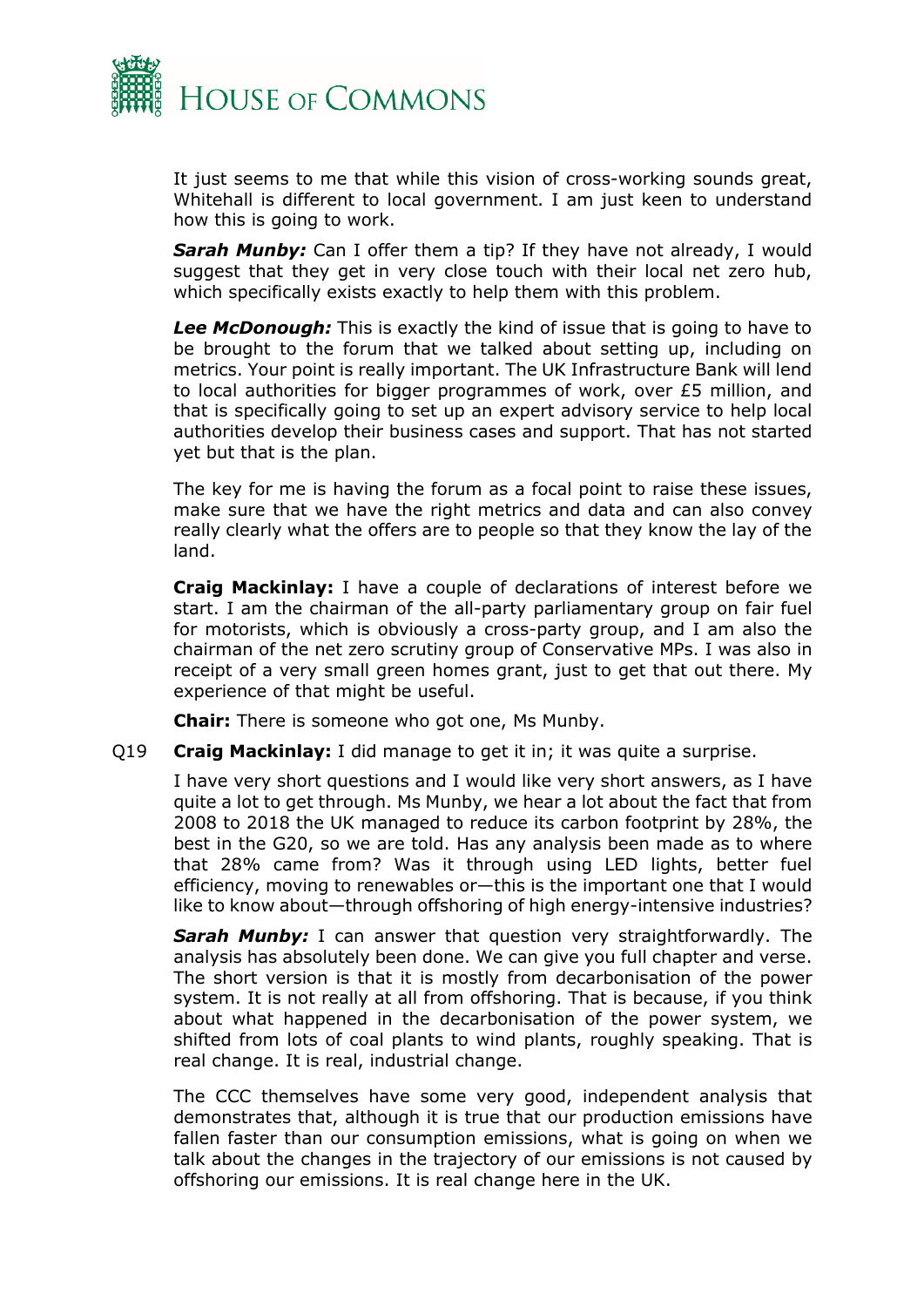

**Craig Mackinlay:** I would love to see that breakdown in due course, but not today, obviously.

**Chair:** You can write to us with that.

Q20 **Craig Mackinlay:** None of you was in post when that famous statutory instrument in 2019 came through: statutory instrument 2019/1056, the Climate Change Act 2008 (2050 Target Amendment) Order. It was quite a remarkable measure; it had 83 minutes' discussion and it was 250 words. What was happening in BEIS? It was obviously a political decision; there is no doubt about that. Do you think there was a "Yes, Minister" moment, where they said, "Great idea, Minister, but how are you going to do it?" Where did that come from? What was the advice given to Ministers as to its possibility of even getting there? In my view, 80% was a struggle but perhaps achievable. I have a little more criticism of 100%.

**Sarah Munby:** It is true, of course, that when you make a very long-term decision like that you do not always have the full plan when you start. I would have to go to the historical record and look at exactly what advice was given.

**Craig Mackinlay:** If you were there, would you have given the same advice? What would you have said?

**Chair:** You are being a bit unfair on Ms Munby, because she came in and inherited a Government position, which is her job as a civil servant.

Q21 **Craig Mackinlay:** If it was on your desk today, what would you say to Ministers?

**Sarah Munby:** I would say, "Do you think it is possible? Here is my answer: the net zero strategy. This lays out the credible plan for making sure we can deliver".

Q22 **Craig Mackinlay:** We had a lot of documents last week, 2,000 pages across the different Departments. There was quite a lot to take in. Some time ago, the Office for Budget Responsibility said that debt could spiral up to 290% of GDP thanks to the cost of adapting to an ever hotter climate and more frequent and more costly economic shocks. The BEIS strategy report that we had last week has very similar language. While there are significant costs in reaching net zero, the cost of inaction is much higher.

We hear a lot about the cost of inaction: "This is expensive but the alternative is more expensive." Is there is a model out there that gives us the alternative? My worry here, of course, is if the rest of the world says, "We are not really going to play games on this," and the tide is going to come in on climate change, to the UK and everywhere else, what are those adaptation costs? Have they been formulated?

*Lee McDonough:* There are a number of interventions on that front. You mentioned the OBR one, which talked about debts. There was also the Stern Review in 2006, which gave estimates of loss of GDP. The IMF has projected a potential loss to UK GDP of 4% over a period of time through inaction. There are multiple factors in play there. In terms of our modelling,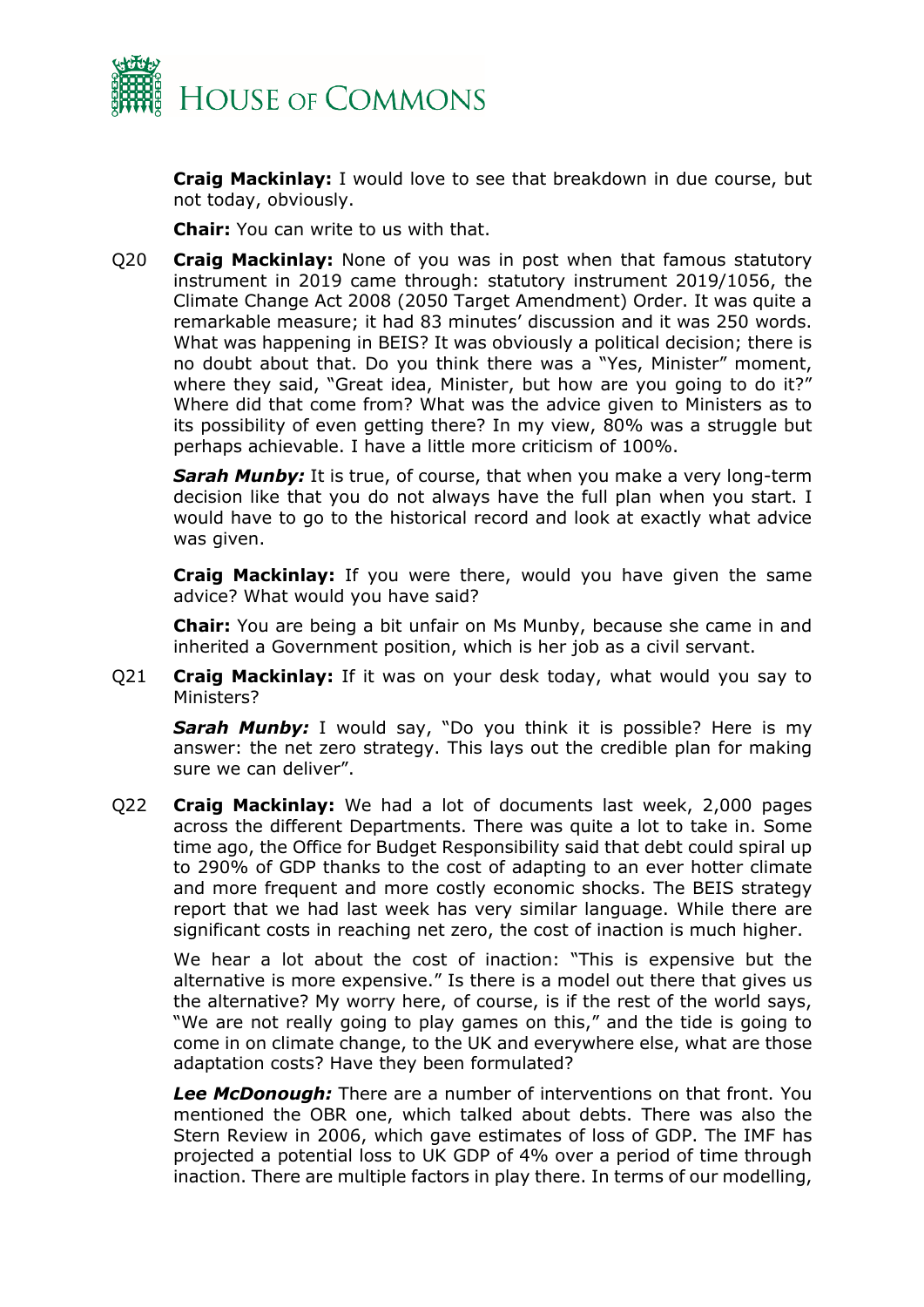

we are just looking through the mitigation lens in terms of how we can deliver on the targets that have been set. Yes, there is modelling in play.

Q23 **Craig Mackinlay:** I will have to dig those out. Just on costs, Ms Munby, you said earlier on that the hope is that private capital will be the driver of this, with a bit of public seed corn, if you like, but the majority of this has to be found from private. I have had three reports across my desk over the last few weeks. They are quite enlightening, because the reports we had last week were very skinny on costs. They were great on ambition but very skinny on costs. There was one that is particularly relevant for my friend Mr Bailey.

There was a report from Inside Housing about six weeks ago. They are within the social housing sector. They said that the cost of decarbonising public sector homes, council houses and social housing would be in the order of £103 billion across the country. If you scale that up across the entire housing stock, it would suggest that the cost across the entire housing stock, private and public, of £500 billion. That £103 billion for social housing would have to come from either local councils or public social housing organisations. Where are they going to raise that sort of cash from?

**Sarah Munby:** Can I make one introductory remark and then I will pass you to Ben on the social housing point in particular? On your point about costs, you may or may not have dug into the technical annex, which is my favourite part of the net zero strategy. On page 328, you can see estimates of investment by period by sector, which really lay out quite a full picture. I would just draw that to the attention of the casual viewer.

**Chair:** Forgive me; I have not got to page 328 of the annex yet, but it is the sort of information this Committee does enjoy.

**Sarah Munby:** Indeed. That is why I thought you would like to hear about it.

*Ben Rimmington:* We certainly do not underestimate the scale of the investment challenge that is required across the building stock of the entire country, both residential and non-residential. As Sarah was saying earlier on, that can never come entirely from the public purse. In this strategy we are, however, committing very substantial amounts to drive change on a sustained basis, starting with exactly the areas of the housing sector that you describe and focus on, particularly with the social housing decarbonisation fund and the home upgrade grant. The home upgrade grant, of course, goes beyond social housing specifically, to look at the poorest, hardest-to-treat off-gas-grid homes, where we have the biggest carbon challenge. Across those two, this strategy is committing £1.7 billion. In addition, we have the boiler upgrade scheme at close to £500 million.

We are not saying, however, that that is the entire answer to the problem. We never could. We are going to bring in different requirements on the building stock at different points to ask people to achieve different energy efficiency requirements, and also to phase out the replacement of fossil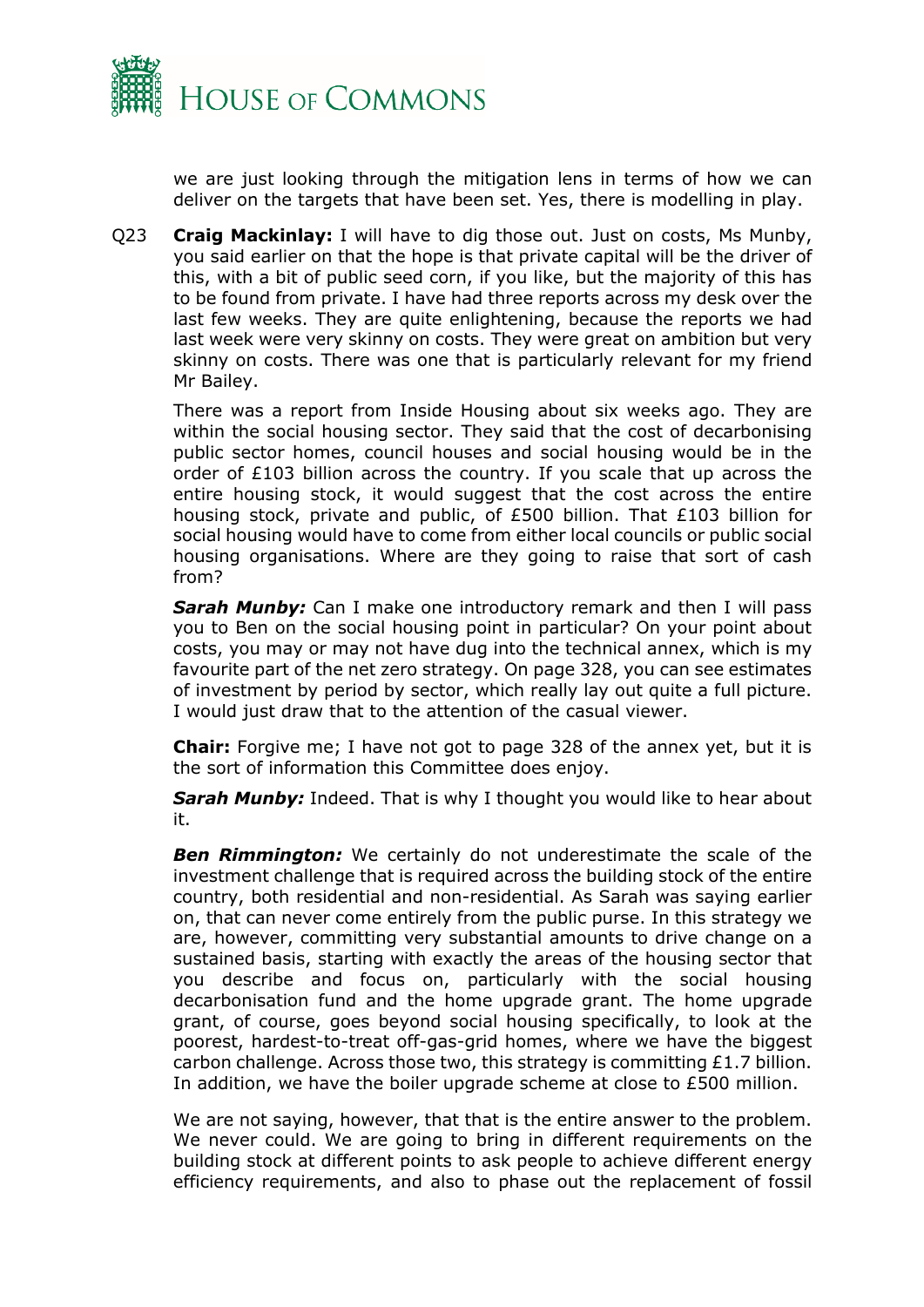

fuel boilers, starting with off-grid property, as I mentioned previously. What we hope with that is that with the regulatory requirement we match the public sector pump-priming with pull through from other investment sources, which can be brought to bear on problems such as this in the round.

Now, for different stocks and different tenures, of course, the funding challenges are different and there will be different investment requirements that would be needed, but what we are aiming to do with the funding in this spending review period is absolutely to make a very rapid start on some of these hardest-to-treat parts of the housing stock.

Q24 **Craig Mackinlay:** If I can help a little bit on some of these costs, a London Councils report two weeks ago suggested that the cost of decarbonising London properties—14% of the entirety of the UK—was £98 billion. Scale that up to the UK and that gives you a cost of £700 billion.

The Scottish Government may not be in my first reading list of advice documents, but this one was very interesting. They suggested £33 billion for just one million properties in Scotland. Scale that up across the country, because Scotland has 10% of the properties and there are 2.9 million properties in Scotland, and that comes to a nice cool £1 trillion.

There are figures out there. We are in a very different place if the cost of capital remains low, as with we are today. I have my criticism of this, and it is probably quite obvious. If the cost of capital remains low—i.e. I can borrow money cheaply and I am fortunate enough to be able to borrow money, or I have money in the bank not earning very much—I will do a calculation that says, "Do you know what? It is worth my while spending £10,000 on a solar array or having a heat pump." I will do that calculation for myself. If interest rates change, the whole dynamic of what works and what does not work and the business case for it is in a completely different place.

**Sarah Munby:** You can see that we were all competing to come in to answer this question. It will be interesting to see whether we all have the same answer.

There is a really important point to put into the room at this point. Let us just take one component of what you are talking about, which is gas boiler or heat pump. If you take today's heat pump costs and assume that our strategy is to put a heat pump tomorrow into every building in the UK that currently has a gas boiler, that will be really expensive, but that is not our strategy.

Many people will be buying a heat pump between 2035 and 2050, by which point we are saying in this strategy that the cost of a heat pump will be lower than the cost of a gas boiler. By the way, it will also be cheaper to run, and you will replace your gas boiler at the end of its life. What that means is that for many people, the transition from boiler to heat pump will be a money-saving transition, not a money-costing transition.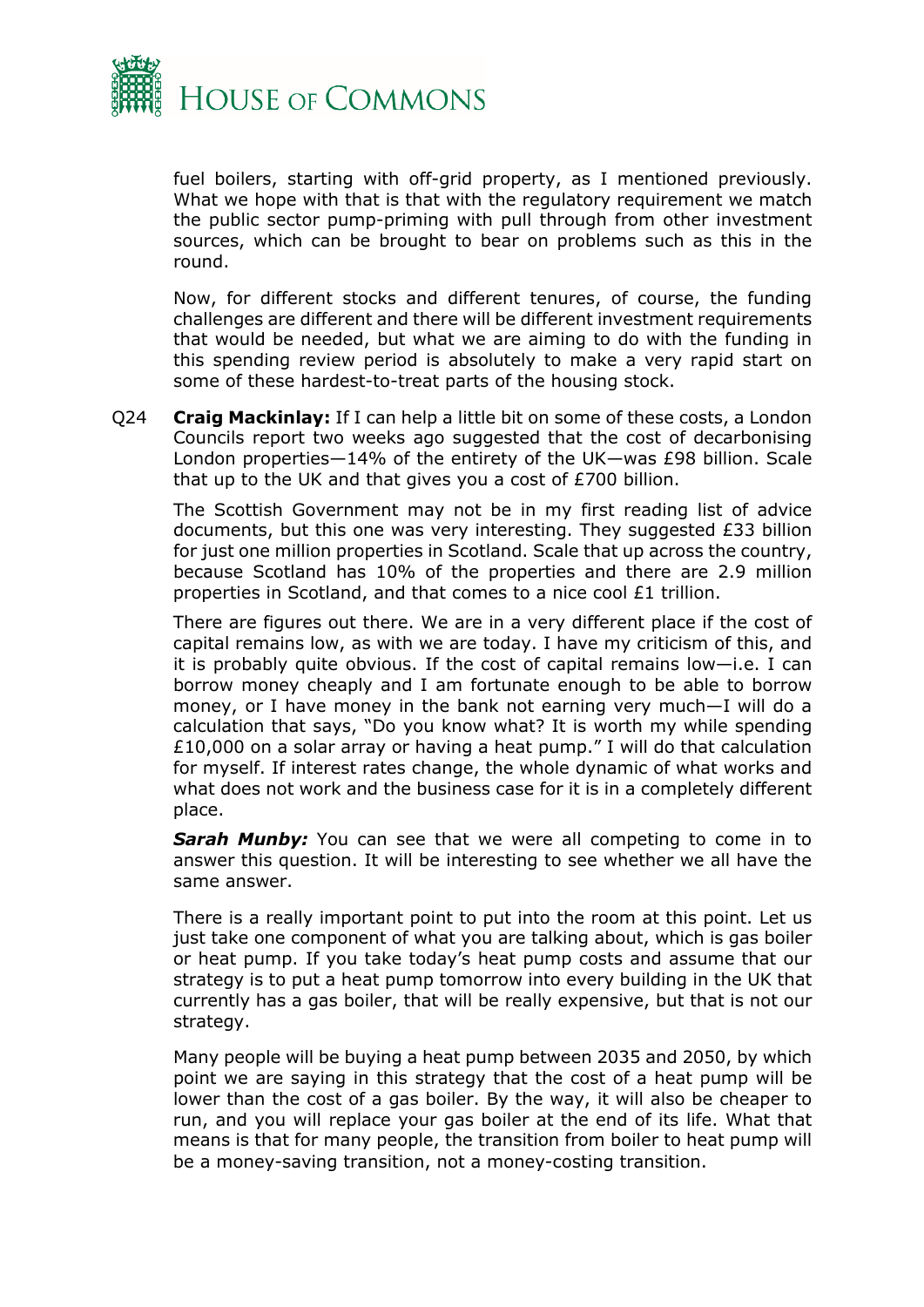

We recognise that is not true today. That is why there are grants described in here, such as the boiler upgrade grant, to help pump-prime this market and give the people who do move early both an incentive and a reward, as it were, for doing that movement. The point of that is to build the supply chain, bring costs down, build jobs and build skills, so that we can be confident we will reach a point where your heat pump is cheaper than your boiler. We could go through similar analysis of all the other pieces, but that is really the fundamental.

Q25 **Craig Mackinlay:** I understand the strategy, but £450 million out of a figure of potentially £1 trillion is not even a drop in a very big ocean. I would recommend you look at the price of, say, air conditioners. This is not dissimilar technology. They are like air conditioning systems. They work in a similar way. I would look at an air conditioning unit in terms of hours worked in 1985 compared to today. I would say it is not very much different.

Can I move on to house building, because this is fundamentally important? As you can tell, I have some criticisms of all this. We have been talking about these issues since 2005. We had the Climate Change Act in 2008, quite a long time ago. As a nation, why have we not insisted on zero-carbon homes across that period, or even across the last five years? Given now we are building up to 300,000 homes a year, to build them new for net zero is far easier than doing it later. It is just beyond me. We could have been getting a good percentage of our housing stock in the position we want them to be, but we have not. Has anybody got any idea why?

**Ben Rimmington:** I cannot speak to the past, but on the substance we completely agree. We agree that, if there is any low-hanging fruit, new build is the lowest that we have to go at. That is why there will be a future homes standard in effect from 2025 that will require at least 75%—

**Chair:** Can I just interject? We have had promises of net zero homes in 2010 and before that as well.

**Barry Gardiner:** We had one in 2010. It was scrapped. That was one of the first things the new Government did. They scrapped it.

**Chair:** There have been various attempt at net zero homes. Going back to my point to Ms Munby, this trajectory will only work if there is some consistency in it. I do not know if you have any comments on that.

Q26 **Craig Mackinlay:** We are going to be building 300,000 homes next year. Why are they not net zero?

**Ben Rimmington:** There is a genuine commitment to the trajectory to the future homes standard in 2025, which will start with a 30% efficiency improvement next year through building regulations, to already start momentum.

Alongside the other things we are doing—this is critical and comes back to Sarah's heat pumps point—the wider heating market is going to be developed such that the cost of insulation and production of things like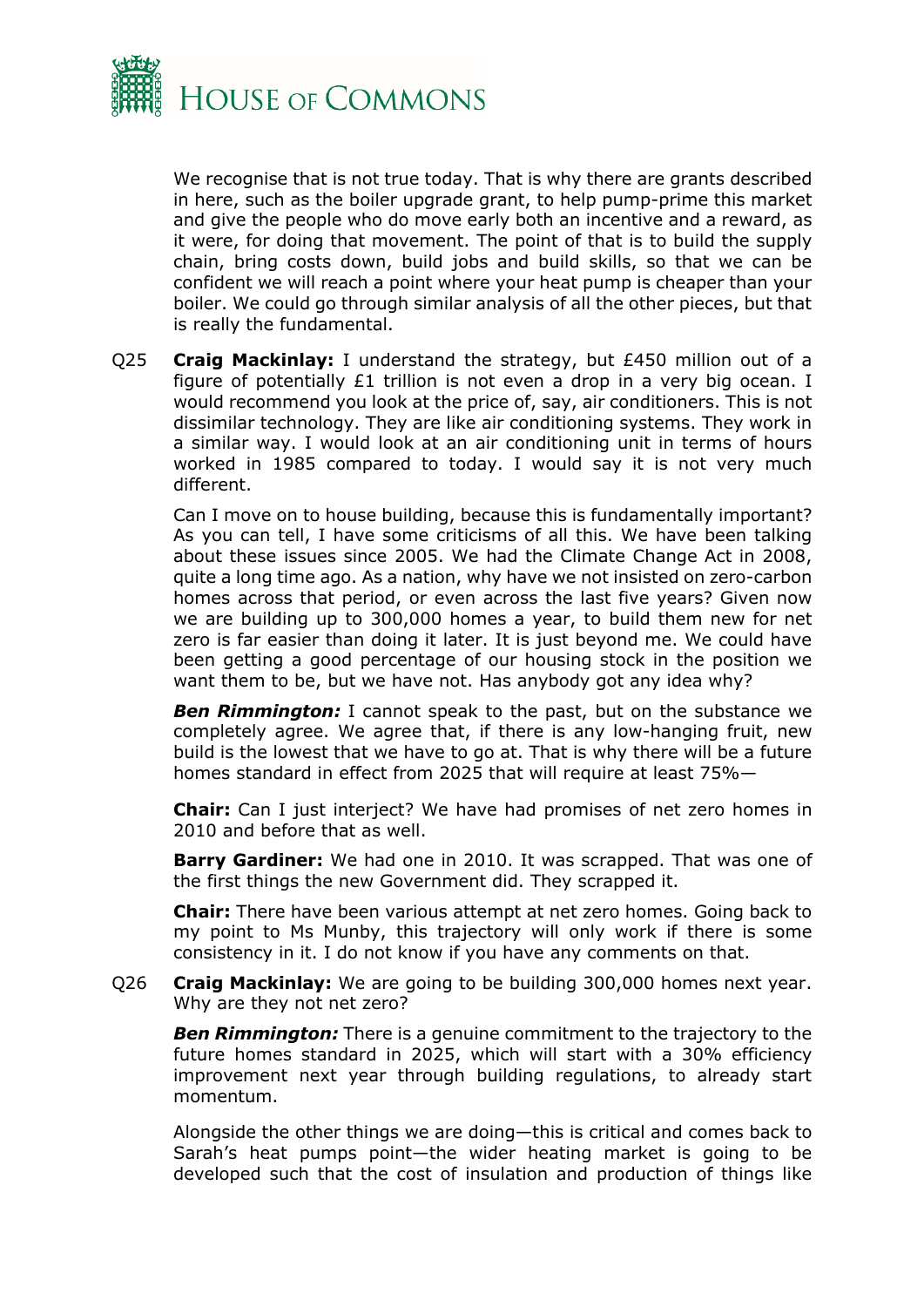

heat pumps will be at a place where the significantly higher volumes required to use in new homes from 2025 is a much more feasible proposition for the housebuilding sector.

**Mr Francois:** We are fully committed to a trajectory.

**Chair:** That is what Mr Rimmington said, yes. The Government's policy is 2025 for that.

*Ben Rimmington:* With clear interim steps.

**Mr Francois:** There is probably a gateway as well, and a paradigm shift as well. What a lot of old waffle.

**Chair:** Mr Francois has only just joined the Committee but he has very quickly picked up that there is a certain language used.

**Sarah Munby:** No, there is not a gateway. It is a commitment. Of course a Government could come in and reverse it between now and then. The reason we have not gone faster is not because we did not think about it or did not have the idea; it is because the sector does not have all the capabilities and skills to hit both the housebuilding target next year, which is really important for making sure people have affordable homes, and the net zero target.

**Chair:** Can we do it through the Chair, please, Mr Francois? Mr Mackinlay was still in full flow. You are coming in next.

**Craig Mackinlay:** Can I perhaps bring my experience of grants to the table? The green homes grant was a mixed grant. Some of the basis behind it was to try to get a bit of economic activity in the depths of the Covid issue, also with the green overtones.

**Chair:** We had a separate hearing on this.

**Craig Mackinlay:** Yes, exactly. There is £2 billion committed to it. I had one of these. In broad terms, it was £1,050 of home insulation in the roof. I had to pay £350, a third of it, so £700 was free.

**Chair:** It was paid for by the taxpayer, Mr Mackinlay, not free.

Q27 **Craig Mackinlay:** It was paid for by the taxpayer; it was free to me. It did not come out of my bank account. I found there was quite a wild west out there, with a very limited number of suppliers. There was this TrustMark; there were very few suppliers that were accredited to it. I could not help but feel after the experience that, if this scheme had not been in place, instead of it being £1,050 it would have been £700. It was almost as if there was inflation going on. This is what you often see in these grants. There is a dash to the end, a load of new wild west entrants to market. We saw it in education years ago, with education and training grants. Do you think grants work, or do we just get tucked up by the market because there are not enough skilled people to do these things within the timescale that has been given?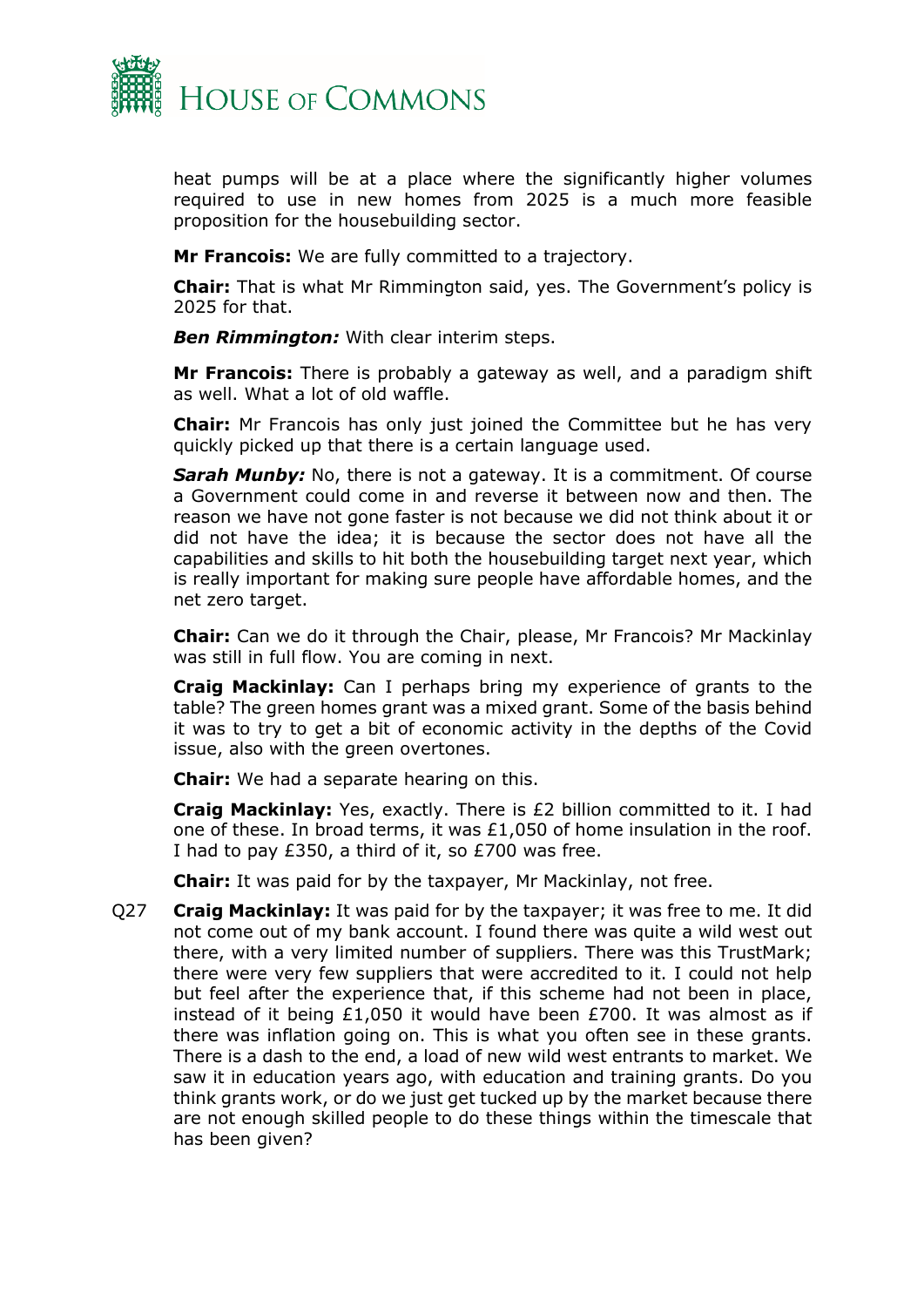

*Sarah Munby:* I will give a couple of comments. It might be worth going to Ben on the longer-term strategy. As we discussed at some length when I was last here, first of all, I do not think there were wild west operators involved in the green homes grant. Indeed, the criticism was rather, "Sarah, did you put too many restrictions on who might come in?"

It certainly is a risk that you get price inflation with those kind of individual grant programmes. That is one of the reasons why we had to put price controls in which, as you will remember from our previous conversation, were one of the things that generated operational challenge and complexity. That is why, other things being equal, we generally prefer to do this through bidding processes, which are really at the heart of the large-scale programmes going forward.

**Ben Rimmington:** The key grant announcement in the strategy is the boiler upgrade scheme. In that context we have pitched it carefully at a level which we are confident usefully bridges a genuine gap in terms of affordability between the current cost of replacing a boiler and installing a heat pump. You would have seen some of the comments already made by some suppliers, which are suggesting it could quite quickly enable us to start closing that gap.

We are fairly confident, if we put the funding through the grant alongside the other pull incentives, through both the building regulations reform and other things that I have mentioned previously, we really will get the economies of scale building that can bring the cost of this technology down. The boiler upgrade scheme has been announced as a three-year programme in order to make sure there are no short-term deadline perverse incentives in the system.

Q28 **Craig Mackinlay:** Just to move on to strategies in the interim, let us assume we can get to 2050 and all is zero and all that good stuff. There are a lot of years between now and 2050. There are a lot of years where residual fossil fuels will be part of the mix. Did BEIS have any influence on a couple of what I would say were rather odd decisions over recent times: the closure of the Rough storage field for gas and the refusal for the Jackdaw field, applied for by Shell a few weeks ago, which could have supplied 10% of UK gas by 2024? In the interim we have seen this massive gyration of gas prices. There are lots of reasons for that. The removal of further shale technology after 2019 just has not happened.

Do you think that is a wise strategy? Gas can be deemed an interim fuel type, much better than burning coal, for instance, but we seem quite happy to spend billions on Putin's Russia and his coal so that he can produce ships and planes of some offence against the west. It seems a very strange geopolitical policy.

**Sarah Munby:** I am really happy to comment on that. I am sure you will have seen the North Sea transition deal, which is exactly designed to address the challenge that you are giving us. On the one hand, we need to phase out fossil fuel in order to reach our targets but, on the other hand,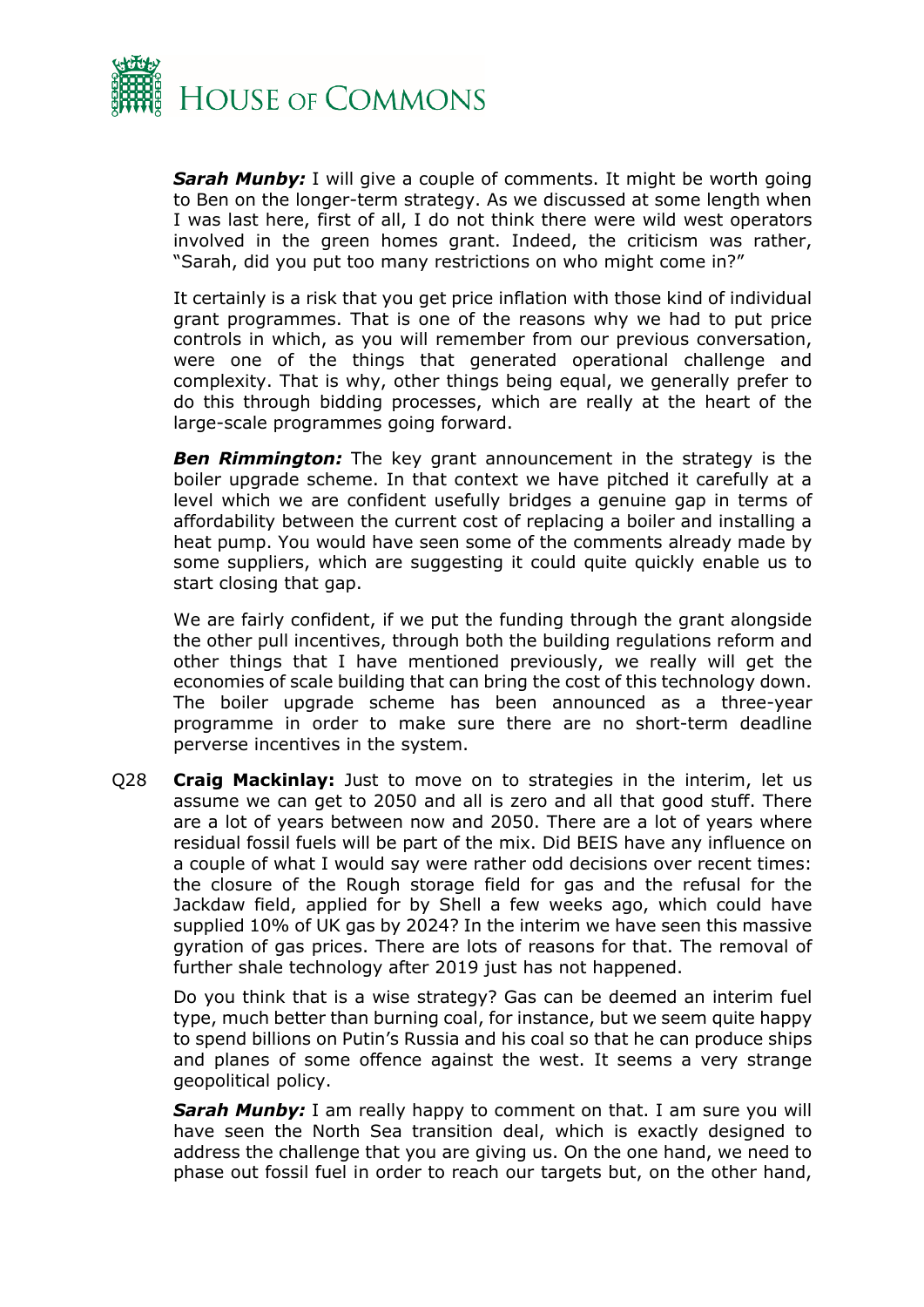

it is a critical part of operating a resilient energy system today and making sure there is petrol to fill the tank that you currently have. That will remain true for some period of time as we make the transition. The North Sea transition deal is a way of describing and enabling that transition.

To come back specifically on your point about Rough, it became uneconomic to operate.

**Craig Mackinlay:** It seems cheap now, compared with what we have just been through, but carry on.

*Sarah Munby:* Let me make one point really clear about Rough. What that storage lets you do is manage short-term fluctuations in gas price. What we are currently seeing is a medium-term rise in gas prices. We can have a debate about the pros and cons of Rough, but having Rough would not have stopped the challenges that we are currently having with gas prices. We should all be very clear that in that discussion, it is ultimately a red herring, because it is short-term storage.

Q29 **Craig Mackinlay:** Can I pick you up on that? Is it true or is it not true that the UK has the lowest gas storage reserve of any country in Europe?

**Sarah Munby:** The UK has a much more resilient and varied range of gas suppliers than most of Europe.

**Craig Mackinlay:** We have Qatar and Norway and all the rest of it.

*Sarah Munby:* That means we have less need, so absolutely, yes, we have less storage than others. We do not need storage, because we have that kind of resilient, varied supply. The storage would not have stopped—

Q30 **Craig Mackinlay:** That is only provided the wind blows. If the wind stops blowing you do not. Is the recent failure of 10 or more of these new challenger energy companies a recipe for success? Does it prove that our mixed gas supply was working absolutely perfectly? With fairly static prices we could have filled up at least 30 days' worth of reserves, but we did not do any of that because some years ago someone said, "We have a great supplier from Qatar and Norway. It is all mixed, and we need not worry about that anymore".

*Sarah Munby:* Having Rough open would not have stopped what has happened in the energy market recently. If anybody wants to have a more detailed session where we go through that then I can go all day. It is probably not the place we should spend our time. I am very clear on that position.

Q31 **Craig Mackinlay:** Would a limited and sensible use of shale gas reserves over the last few years have assisted us?

**Sarah Munby:** It is not really a proven technology right now to use here. If you go back in time and we had had a fundamentally different strategy, I am sure that there were strategies available to us, but it is really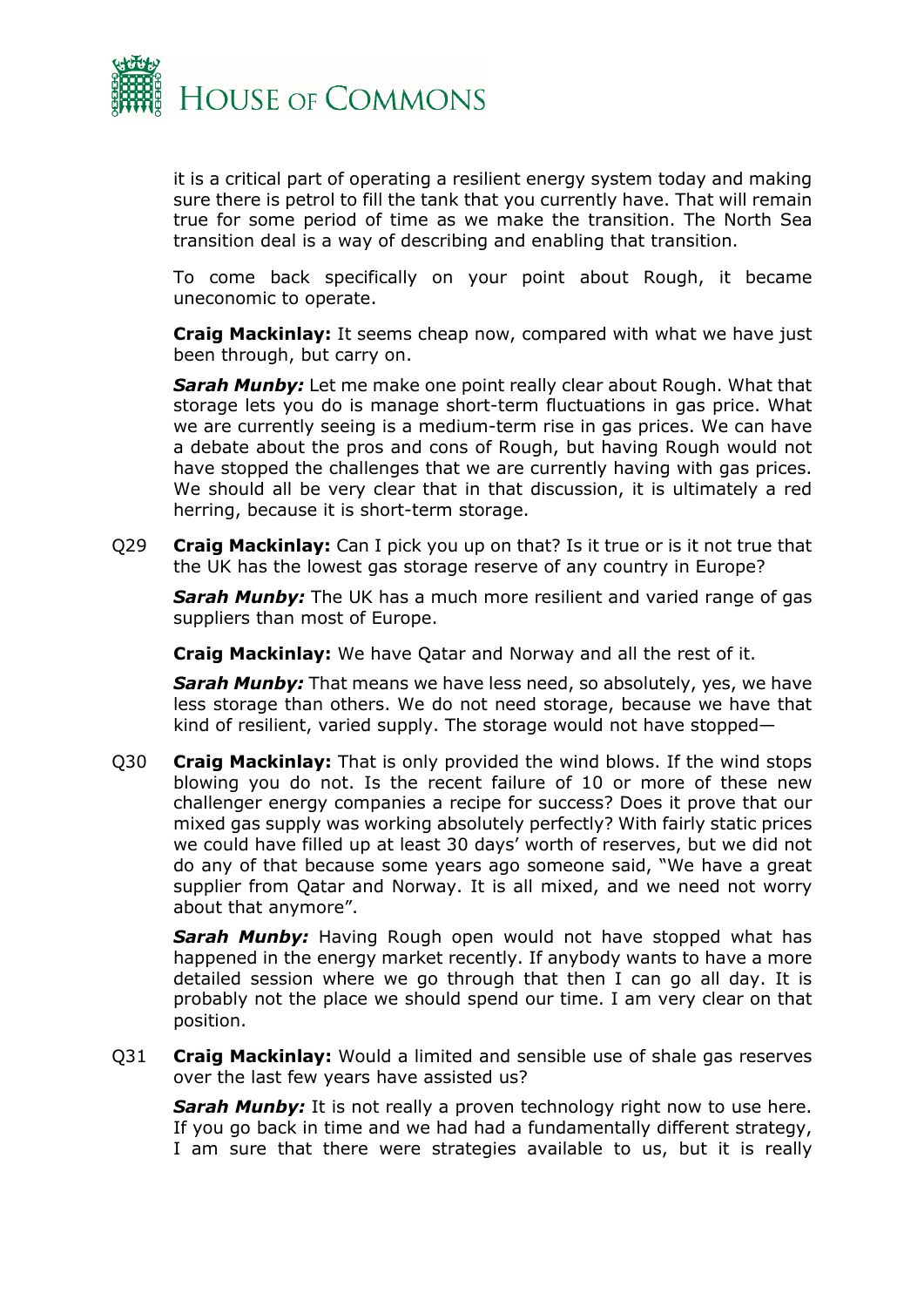

important to emphasise that the gas price issue has been an international one. It has not been avoided.

**Chair:** On shale, we are in danger of straying into potential hypotheticals from a decade ago, that, to be fair to Ms Munby, she would not have had any influence over, even as a good civil servant, let along as a policy decision maker. It is not her job to make those decisions.

**Craig Mackinlay:** I am getting towards my final furlong.

**Chair:** Can we focus on what we need to focus on, which is the net zero strategy?

Q32 **Craig Mackinlay:** Ms McDonough, I am ever so sorry to have left you out; I will try to give you a few. The Climate Change Committee seems to just be on one track. It seems to be on wind, wind, wind, and batteries, batteries, batteries. Nuclear has not really been a focus, but we are suddenly, thankfully, seeing it coming into the mix. We seem to be focused on one technology and one technology only. Has your Department looked at the global availability of rare-earth metals required for this expansion in batteries, both in cars and perhaps in storage facilities? It is not just the UK going up this path; it is potentially other advanced nations in the world as well, if not all of them.

Have you done an analysis of what the price of these rare-earth metals might be and what the price of copper might be to expand up our electrical networks? The fundamental point is whether there is enough of this stuff on this planet that mining companies can get out for us that does not involve the use of child labour in the Democratic Republic of Congo to do it?

*Lee McDonough:* Just to be clear, our strategy has a wide range of different technologies, as you have quite rightly identified. There is some work going on about supply chains and the implications for supply chains from the shift in technologies that we are using and critical minerals. The point you have raised is a key part of that.

I do not have the full detail available now but I am certainly happy to follow up. Just to reassure you—and Sarah may be able to come in with more detail—there is definitely work going on to look at that and to consider the implications of the supply chain sustainability.

**Sarah Munby:** I am struggling for the page reference, but there is a page specifically in here about critical minerals. It is somewhere we need to do more work on all of the points you rightly raised.

Q33 **Craig Mackinlay:** Can you promise me that, when we have a report to this Committee or to Parliament on a regular basis in the future, that you will be doing an honest assessment of the overall CO2, rather than, "What happens abroad stays abroad, and what happens in the UK is all we are going to report on"? I have always had concerns. Say we need to import copper from Chile, Zambia or wherever else, smelted, and then it goes into the network to expand the electrical system. Are we going to include that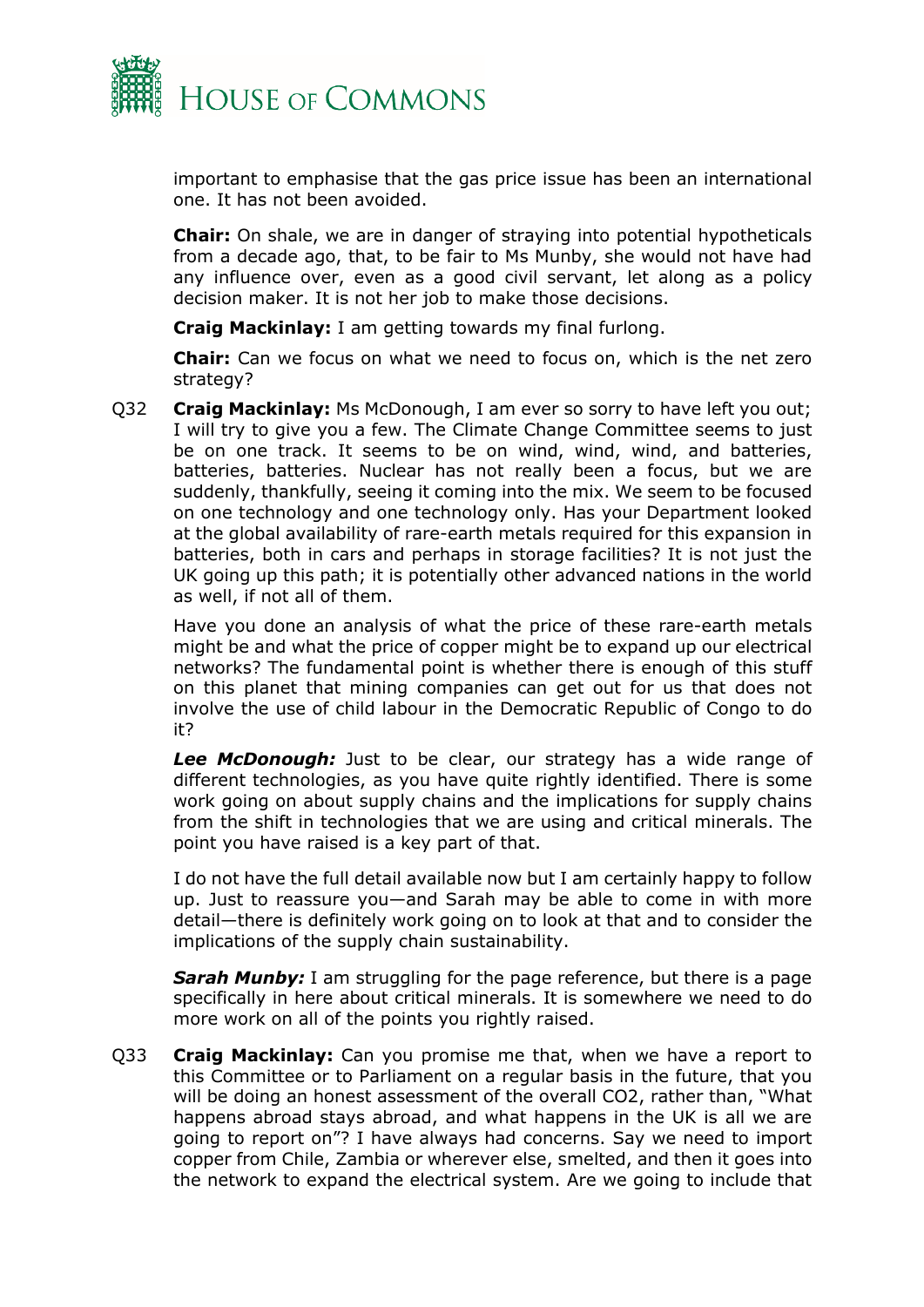

CO2 that was developed offshore properly in our calculations that you can report to us?

*Sarah Munby:* It is worth saying that Defra does report what are called consumption emissions, which are the kind of emissions you are talking about. They are harder to measure than production emissions, which is why we use our territorial emissions as our core way of measuring our progress, but you should definitely look up Defra's releases on that, which do show a pleasantly declining trajectory.

*Lee McDonough:* Just to be clear, the UNFCCC approach is to use territorial emissions. That is the standard way of looking at emissions at the moment.

**Craig Mackinlay:** Do you think that is a con? Do you think that is not right?

Q34 **Chair:** Can I just be clear? Each country will publish, under some of the climate change proposals, certain of this information. What international league tables are you looking at? Are they published so that anyone looking this up as a UK consumer with Mr Mackinlay's concern could see where there are perhaps increases in emissions potentially? You would not necessarily link it to UK consumer activity, but it might be a proxy.

#### **Craig Mackinlay:** Can I—

**Chair:** Just let Ms McDonagh answer the answer, please.

*Lee McDonough:* It is as Sarah said. We do have territorial emissions and also the consumption emissions, which are—

Q35 **Chair:** Can you point to other countries' emissions targets to help answer the question that Mr Mackinlay was asking?

*Lee McDonough:* I do not know how comprehensive those are.

Q36 **Mr Francois:** Can I give you an example that might assist? The UN produces figures, does it not?

**Sarah Munby:** If the question is, "Where can you see what other countries' trajectories for their territorial emissions are?" I cannot give you the web reference, but that is pretty mainstream.

**Mr Francois:** But the UN has done some work, amongst others.

Q37 **Craig Mackinlay:** Can I give you a here-and-now example of what is happening today, probably? Scotland has had a massive increase in offshore wind, and it is happening on a daily basis. Everyone says that is great and that it ticks the box for more renewables. Unfortunately, Scottish factories are not being used, by and large, to create those big platforms, the windmills, the steel and everything else that goes into them. That is made in China. Instead of the promise of having hundreds of thousands of new green jobs, those jobs are probably in China. Are we including in our feel-good models the  $CO<sub>2</sub>$  output of all of that stuff being made in China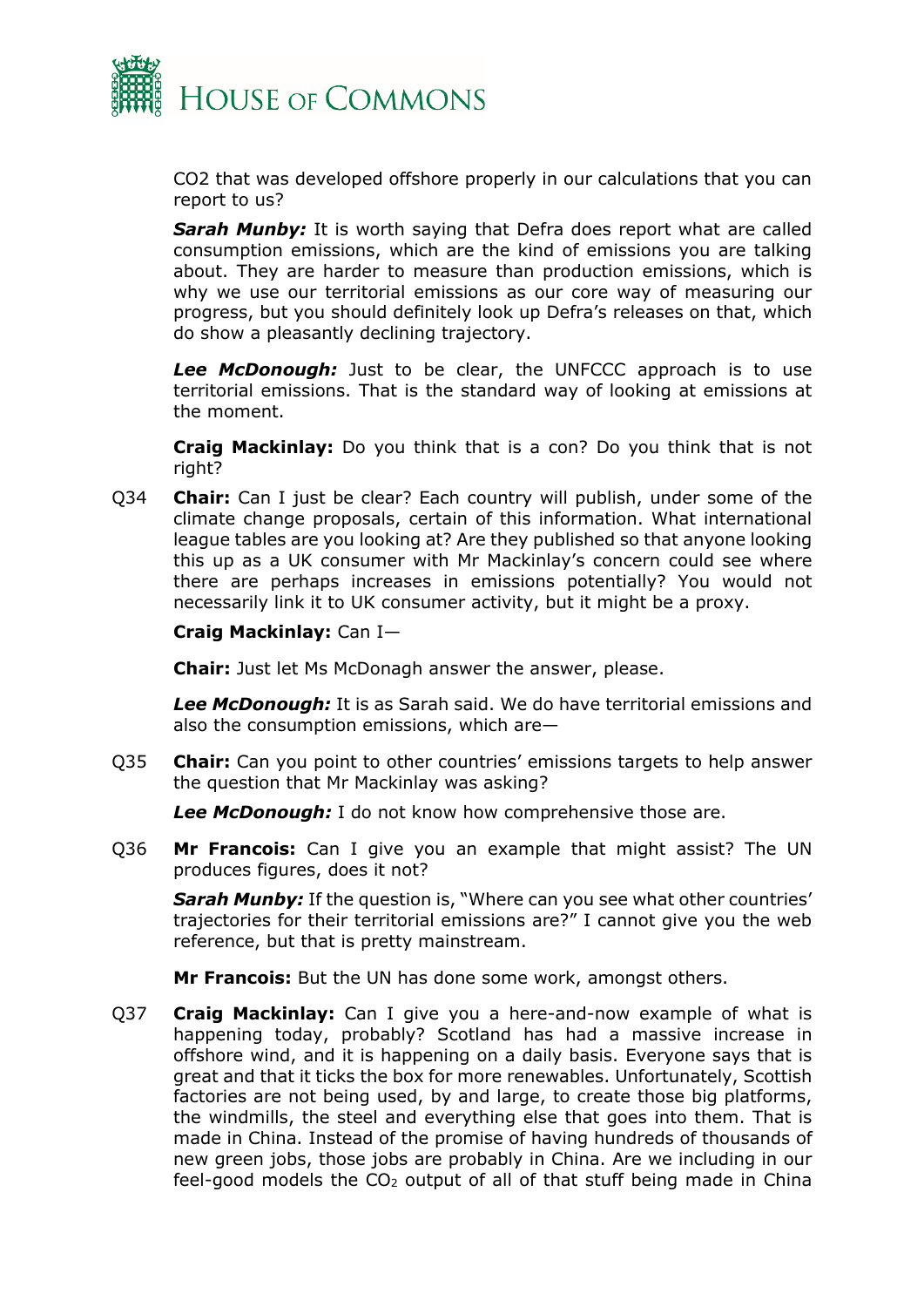

and then put on a ship back to the UK to be erected off the coast of Scotland?

The trouble is, if we are doing it this way and we are just counting this domestically, we are actually increasing our propensity not just in terms of cost but in terms of fiddling the figures locally. If we make all that high energy-intense stuff abroad, our figures will be massaged to be even better than we thought. Is that going on?

*Sarah Munby:* There are a few things to say in response to that. First of all, ultimately, it is a case-by-case analysis. We talked about this in some depth when I was here on electric vehicles, when we had a similar discussion. On electric vehicles specifically, the evidence has been put together in really some depth around, for example, the emissions of mining the lithium versus the emissions that come from the offshore rig that is used to dig up the oil that drives the petrol. The picture is very clear that, even once you take everything into account, you are getting a much better emissions picture from an electric vehicle. You could do that analysis for anything. Of course, there might be some occasions when you are pushing emissions offshore. If you did that, you would see it in our consumption emissions data, which very clearly show that we are declining.

What is really important, though, is what we are doing to try to address the core of your issue, which is, "How do we make sure that UK companies are getting a higher share of the opportunities from all of these new industries?" You will see the CCUS supply chain work that we have put out and the commitment in the strategy to put out supply chain strategies for more of the industries that we are creating so that we make sure we are capturing those opportunities.

The second important thing—this is not a tomorrow action; you will have seen lots of statements from Ministers that this is something that is very much under live discussion—is to ask, "What do you do about product standards and carbon adjustment mechanisms at the border?" Ultimately, those are the kind of long-term levers that you use to stop the issue of moving carbon around the world. They are difficult because you want to do them on a multilateral basis to make sure that everybody has the same framework and the same way of talking about it.

I would just highlight those two points: supply chain development within the UK; and the long-term answer about how you handle carbon transfer at the border. Those are the ultimate solution to the problem you are talking about. I must say that when we have looked at it, we have not found big cases of it being seriously problematic. Of course, it does happen to some extent.

*Lee McDonough:* Just to flag something as well, the Treasury's Net Zero Review, which has been published, does address and raise the issues around carbon leakage at a principle level. It is not something that is being shied away from. The Department is about to launch a call for evidence on demand-side low-carbon products, which is the first step around trying to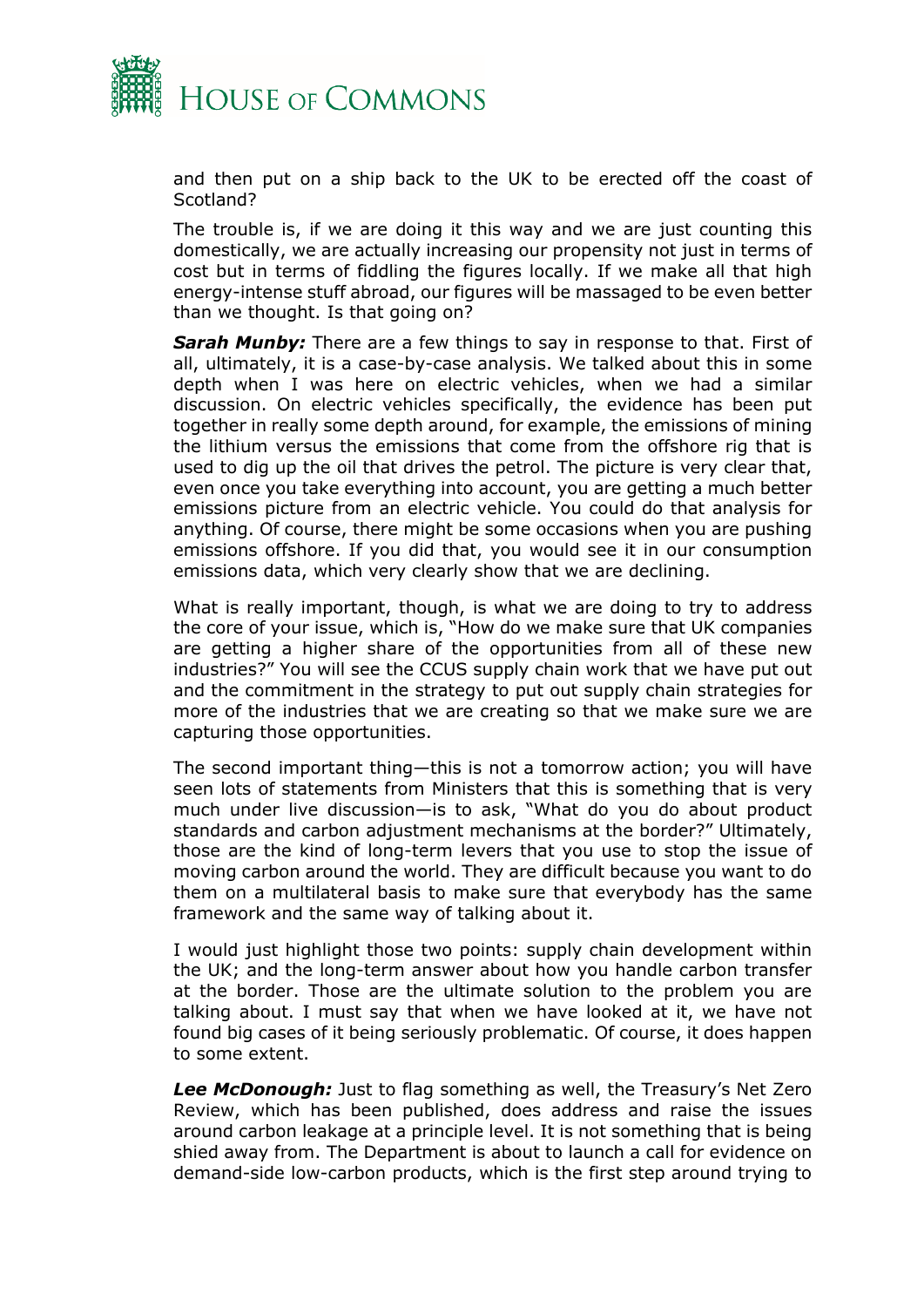

address these issues about product standards, which will fundamentally allow people to say, "That is a low-carbon product".

Q38 **Chair:** Will that be consumer-focused?

#### *Lee McDonough:* Yes.

Q39 **Chair:** For example, you might be shipping in toilet paper from Australia or China.

*Lee McDonough:* Yes, it will.

**Chair:** I will not name a brand, but, yes, we might know what we are talking about.

Q40 **Craig Mackinlay:** I have my own issues with batteries. They are a potential environmental disgrace. Has work been done and funds allocated to each and every fire service across the country to deal with the distinct fire danger of lithium batteries? We have been seeing a lot of issues around the world. There is an American one that has been effectively kept back. There have been lots of instances of fire around the country. Have you considered this? Are funds being made available to fire services?

**Chair:** It is a quick question for a quick answer.

**Sarah Munby:** That is a matter for those who fund the fire service.

**Chair:** Thank you very much. We are talking about net zero strategy. I know there are lots of questions that we want to ask Ms Munby, but let us try to focus on that.

**Mr Francois:** Ms Munby, I can remember as a Shadow Treasury Minister, in 2006-07, debating low-carbon and zero-carbon homes on the Floor of the House. That was knocking on 15 years ago. I am sure the then Labour Government had a trajectory then, but we are nowhere near it. That is just a point I wanted to get on record.

**Chair:** That is a point made by a politician to other politicians around the table. Ms Munby cannot be expected to answer that, but I take the point.

Q41 **Mr Francois:** One of the things that concerns us as a Committee when we discuss this is what you might call the optimism bias in all of this. You could argue that this is all virtuous, but it relies on a whole range of moving parts? I have only been on this Committee a few months, but it has a long history of Government officials and Ministers being extremely optimistic about very complex projects that did not really turn out quite the way they were intended, despite the best of intentions. What have you done to guard against optimism bias in these plans? It all assumes that everything goes right, does it not?

*Sarah Munby:* The first thing I would say is that we should recognise that, on the one hand, there is optimism bias. On the other hand, our experience has been that we also overdeliver. The fall in the cost of wind power is a really good example. If we had talked about this 15 years ago, we would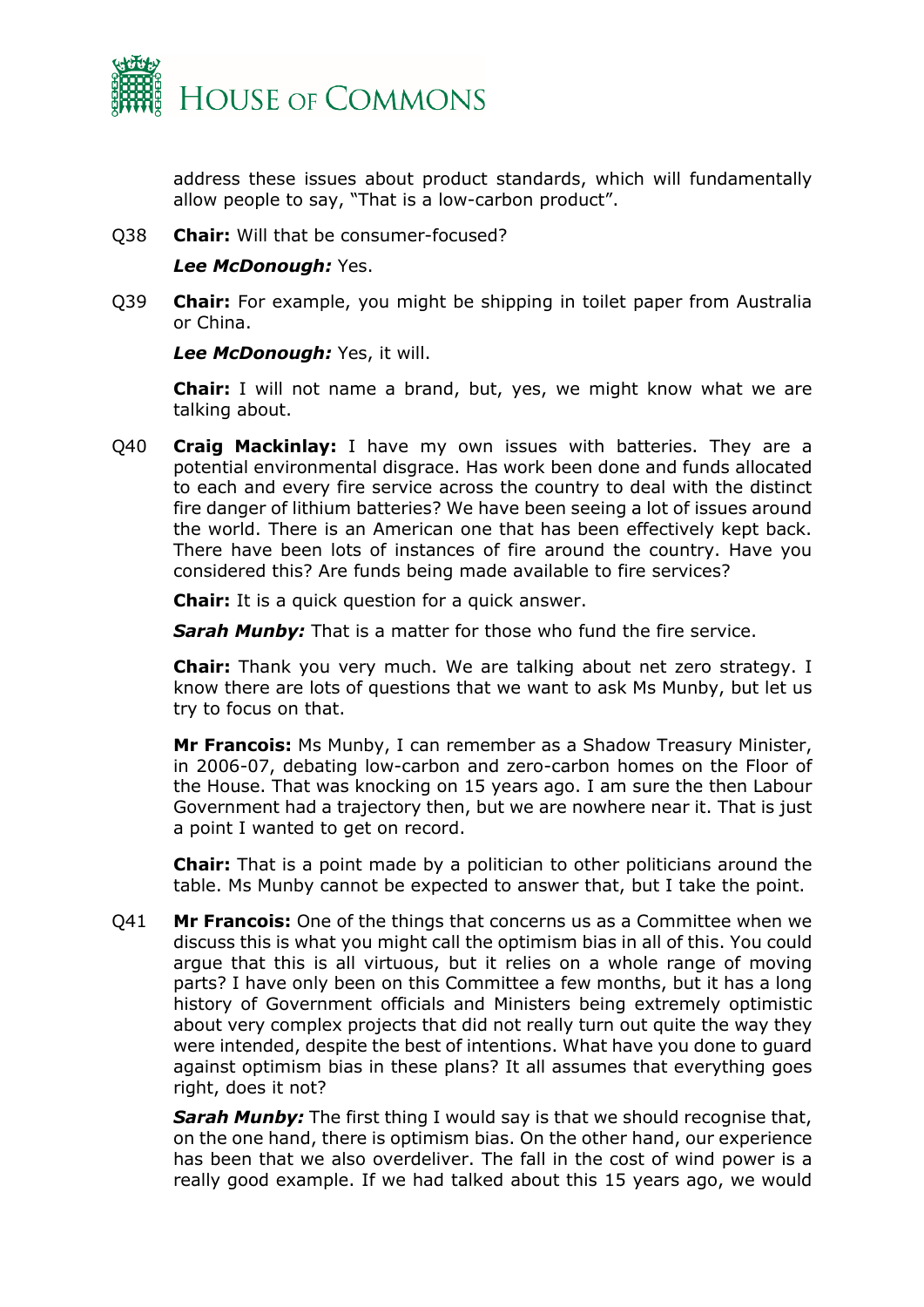

have looked at the current levels and gone, "It will never happen." There is something about the idea that you underdeliver in the short term, but industry and the economy tend to overdeliver in the long term. I would just mention that as a framing device for what I am about to say.

All the trajectories that we have in the document are ranges, because we recognise that there is uncertainty and you cannot absolutely plot everything out. We expect that some things will underdeliver and some things will overdeliver. It is conceivable that, when we come back with our annual reviews in a year, two years, three years or four years, we might come back to you and say, "Actually, a lot of things are underdelivering." We will know it. We will have to tell you about it. That will not be just you, but Parliament and the country.

If that is happening, we will have to look at further levers to meet our targets. The targets are not optional; the targets do not move. The targets are what they are. We think this is a balanced picture of what a likely trajectory is.

Q42 **Mr Francois:** Ms Munby, we are tight for time. I get your point. I understand your argument. Do you agree as a Department that, by definition, climate change is a global challenge?

#### *Sarah Munby:* Yes.

Q43 **Mr Francois:** Therefore, by definition, it requires a global solution.

#### *Sarah Munby:* Yes.

Q44 **Mr Francois:** If you said to my constituents, "Should we do our bit?" they would say, "Yes." My constituents are environmentally conscious. We have been the national doorstep recycling champions for two of the last five years, off the top of my head. We recycle a higher proportion off the doorsteps in my patch than almost anywhere else. We are playing the game. But they would say that we should not do more than our bit. We have talked about the UN figures. What proportion of total global emissions does the United Kingdom currently represent?

*Lee McDonough:* It is 1%.

- Q45 **Mr Francois:** What is the proportional figure for the United States? *Lee McDonough:* It is 17%.
- Q46 **Mr Francois:** What is the proportional figure for China?

*Lee McDonough:* It is 25%.

**Mr Francois:** I think you will find that it is nearer 29% or 30%. It is not  $a$ uite $-$ 

**Chair:** Ms McDonagh has got a silver star, at least, for that, which is praise indeed from the Public Accounts Committee.

Q47 **Mr Francois:** I will meet you halfway. If you are right and it is 25%, a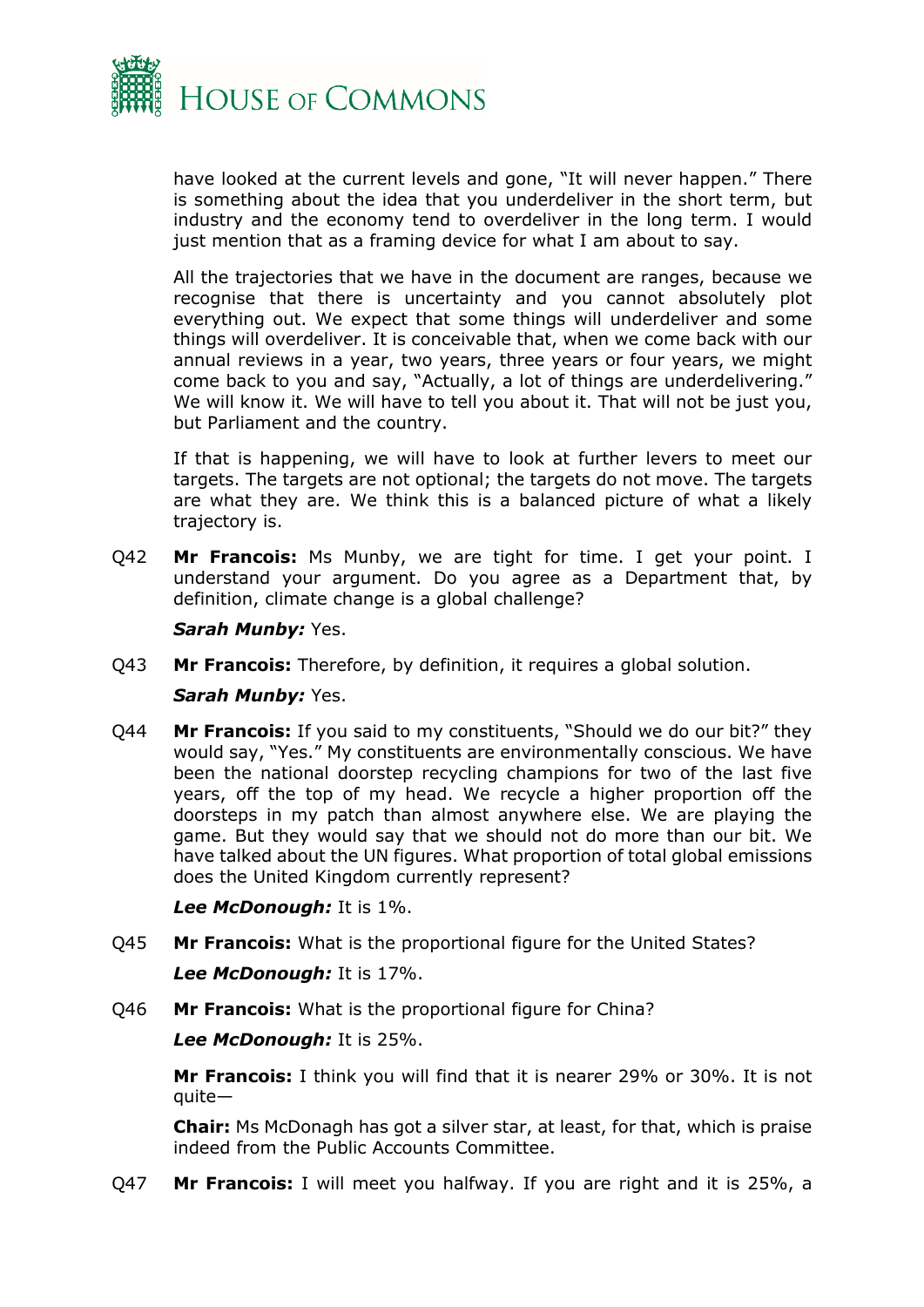

quarter of all global emissions are Chinese-sourced. If I am right and it is 29%, it is knocking on for a third. Let us say it is between a quarter and a third of all global emissions. Is it not true, as *The Times* reported about a week ago, that China now burns more coal than the rest of the world put together? Was that *Times* report accurate?

*Sarah Munby:* It is plausible.

**Chair:** It is difficult for British officials to—

**Sarah Munby:** I am certainly not denying that.

**Mr Francois:** *The Times* is the newspaper of the British establishment, so just say yes.

*Sarah Munby:* Not everything you read in *The Times* is true.

**Chair:** Mr Francois, they come to the Committee too often to ever just say, "Yes".

**Mr Francois:** We live in hope. I did ask whether there was optimism bias sometimes, and Ms Munby was honest enough to say yes, to be fair to her. You can guess where I am going with this. Even if we were to reduce the United Kingdom's economy to the stone age—some of the people who sit around the M25, some of whom are anti-capitalists, would quite like to do that—and we were to go back to living in caves, the Chinese are opening a new coal-fired power station every fortnight. It is worse than that. Because of the rise in global energy prices, they are reopening some old ones and some coal mines. They are going for coal massively. It looks like they are not turning up at this jamboree in Glasgow. Surely, if we are going to save the planet, which we all want to do, it is far more important to get the Chinese to play ball than rip out all our boilers and replace them with heat pumps, is it not?

*Lee McDonough:* I am very happy to come back on all of this. The first thing I would say is that domestically this makes sense, not just from an environmental perspective, but from an economy perspective. We do not have to live in a cave. What we are going to be doing by taking this first step is gaining competitive advantage and making sure we have a sustainable economy for the future that is built on green jobs and low-carbon technology. That is the first thing.

**Mr Francois:** I will contend with that, but keep going.

*Lee McDonough:* It is really clear. The numbers in this strategy show you what we expect in terms of delivering jobs for the future, which simply will not exist if we do not make the transition. That is the first thing.

We totally accept the point about 1% versus the bigger agenda. If you look at the IPCC in terms of the expectations around what needs to happen for us to be carbon-neutral and stay within the Paris goals, we need to be net zero for carbon dioxide by 2050 across the piece; we need to be net zero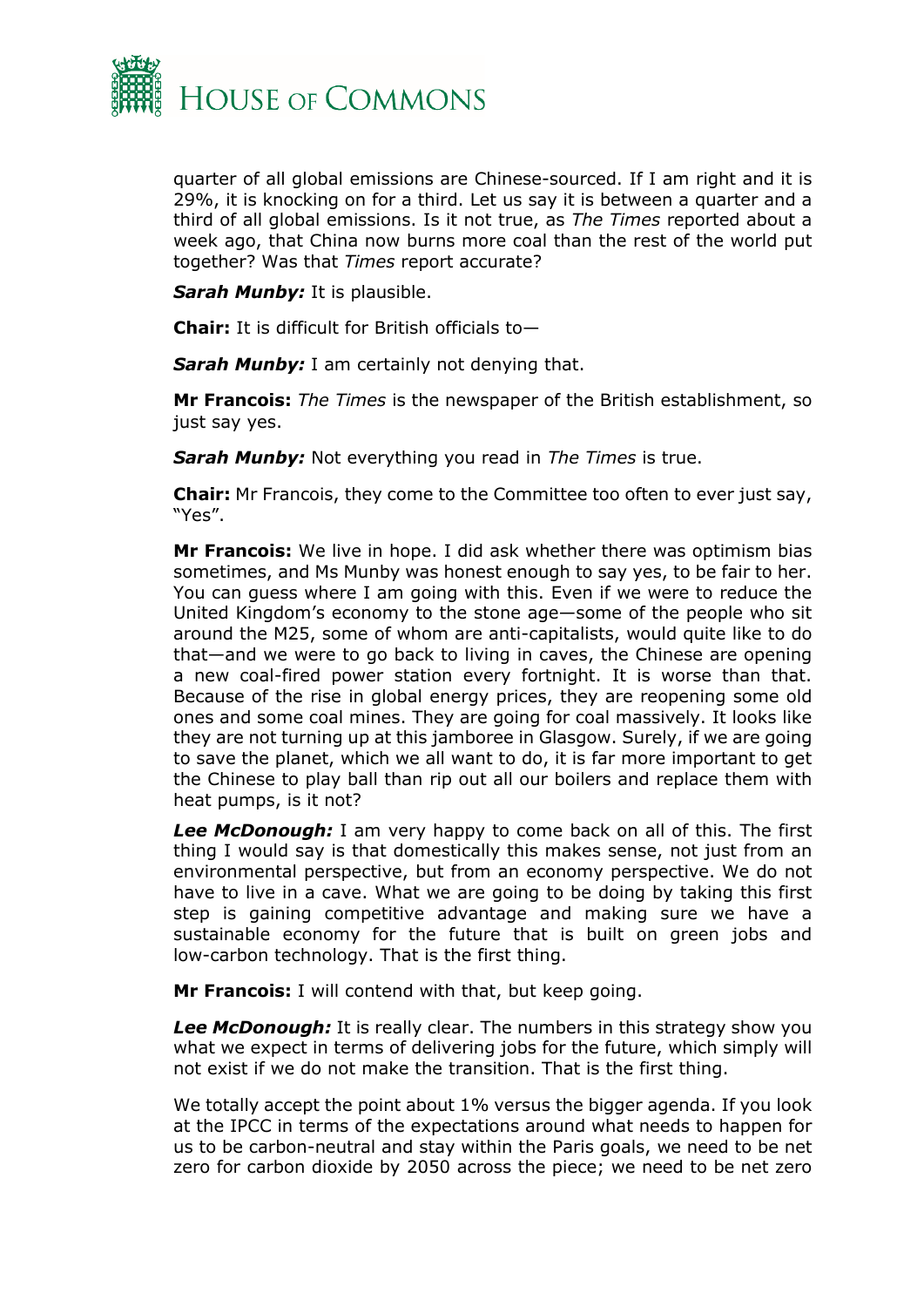

for greenhouse gas emissions by 2050 in developed countries and by 2060 for developing countries.

Q48 **Mr Francois:** With respect, we know all that. You are not telling us anything we do not know.

*Lee McDonough:* Yes, but this is the point about the difference between developed and developing countries in terms of where they are in their energy transition. One part of the priorities for COP is about making sure we can support people to make their energy transition in the most effective way. China does have an NDC, a nationally determined contribution, that sets out what it will do by 2030.

The key thing, which I cannot predict now, is what they will come forward with at COP. We are hoping to see an improvement in that, and that is the point of COP. Just to be clear as well, even if the world leaders do not attend, there will still be full delegations from all countries.

Q49 **Mr Francois:** With respect, we know all that. What I am saying is, whatever their declared strategy is, whatever PR line they have taken, if you look at their actions—there are satellite photographs to verify it—they are going completely the other way. Why should my constituents pay  $£10,000$  to rip out a perfectly functioning boiler to put in a heat pump that does not heat the house as well as the boiler anyway, just to salve the conscience of a bunch of millionaires at London dinner parties? No.

*Lee McDonough:* We are not asking for that.

**Sarah Munby:** We are not asking that.

**Mr Francois:** No, forgive me, but in a way I think you are.

**Sarah Munby:** No, we are absolutely not asking you to do that.

**Chair:** As there are three London Members around the table, for a start—

Q50 **Mr Francois:** With respect, Chair, I said millionaires; I did not mention London billionaires. This is absolutely at the nub of it. Let us be honest. At page 10, in the summary, the NAO Report says, "It is important that Government leads by example as part of its overall efforts to reach the net zero target". The fundamental problem with all of this is that it is, "Do as I say and not as I do," is it not? That is how it comes down to people, do you not think? Why are you asking them to spend all this money over time when there are other countries that are clearly taking no notice whatsoever? Unless you can answer that question, your optimism bias counts against you because people simply will not play the game. Will the man in the pub not say, "I am not doing it if the Chinese are not doing it"?

*Lee McDonough:* Some people may say that, but the reality is, as I said right from the start, that this makes sense domestically to put us in a really strong economic position for the future. Clearly we need the rest of the globe to do what it needs to do. You pointed at China as a key player in that, which is true. The reality is that this will put us in a strong position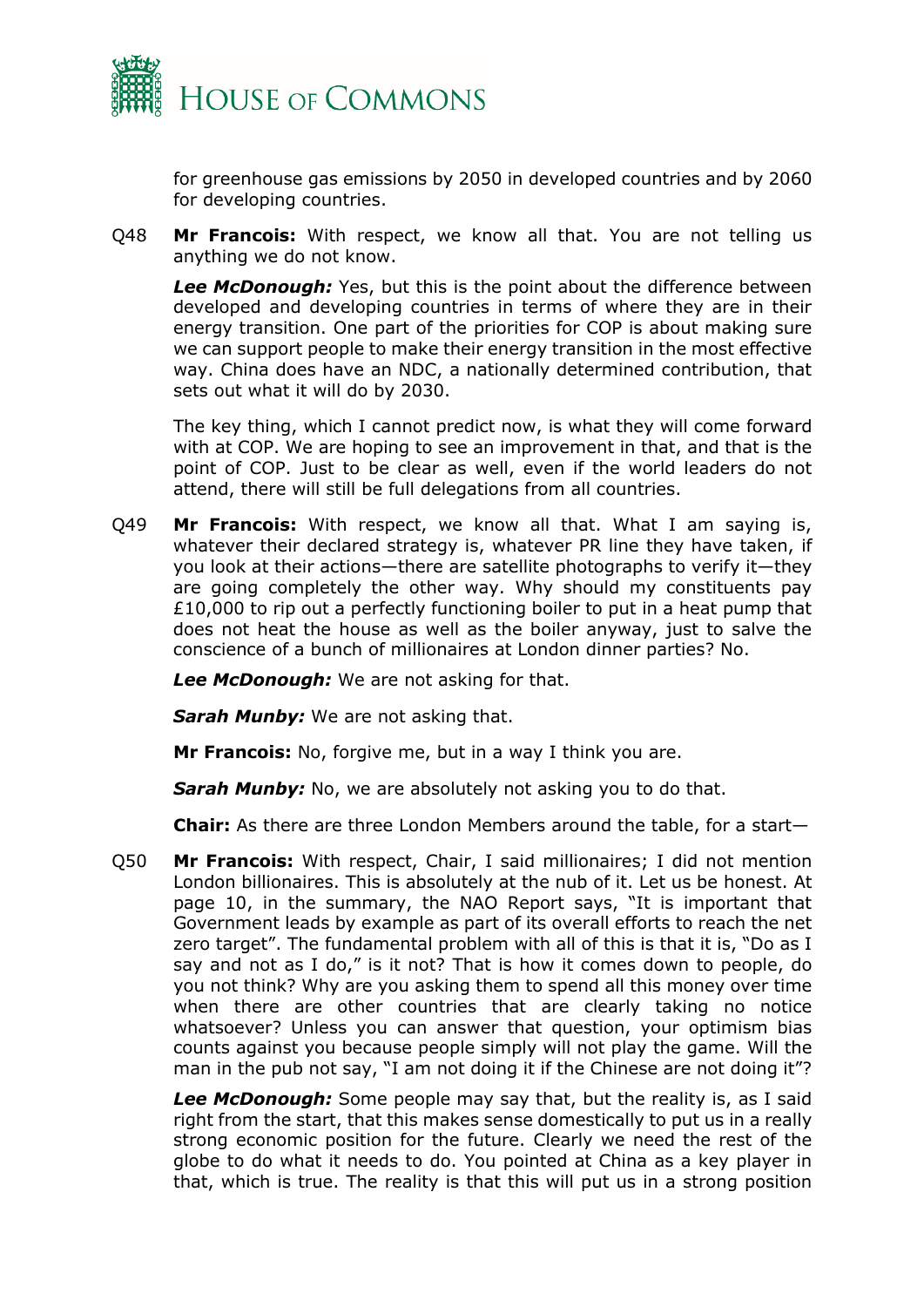

domestically and it makes good sense for the economy overall here, as well as setting ambition and being able to leverage wider ambition globally.

**Chair:** I am not going to be able to hold Mr Gardiner down for much longer. We will hear from Mr Francois and then go to Mr Gardiner.

Q51 **Mr Francois:** Is there a heat pump installed in No. 10 now? We should lead by example. Does No. 10 have a heat pump system?

*Lee McDonough:* In line with the policy, which is set out clearly in the strategy, of going with the grain of consumer choice, the whole point about replacing heat pumps is to do it when your existing system comes to the end of its life.

**Mr Francois:** So it does not.

*Lee McDonough:* I am not aware whether it does or it does not.

**Chair:** Mr Francois, you are probably closer to the Prime Minister than anyone else in this room.

Q52 **Mr Francois:** I have not asked him the question, but as far as I know he does not. Can I just ask whether any of you have a heat pump?

*Sarah Munby:* Like everybody, we should all—everyone in this room—be planning to replace our boiler with a heat pump at the right point in its cycle. I just want to really clearly put this on the record. It says this exactly sentence in the strategy. We are not asking anybody to rip out their boiler. We are asking them, when they replace their boiler—

**Chair:** I have to say that no one I know has ever ripped out a boiler.

**Sarah Munby:** We are asking people, when they replace their boiler, particularly if it is after 2035, to replace it with a heat pump. We think that choice—I cannot remember whether we think the transition will be 2030 or 2035—by 2035 will be the cheaper choice.

Q53 **Mr Francois:** Ground truth, to use a military phrase, to Mr Rimmington's point earlier, I was on a building site in my constituency a few weeks ago. It is just under 100 units. It is quite a nice development. I said to a director of the building company, "What is the ground truth on heat pumps?" He said, "Some years from now they may be better, but at the moment they are not very effective. They do not really heat the house and they are extremely expensive". I said, "Would you install one?" He said, "No." I said, "Can people opt to have one?" He said, "Yes, we give them a choice on the new development. They can have a traditional boiler or they can have a heat pump." I said, "How many units are there in your development?" He said, "There are just under 100." I said, "How many have opted for a heat pump?" He said, "None." That is where we are. We should talk about the world as it actually is, Ms Munby, and not some fantasy world that some people live in.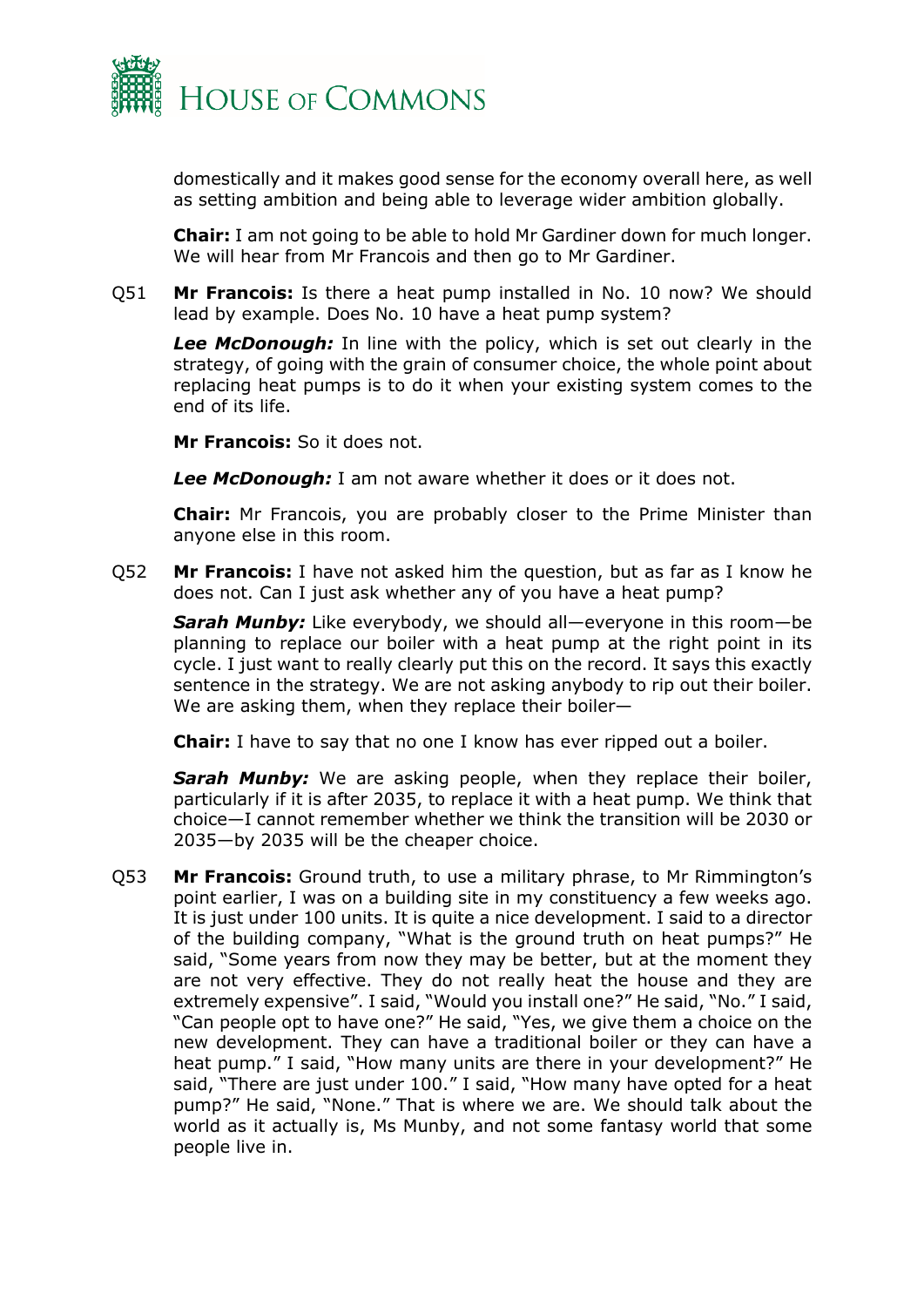

**Sarah Munby:** We totally agree that there is a really big transition to make. That is why we have just written a heat and buildings strategy that outlines all of the things we are doing to fundamentally change the regulatory structure, the supply chain, the skills and the whole picture so that—trust me—when we come back in 2035, you will be installing your heat pump and you will be happier with it than with your gas boiler.

**Mr Francois:** I am going to hand over in a minute, because we are almost perfectly aligned. Remember that David Cameron said, "Vote blue; go green." He did not say, "Vote blue; go bankrupt", did he? I am sorry, Chair.

**Chair:** Okay, but the point is about consumers, and Ms Munby has given some answers on that. Mr Gardiner, I am sure, will take us further.

**Mr Francois:** Can we call President Xi to come and give evidence to the Committee?

**Chair:** Perhaps he will be in Glasgow with some of our colleagues there and your colleagues in government.

**Mr Francois:** I would be interested to ask him some questions. I wonder whether President Xi has a heat pump.

Q54 **Barry Gardiner:** I would like to return to the follow-up to achieving net zero. Before I do, though, I would like to ask you, Ms McDonough, a few other questions. What are the per capita emissions for the United States?

*Lee McDonough:* I do not have that figure in my head. I am sorry.

Q55 **Barry Gardiner:** I take it from that that you do not know the per capita emissions of people in China either.

*Lee McDonough:* No, not off the top of my head.

Q56 **Barry Gardiner:** It is 8.1 in China. I think it is about 25 in the United States.

*Lee McDonough:* That sounds about right.

Q57 **Barry Gardiner:** When you are talking about responsibility for climate change and you look at the relative emissions between the US, China and the UK, if one were to go back 200 years and look at the emissions that the UK has put out in relation to the US and China, the US would be the largest emitter. Who would be the second?

**Sarah Munby:** I am guessing we would be making a pretty good fist of it.

**Barry Gardiner:** I think you would find that it would be the UK.

**Mr Francois:** What are we now?

**Chair:** Please let Mr Gardiner continue with his questions without interruption.

Q58 **Barry Gardiner:** Those are the questions and answers that I wanted to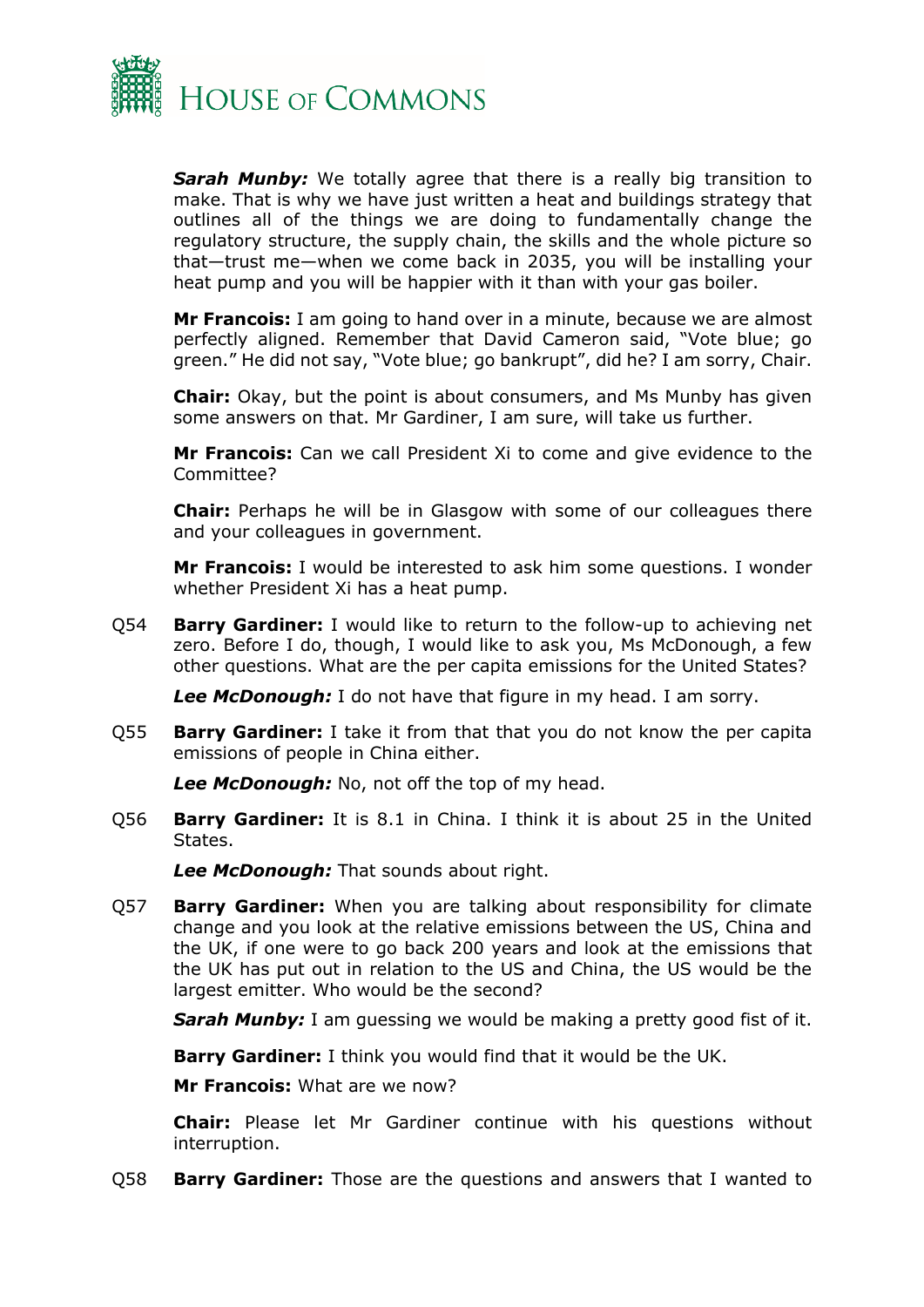

get on record before resuming our interrogation of you about the net zero strategy.

I have my criticisms of the strategy, but I welcome the fact it has been produced. I want to start with the point that you made about being confident that this is a strategy that can deliver net zero. Are you confident that it will deliver net zero by achieving or overachieving the fourth and fifth carbon budgets as well as the sixth?

*Sarah Munby: Yes, absolutely.* 

Q59 **Barry Gardiner:** We will have to see whether the Committee on Climate Change shares that confidence with you, because to date—this is a new strategy and we have not had a chance to review it yet—the Government have not been able to confidently say that it was going to meet the fourth and fifth carbon budget.

**Sarah Munby:** We absolutely analysed that question in some depth, as you can imagine. We are not casual about that question. We have analysed it and we think it absolutely does indeed overdeliver.

Q60 **Barry Gardiner:** The annex that you refer to points out the costs of doing that for the fourth, fifth and sixth carbon budgets. After saying that you are confident that it will deliver it, you then admitted that was dependent on consumer behaviour. If I look at the 367 pages of this document, eight of them are about empowering the public. Of those eight pages, almost half of them are half-empty; in the other half, half of the pages are taken up by photographs. It is the weakest part of the document, is it not?

**Sarah Munby:** Do you have a page reference?

**Barry Gardiner:** It is page 273 to page 280.

**Sarah Munby:** I will just make a few framing remarks about consumer choice. The most important consumer choices that this strategy relies on, just to make them super-concrete, are buying an electric car, ultimately buying a heat pump and insulating your home. There are some others as well, but we can take those as the heart of what we are asking people to change.

The way you get people to change those behaviours, particularly the role of Government in getting people to change those behaviours, is what we are laying out in that chapter you are critiquing. We are saying that we should minimise the ask by regulation. For example, on electric cars, we are talking about the ZEV mandate, which means that suppliers—

Q61 **Barry Gardiner:** I understand that. Would you accept that it is a very thin eight pages?

**Sarah Munby:** I will be quick, because I appreciate that you do not want me to go through all the principles in detail. The strategy is to use regulation to minimise the ask and to make the green choice easy, simple and affordable. The depth of how you do that is in all of the other bits. You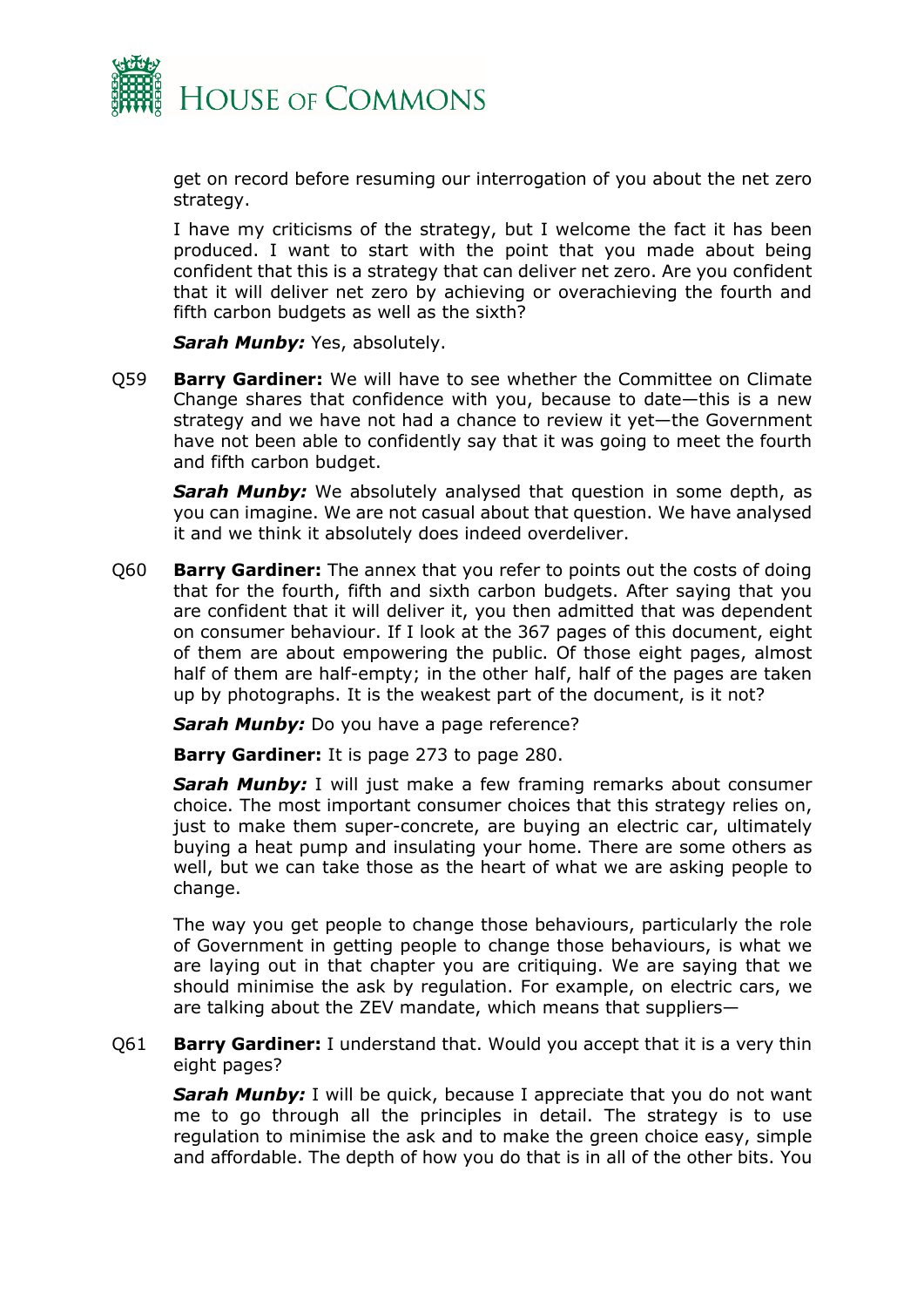

do not sell an electric car by doing a big advertising campaign about electric cars; you sell an electric car by having enough charge points, et cetera.

Q62 **Barry Gardiner:** Let me move, then, to the large set of measures that we have committed to report against. Those were your words earlier on. Here I would refer you to page 254 of the document. Is it a transparent, clear and effective measure to say "as many as possible"?

**Sarah Munby:** I am sorry. Can you just tell me which measure you are looking at?

Q63 **Barry Gardiner:** It says "as many homes to reach EPC band C as possible" or "as many fuel-poor homes as reasonably practicable to B and C by 2030".

**Sarah Munby:** I will ask Ben to take this, because, as you can imagine, we did not select that wording lightly.

**Ben Rimmington:** Given the sheer diversity of building stock, you cannot have an absolute one-size-fits-all requirement around EPC standards for these timetables. A little flexibility is required in the way the ambition is set. That is why—

Q64 **Barry Gardiner:** I am sorry. This is not a little flexibility around it. For a start, it is EPC band C, which means that you retrofit once and then you retrofit again. I cannot see for the life of me why that makes sense, because it is a double retrofitting. You are accepting that you are going to have EPC C standard, but you know you have to get the stock up to net zero. Not only that, you are setting a lax standard and then you are not setting a measure for how many are going to achieve it. You are saying "as many as possible" or "as many as reasonably practicable". That is not a measure or, in Sarah Munby's words, part of "a large set of measures that we have committed to report against". It is a not a measure.

**Ben Rimmington:** On the EPC question, if I may, the EPC C standard is widely seen, with a broad brush, as the level at which heat pump efficiency is good enough even with a low-heat heat pump, to heat the home. With all of these things, one has to go in stages. One cannot leap all the way to the end of the story in terms of the transition of buildings. As I say, there are many different type sort of buildings in existence.

You are absolutely right that not absolutely every building will have achieved standard X by date Y, but it gives us a sense of direction and it is certainly something against which Government can report, because it talks about numbers of properties and the change over time against these measures.

**Sarah Munby:** What we will need to report is how many we have done.

Q65 **Barry Gardiner:** You will tell us how many you have managed to do. **Sarah Munby:** Yes, absolutely. 100%, yes.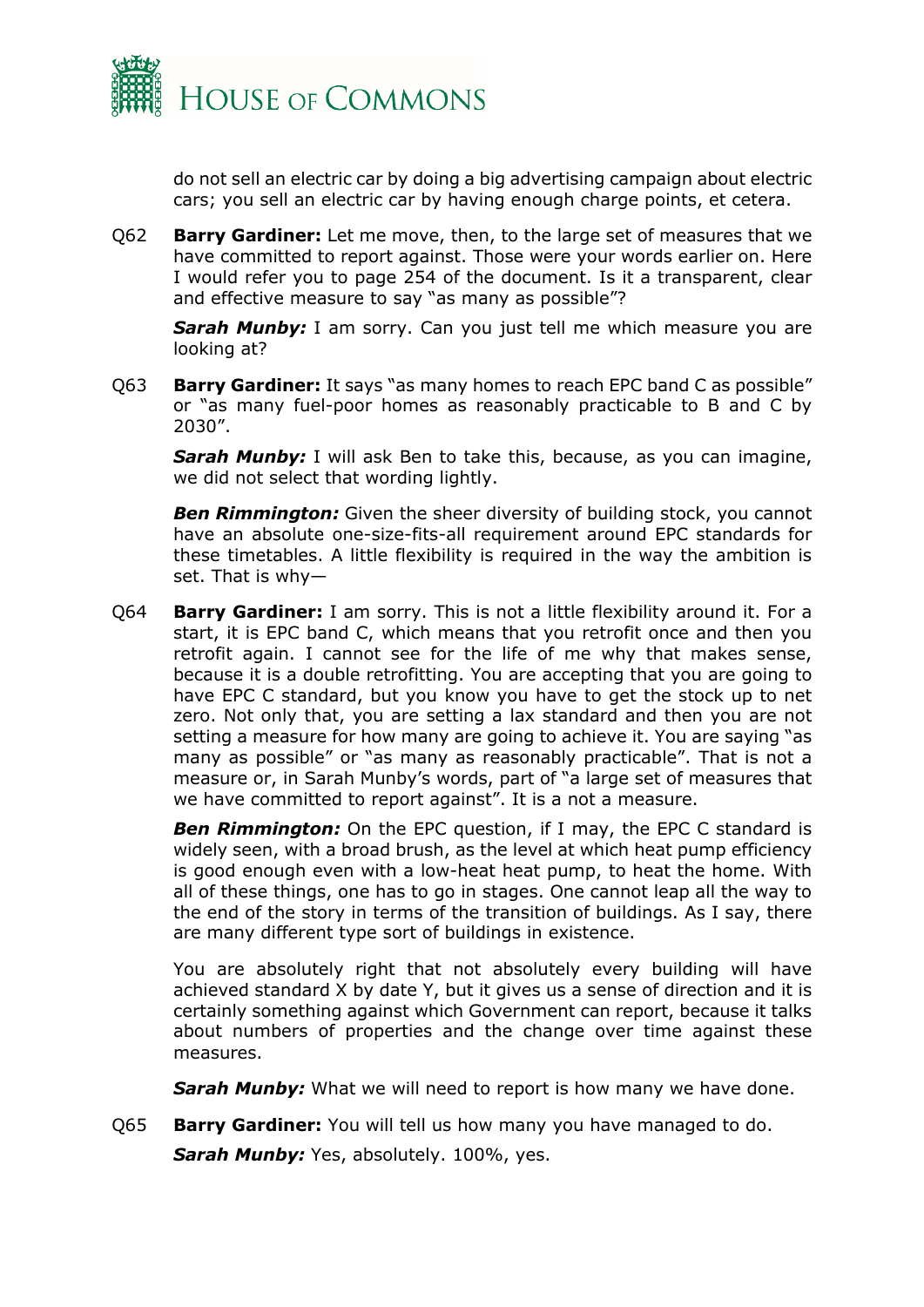

Q66 **Chair:** You will tell us how many you have done; you will tell us how many achieve net zero.

*Sarah Munby: Yes, absolutely.* 

Q67 **Barry Gardiner:** You also accept that heat pumps are only effective if you have well-insulated buildings.

#### *Sarah Munby:* Yes.

Q68 **Barry Gardiner:** Therefore, the measures on the insulation of the buildings is going to be absolutely critical to delivering on this standard as well and to delivering on the interim targets and the interim carbon budgets.

The problem at the moment—it was one adverted to by Mr Mackinlay in a slightly different form—is that we do not have the skills base to deliver the workforce that is going to be able to retrofit the properties. In terms of the target for doing that, we are talking about 29 million properties in the country, 19 million of which will need to be retrofitted. Is that correct?

If we look at the report on skills that came out the other day from the EAC, they quote the Institute of Environmental Management and Assessment and the RSPB as two separate witnesses that recommended that Ministers invest in chartered ecology training and make an investment in jobs. They received reports from major infrastructure organisations about a lack of capability and capacity to meet the requirements.

How does the strategy link in with the skills providers to ensure that there is actually a supply chain of ability and personnel who are going to deliver this? That is not something I have yet been able to clearly ascertain from the strategy.

**Ben Rimmington:** In terms of housing stock and low-carbon heating systems, we would absolutely accept that currently we do not have the workforce in place that will be needed to deliver the very significant volumes of transformation over the coming decades.

Q69 **Barry Gardiner:** Will you be able to deliver a minimum of 600,000 heat pumps by 2028?

**Ben Rimmington:** Yes, we are confident of this.

**Barry Gardiner:** You are confident of that.

**Ben Rimmington:** Talking to the industry, they are confident that they can rapidly train a significant number of current heating engineers to be heat pump installing engineers. The Heat Pump Association has brought in a training course that basically does most of this job in a week for people with transferable skills. This is part of the transformation that Lee was talking about earlier in terms of the transformation of economic opportunity for people across the country. If you do an apprenticeship in plumbing and heating now, you come out with a classical CORGI gas engineering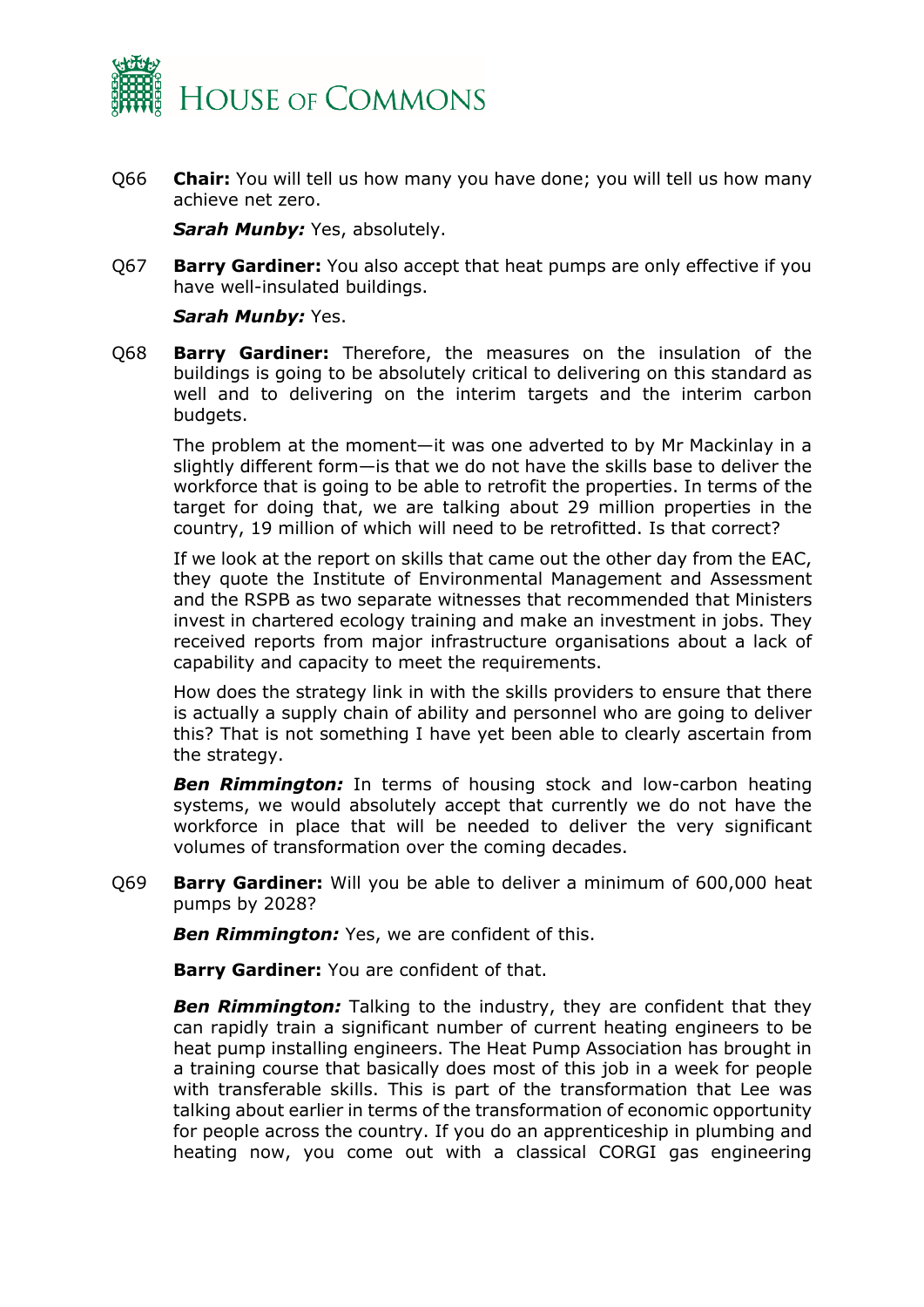

certificate to install a boiler; in the future, it will be a heat pump installing certification that people have.

**Mr Francois:** The fact no one wants one is irrelevant.

**Chair:** Can we have Mr Gardiner? It is his time.

*Sarah Munby:* Could I perhaps add one thing about skills just before we lose you? In the chapter on green jobs and skills, there is a whole series of initiatives, like the sort Ben has described. It is important to say that the single most important thing we can do to make sure the right supply chain and skills are in place is to be super-clear about the journey and the opportunity and have that be a credible and reliable commitment. The power of people seeking opportunity and training providers follows where there is clarity.

This is part of the Chair's critique of previous policy. Part of the reason we do not have the right supply chain in place is because we have not had that absolute clarity: "After a certain point, mate, it is going to be heat pumps; it is not going to be boilers. You probably should start training". That has an enormous mobilising effect on the industry.

**Barry Gardiner:** I entirely accept that, which is why long-term targets are necessary, why interim targets are absolutely vital and why we need to mobilise to deliver those.

**Chair:** On the point about targets, as a Committee we would be very keen to possibly work with you even to make sure the annual report you promised to make to Parliament is maybe a bit more frequent than that and looks at targets including what consumer take-up is. These might not just be the targets that you have set but targets that are meaningful to our constituents, on which point I am going to bring in Mr Shaun Bailey.

Q70 **Shaun Bailey:** Ms Munby, the NAO's Report, *Achieving net zero*, said at paragraph 17, "Neither BEIS nor HM Treasury collates information on the total costs and benefits of Government policies that contribute to achieving net zero". As the accounting officer for the Department, are you comfortable with that situation? How do you go about advising your Secretary of State particularly in respect of any cost-benefit analysis of the policies you are putting in place? Clearly, that cannot continue, can it?

**Sarah Munby:** There are lots of layers to this particular onion, if you see what I mean. At heart, it is just worth laying out, before we go into the detail, that as part of setting the latest carbon budget, which has happened since we were last here, we did carry out a full cost-benefit analysis. You can download it; you can look at all the numbers in it; please go for your life. That is the cost-benefit of the overall picture. You then have the cost-benefit of individual programmes. Of course, that has to take place. That is a core component of my responsibility as accounting officer; that is about saying, "Does this thing take into account its carbon benefit work?"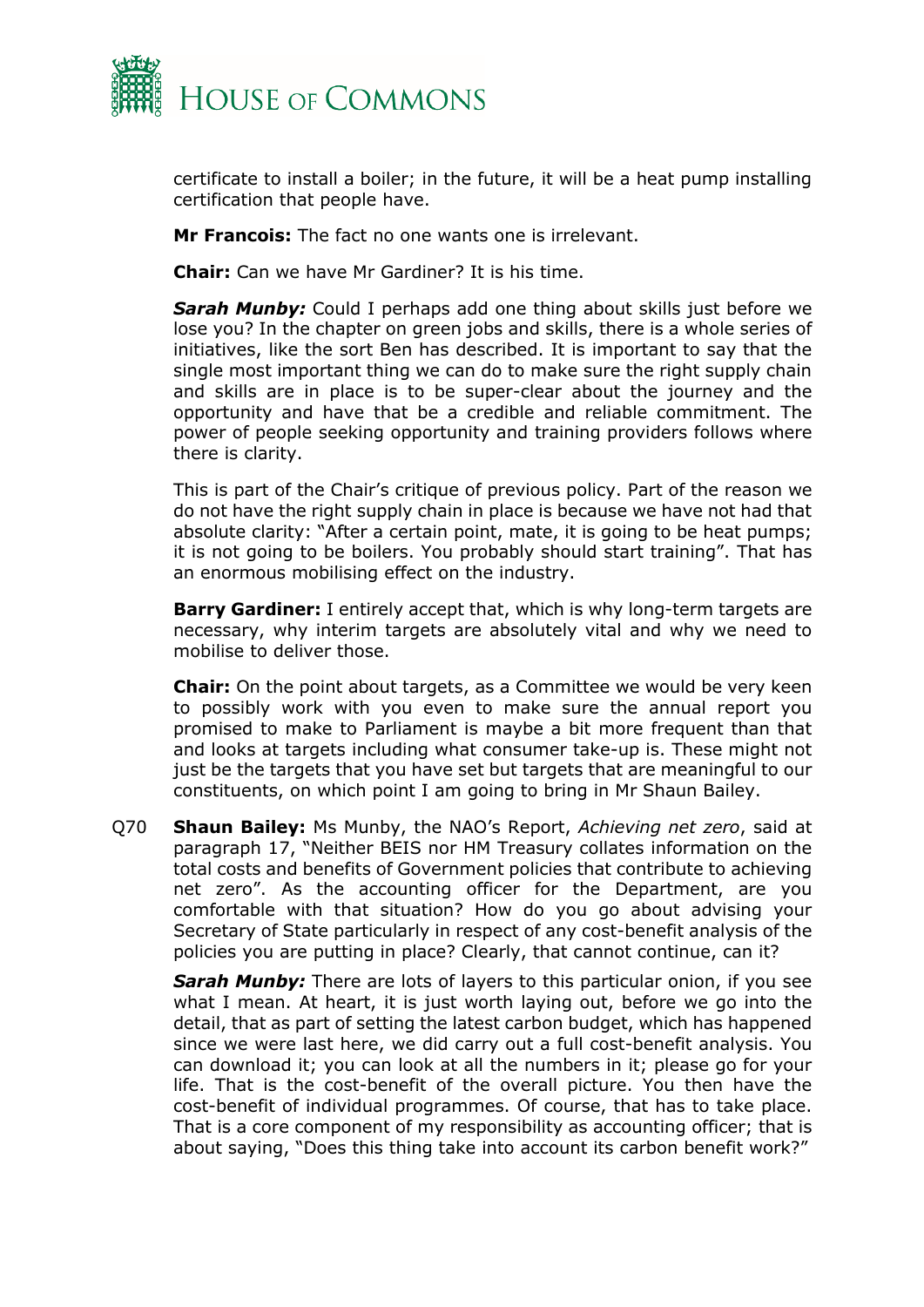

Beyond that, looking at the aggregate costs of net zero, it is worth saying that we do quite a bit already. For example, in our ODP, the plan for the Department, we talk about the financial resources—this is CDEL and RDEL, the capital and operating expenditure—that are put against different targets, including net zero. Other Departments do similarly as part of their ODPs. It is absolutely possible for us to make more aggregated calculations of how much money is being put into this over time. We would be happy to explore and talk about that, but it is important to say that, to the heart of your point, which is about whether we are at risk of making the wrong decisions because we are not looking at cost-benefit, I am very comfortable that we are in shape on that with both the aggregate and the programme-specific cost-benefit analyses that we do already.

Q71 **Shaun Bailey:** To expand on the point there, I am very conscious that a lot of the net zero strategy involves this cross-Government approach. You have talked about the improvements in communication between Whitehall Departments. In terms of that capacity that clearly you have articulated as being available in BEIS, I do not get the impression—if I am wrong, please correct me—that as of yet we can see that across Government.

The NAO did some fantastic work around its Covid-19 cost tracker, which showed that you could get that data and you could bring that together across Government. Could you talk me through whether we are there and, if we are not there, how close we are to getting there? I am very conscious, given some of your previous answers to my colleagues, that we clearly do need a cross-Government view of the cost-benefit analysis of these projects going forward. I am just conscious, from your perspective, in terms of where we are on that.

**Sarah Munby:** There are a few things I might throw in there. First of all, let me just give you a piece of context, because it is helpful. It is worth saying that this is not uniform across Government. There is a really big concentration in BEIS; there are then secondary but really substantial concentrations in DfT and Defra. Although you should ask their Permanent Secretaries, both of them have made really big steps in terms of their resourcing and investment in skills even over the last year. Then there is a kind of third category, which will be coming up in the next wave. That is just to put that context out there.

As part of the spending review this year, there are two things that are worth saying. One is that we have an updated Green Book. Again, the details on that would be questions for the Treasury, but it has updated carbon prices and a whole load of new stuff. It is also true that we, in conjunction with Treasury, have been providing training for other Departments in making sure they are able to account for carbon better in the assessments they make.

Are we fully landed and perfect right across the system? I am sure the answer is no. Are we making progress? Yes. Are we in good shape in BEIS? Yes. Are we in pretty good shape in DfT and Defra? Yes. Are other Departments coming up the curve? Yes.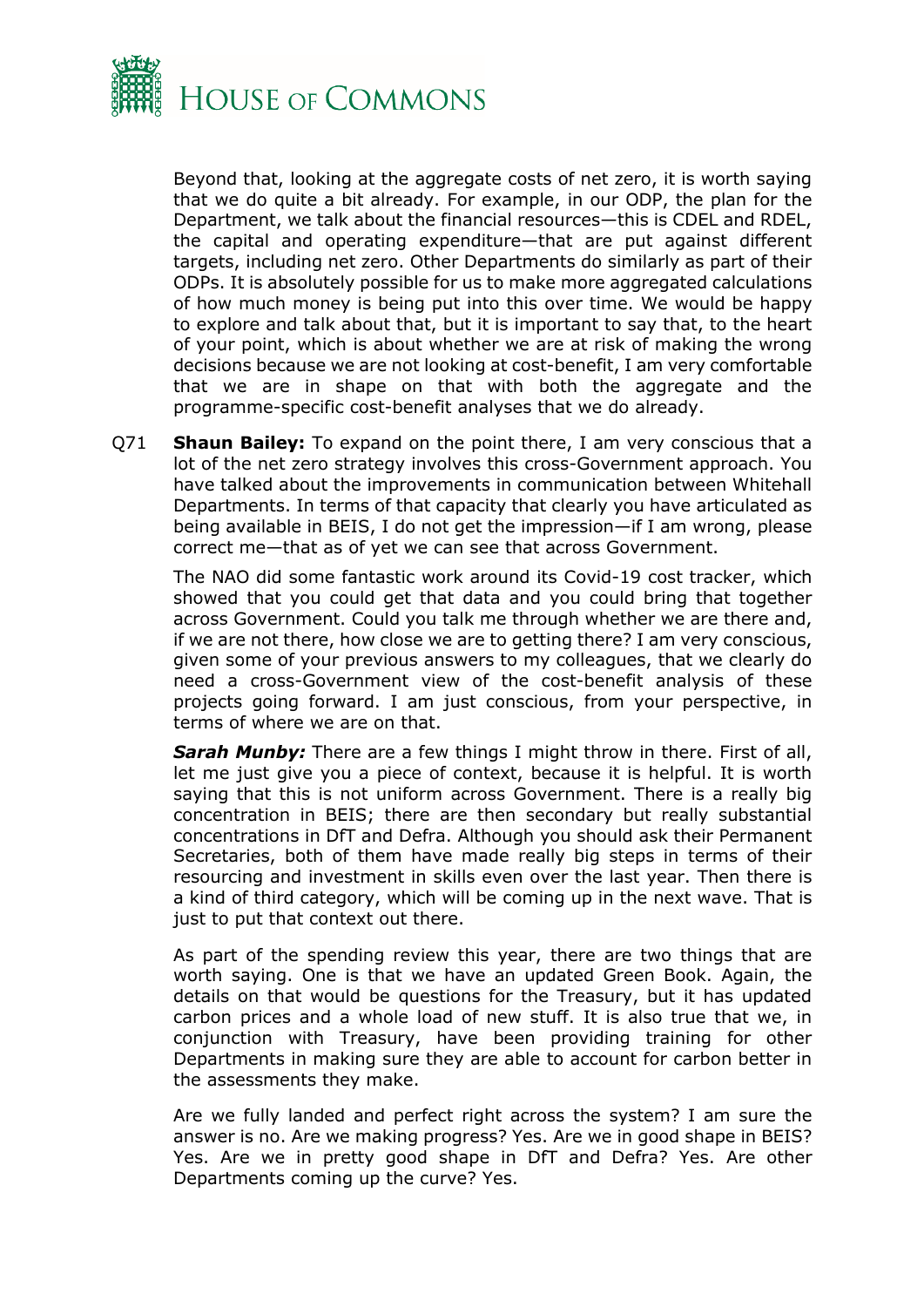

Q72 **Chair:** In response to the specific question from Mr Bailey, you will be alert to the Covid cost tracker, even if it is not directly to your Department. The NAO has done a very useful exercise there, and the Treasury is going to be taking it over. In answer to Mr Bailey's question, is that something you can do for net zero too? Could you do a similar cost tracker?

*Sarah Munby:* Certainly, something like that could be done. Lee might want to add to this, but the only thing I would say is that what is a net zero cost is a really grey question.

**Chair:** I am sure we can work with the National Audit Office on this.

**Sarah Munby:** We are really happy to have the conversation. I just do not want to say, "Yes, it is definitely doable—tick, easy".

Q73 **Chair:** Whatever people's views are on climate change—I imagine there is a range of views in any room and on any Committee—we are all here to look at how taxpayers' money is spent. It is important for us to be able to track the money invested and what the outcome of it is over what period of time so that we can see that very clearly, and consumers and taxpayers can see that too.

*Lee McDonough:* Just to add to that, we are also making sure that we can capture some of the benefits in terms of jobs and investment. It is easier to capture the spend that is direct investment from Government. We need to do some thinking—all ideas are welcome—about how you look at investment more broadly in the economy, where it is done through the markets. That is, again, a really important part of showing that we are on track in terms of our own domestic economy as well.

Q74 **Chair:** As a Committee we have sometimes seen promises of job creation with very fuzzy metrics about how you measure what is a new job, for example. We would be keen to work with you, because there is a genuine shared interest in making sure we have clear parameters around what is measured and how it is reported.

**Lee McDonough:** At the moment, the way we look at jobs is basically genuinely expected new jobs but also jobs that will transition from high-carbon to low-carbon sectors.

**Chair:** Exactly, so they are already there. You have two different categories. To count them as one thing would be a misnomer or a mis-counting. We would want to see whether we can work with you on that. If you could talk to us about your ideas, we would be keen to influence that.

Q75 **Shaun Bailey:** Ms Munby, you made a really interesting comment there— I am paraphrasing it; apologies—in terms of the shifting sands in this space. Clearly, it is a developing space. Technologies develop and technologies change. How are you profiling the risk as things develop? You are stepping into quite a lot of unknowns here as well, particularly as technology grows, things change and unforeseen events happen. I am just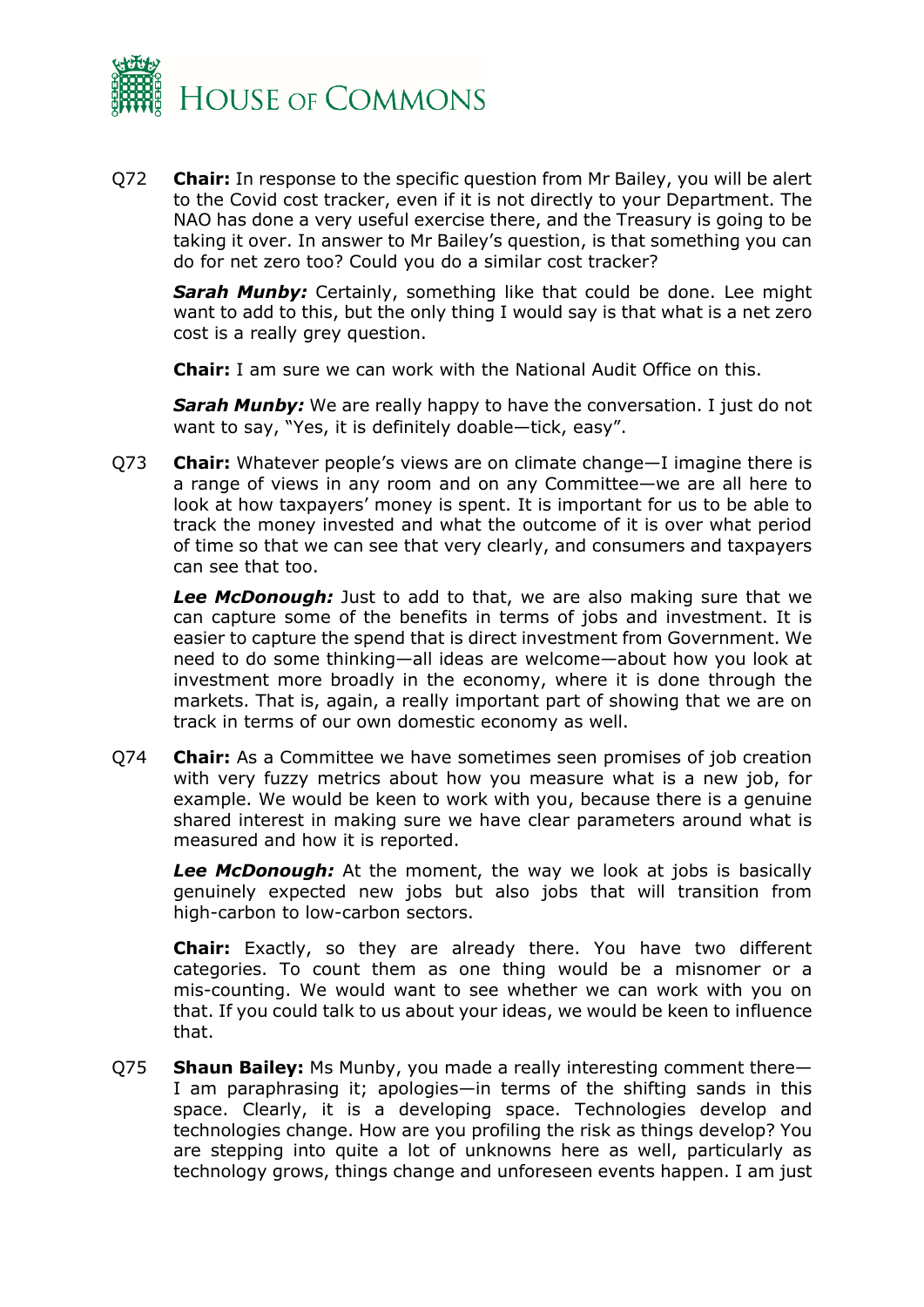

conscious to understand that.

Are we ever going to be able to profile the risks associated with the levels of investment properly? The Prime Minister himself has made £20 billion in general commitments to net zero. There are significant amounts of money there. I am conscious in terms of the risks associated with that. Are we ever going to be able to definitively profile these risks so we can manage them accordingly?

*Sarah Munby:* We do at the level of individual programmes, and that is probably the right way of thinking about it. A nuclear power station or a carbon capture plant has a risk in the same way as building new railway track does. The fact about whether one is net zero or not does not actually change the picture. You want good discipline about it anyway.

Q76 **Shaun Bailey:** Can I just qualify my question a bit, if that is okay? The narrative we are seeing from the policy perspective is quite broad brush and high level. It is couching everything into a basket. As people who are not in the day-to-day detail of this, we just see the net zero 2050 target. I am just conscious that it seems to me that the policy narrative is one thing but the operational delivery is a lot more nuanced. Would that be a fair assessment?

**Sarah Munby:** Yes, totally. Both inside the Department and across Whitehall, we track at programme level how our programmes are delivering against their carbon targets and, critically, against the number of buildings treated or the number of charging points constructed—those leading indicators of the carbon piece.

Q77 **Chair:** These are the things that are tangible; they are the things that the consumer, the taxpayer and the citizen can see.

**Sarah Munby:** Yes, exactly. That is how you tell whether the carbon picture will be where you want it to be down the line.

**Chair:** It is also about consumer confidence.

**Sarah Munby:** Yes, exactly. Since we were last here, within the Department—I might ask Lee to comment on the cross-Whitehall elements of this, which she runs—we have set up a new net zero delivery board, which I chair. This is doing exactly what you describe, going programme by programme and holding our SROs to account: "Is this programme delivering? If not, why not? How can we help? What can we do to get it back on track?" We have all of those very delivery-orientated conversations.

Equally, I am sure those programmes will all flow through this Committee over time. I am expecting to be here with some frequency as we go through that, not that I am not already. The same sort of work is happening across Whitehall under Lee's remit.

Lee McDonough: Yes, absolutely. You know that we have set up cross-Whitehall structures and all that. Just to reiterate, every Department,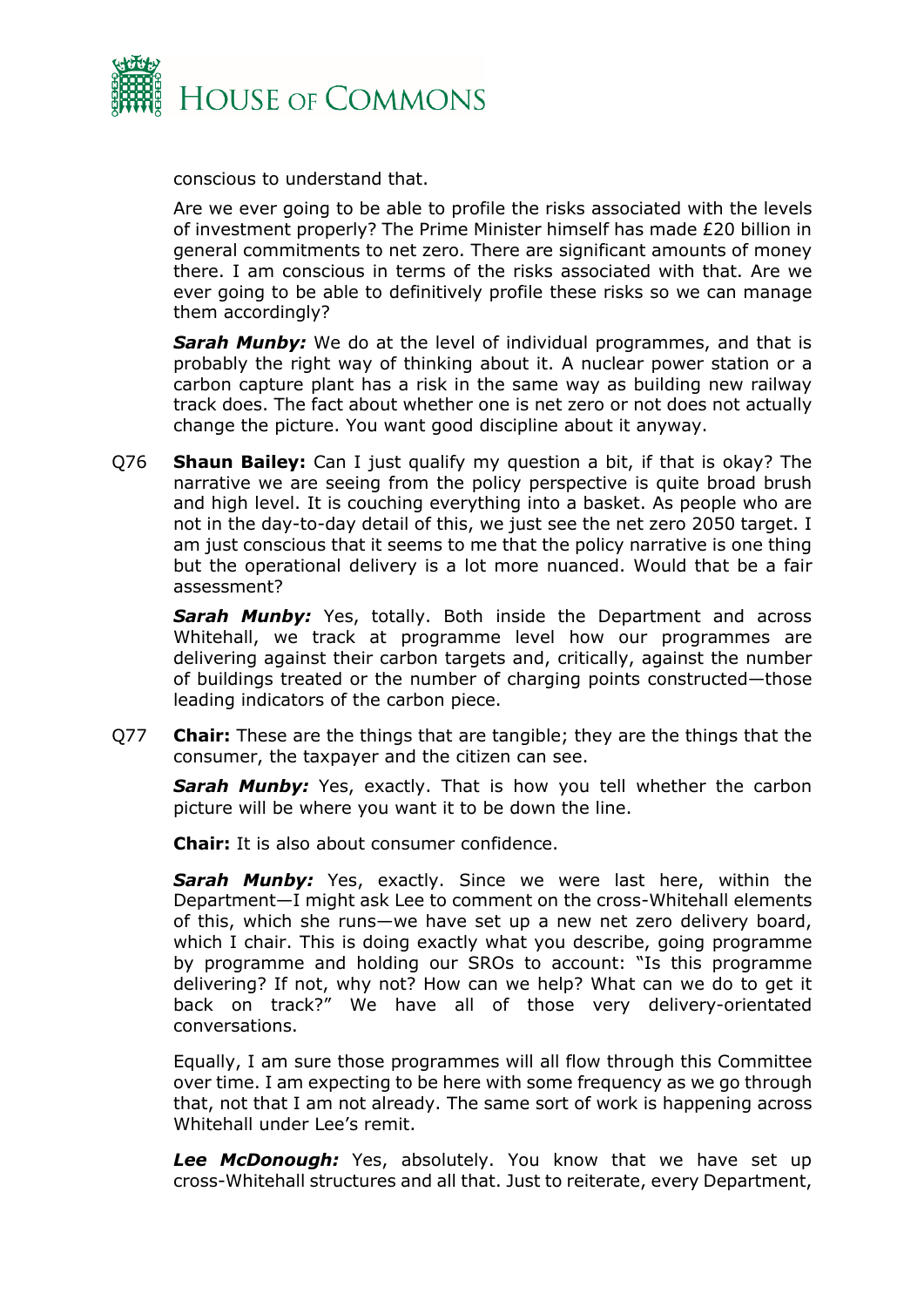

through its accounting officer responsibilities, has the programmes, but we pull it all together. That is the point about the annual progress report. This will be a mixture of things. It will have some specific targets: "Are you on track to deliver your 600,000 heat pumps?" It will also do some contextual commentary about whether anything has changed and it will track major policies, programmes and delivery.

At the most basic level, what we need to do to manage and stay on track for our trajectories is to understand, "Are you on track to deliver what you said you would deliver?" and, really importantly, "Is what you are delivering having the impact you thought it would, either in terms of how the market is responding or consumers are responding so you have the intel and you can manage the risk at that level to respond and adapt?"

Q78 **Shaun Bailey:** This links in quite well with the public buy-in point that we talked about earlier. When we are framing these conversations, perhaps we are slightly missing a trick here in terms of framing it about the broad-brush piece. Where we probably should be having the conversations is around specific programme delivery.

Particularly given what we have heard around the table, it sounds as if there is perhaps a slight disconnect in the narrative. We can see that there is programme delivery with tangible results there. The importance that we talked about before in terms of consumer confidence was about seeing tangible results and seeing things that could actually happen. I am very conscious that you as civil servants cannot stray into commenting on policy, but would it be fair to say that perhaps we are making a bit of a rod for our own back at times? We are taking a more broad-brush policy approach when the sell on this is around the specific programmes that yield results, which perhaps are not being talked about in the way that we could be, if that makes sense.

*Sarah Munby:* It is really important to talk about what impact this has on real people's live and the positive impact that it has in terms of, for example, cheaper energy costs and a better insulated home.

There is one thing that I would say, though. There is an element here around not overstating the impact of the net zero strategy, but this is a real shift. The last time we were here, you said, "Sarah, do you have a plan? Where is the plan? Show me the plan. What does it look like?" I have a plan. It is not going to stay static. Every year there are going to be shifts here. This is going to have gone up a bit; this is going to have gone down a bit. Things will move; new innovations will come into play; there will be new pieces of consumer behaviour.

This is the plan against which we should be held to account. This is also the plan that identifies very clearly what those impacts on people really are. This is a moment where we will talk about this in a different way. We think it is really important that we are held to account on practical delivery. At the same time as announcing the net zero strategy, we announced the results of the first round of sequencing on the carbon capture clusters. The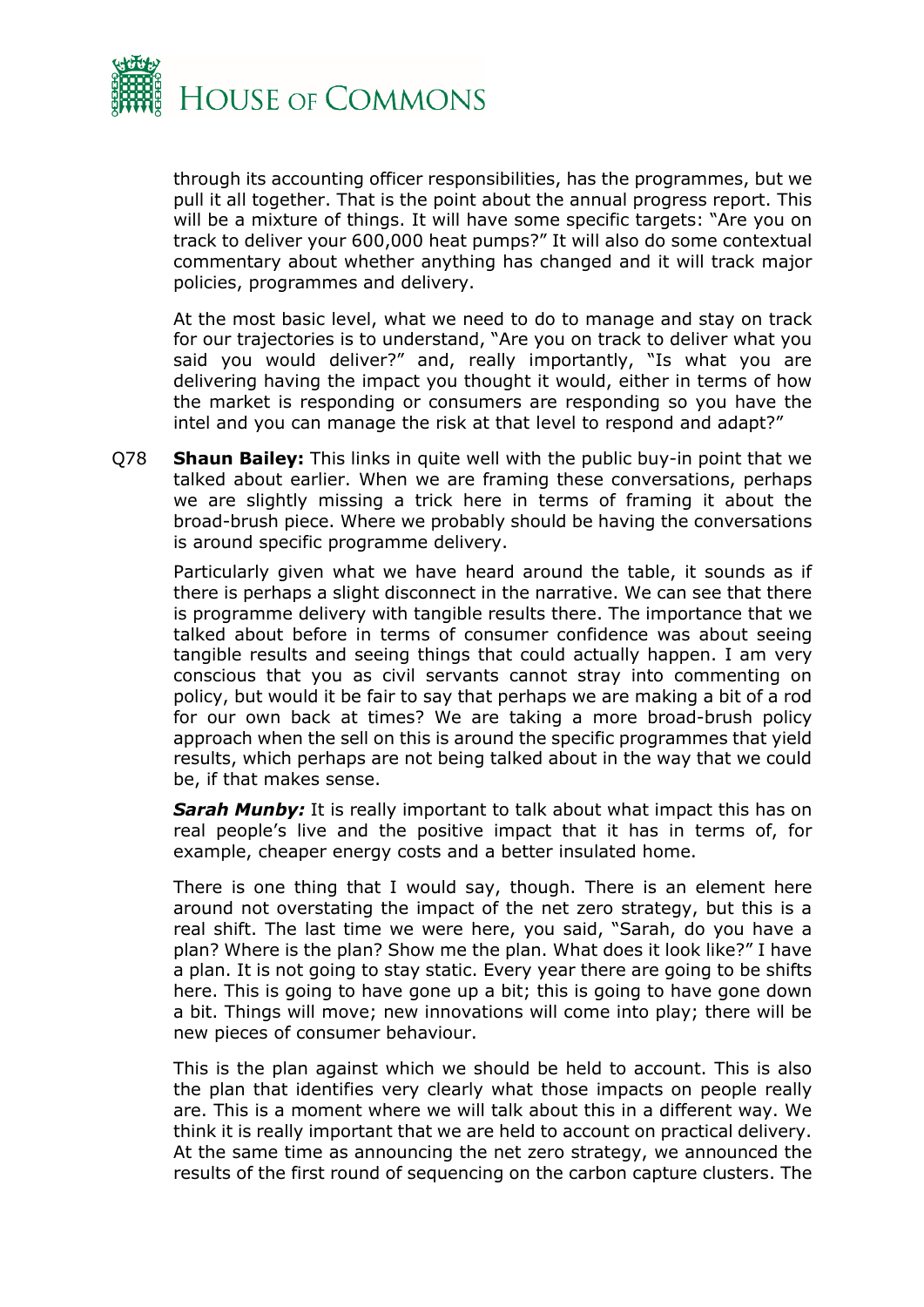

paper is not the thing; it is making sure that each of those programmes lands on track.

**Shaun Bailey:** I have a final question, if I may, Chair. It is probably a bit of a cheeky one, so apologies.

**Chair:** Mr Bailey, there have been plenty of cheeky questions this afternoon. Go ahead.

Q79 **Shaun Bailey:** I am just thinking operationally, in terms of lines of accountability. Is the current structure of cross-Departmental collaboration—it is great, and there is communication—an effective one? Does there need to be a definite structure, perhaps even a Department, that is specifically accountable for delivering this strategy across Government and ultimately is the person, with their own structure, who is on the block if it goes wrong?

**Sarah Munby:** I have strong views on this, as you can imagine. I have thought about it a lot. It is really important that net zero is not a separate thing. Your transport net zero strategy has to be completely integrated with your transport strategy. Nobody can do that except for DfT. You biomass strategy, which has land-use implications, your forestry strategy and your agriculture-emissions strategy need to be thought of together in a Department that cares about land use right across the country. Nobody can do that except for Defra. As it happens, BEIS owns the bulk of the stuff here; we have the big lump.

**Chair:** You are not after an expansion to your empire, then.

**Sarah Munby:** Unless you are going to give me Defra, DfT and perhaps throw in something else, it does not work.

**Shaun Bailey:** We could try to do that.

**Sarah Munby:** The real practical question is, "Should you put a much bigger co-ordination layer over it all, separate from BEIS?" Because we hold so many of the levers, what you would actually do is just duplicate a lot of expertise and energy. We can all spend more time marking each other's homework, but I would rather invest in delivering the programmes.

Making these structures of cross**-**Government co-operation is not straightforward, but any other setup would have its own interfaces. It is like any reorganisation. You just create new interfaces to manage. This is testament to the fact that the model we have is working all right. Whatever imagination may grip any future Government about how to reorganise, the point about making sure that net zero flows through policy areas and is considered alongside them has to be at the heart of the approach. If you take net zero out and make it its own separate thing that is not properly integrated with the other Government priorities, you are lost.

Q80 **Craig Mackinlay:** Mr Rimmington, I have a question on EPC and properties. I have another declaration: I am the chairman of the listed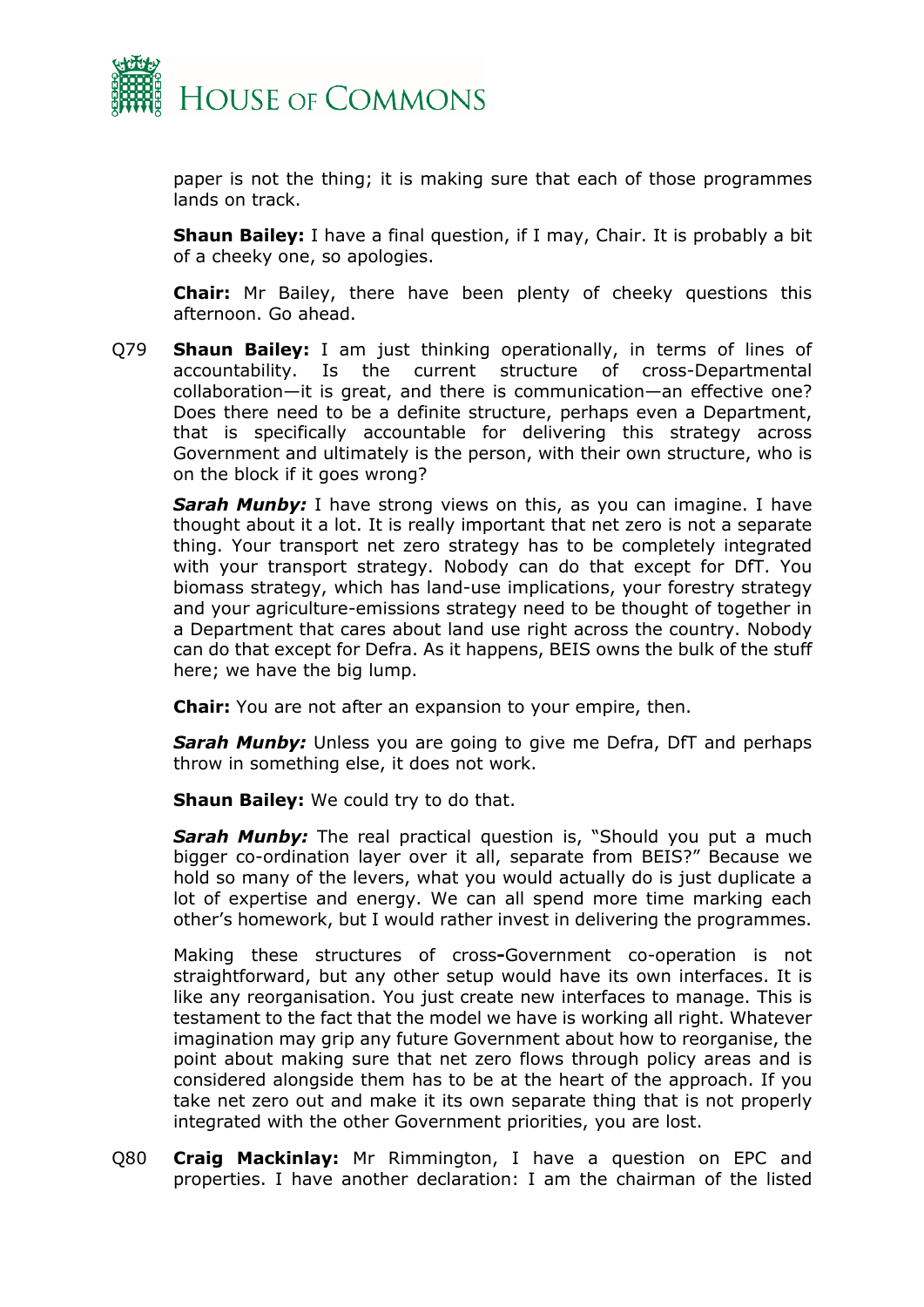

properties all-party parliamentary group, and I also do own one. How do we possibly get some properties to C across the country? Every constituency has them: these are old solid-brick builds, properties in conservation areas and listed properties. Their type and structure makes everything beyond a bit of roof insulation rather difficult.

Will you be able to instruct, as part of this, the Department for Levelling Up, Housing and Communities to say, "Local authorities need to say yes." Currently, if you want to put in an air-source heat pump or solar panels, to do anything at all on the outside of the property, or to put in double glazing, the answer from local authorities is, "No, you cannot do it." How on earth you are going to get some properties up to a C with that type of background is really beyond me. How are they going to do it? The worry is that you are going to start penalising high energy-use properties through cost: the cost of gas, the cost of electricity or whatever else. There is a discussion that mortgage companies may have to report their portfolios and what their structure is. How are we going to cope with that?

**Ben Rimmington:** You have raised a number of points there, but we accept that the fundamental point about the listed buildings challenge poses particular difficulties in this context. Of course it does. When we were putting together the package that we have now in the heat and buildings strategy, we were clear to allow flexibility around, for instance, accessibility to the boiler upgrade scheme.

It is about the necessary levels of insulation to go alongside that, not necessarily EPC per se. Without going into all the technicalities around the exact insulation provision that you put in a listing building, there may be ways of doing it and making it work with some heat pump technologies, for instance higher temperature heat pumps, which could be possible without necessarily achieving EPC C for the building.

Q81 **Craig Mackinlay:** The local authority will not let you have one of these machines visible outside. They will not allow it.

*Ben Rimmington:* I was going to come on to this. It then depends on the particular circumstances of your listed building and whether there is anywhere that you can put the technology without getting in the way of listed building consents. That is something that requires further discussion, frankly, between us and the Department for Levelling Up. That is going to be a difficult challenge for us going forward.

The other thing I would say is that it is not all about heat pumps. There are other technologies that are available. We have not talked much about hydrogen heating in this context. In some areas, we end up in a place, subject to decisions later this decade, where hydrogen is a heat source. Then you are in a different place, because you just need boiler-style technology installed.

If you have a rural listed building, biomass boilers may still an option. Indeed, some biomass boilers in rural areas is something that we could—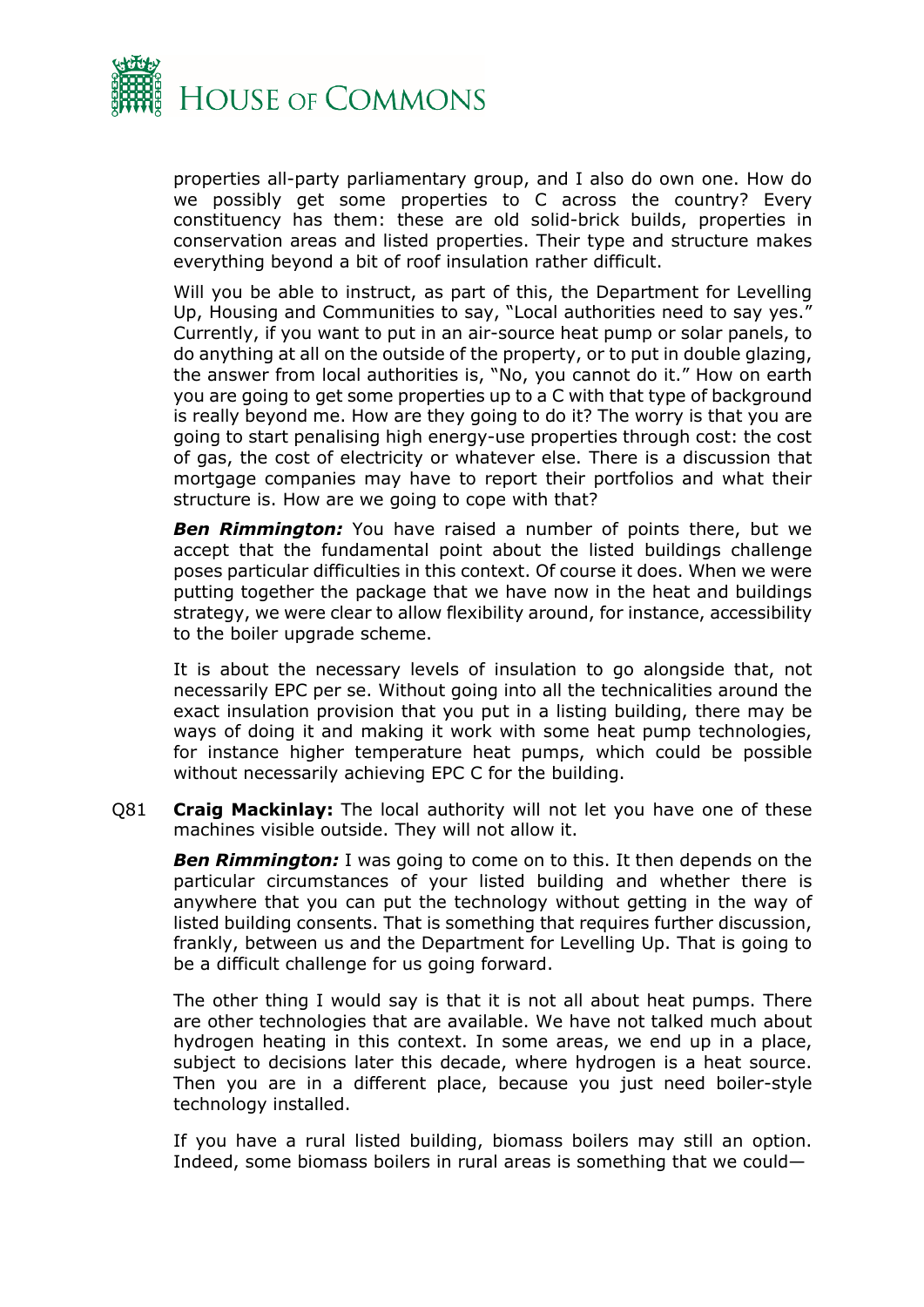

**Chair:** There is still thought going into this.

**Craig Mackinlay:** You see the point I am making.

**Ben Rimmington:** I absolutely see the point you are making.

Q82 **Chair:** There are many challenges around our ageing housing and building stock. There are a last couple of quick questions from me, Ms Munby. The NAO put out its Report in December, nearly a year ago now. It had a lot of recommendations, which you accepted. Have you made as much progress as you would have expected? What has been the most challenging area to deliver? What has been an area where you still think you have work to do despite having put out the strategy?

*Sarah Munby:* I would pick out—we have talked about it in this hearing some of the cross-cutting themes here, local authorities being one. There is more progress that we need to make. It is a lot easier to make that progress when you have a shared, published plan. It gives you a much stronger basis for going out and getting these cross-cutting pieces of the puzzle to work better. While we have done a lot over the last year, we are now in a place where we can go further and faster. That is true of local authorities. There are other pieces like that. Skills is another one where we now have a clearer picture now for the public to see around where the skills are needed.

It is about the things that have been harder to progress. That is not because we have been distracted by doing the net zero strategy; we have had to land the big issues in the net zero strategy in order to take them forward. This is things like the role of hydrogen in heating and when that is going to be decided. That is a key question for taking forward your engagement with supply chain and skills providers.

Q83 **Chair:** You have some of those targets. You are talking about integration and working across Departments. That is something we look at a lot on this Committee. Are the mechanisms there? Will there be more Departments trying to work together on net zero as a result of this? Too often, we still see the silo mentality in Whitehall, do we not? Let us be honest. You have been in Whitehall a while. Are the mechanisms there to make sure that somebody is banging Departments' heads together?

*Lee McDonough:* There are the mechanisms. I have people knocking on the door rather than the other way around. There are a lot of levers across Government. For example, there is the Infrastructure and Projects Authority and the role it can help play in making sure that Government major projects are delivering net zero. This is definitely a whole-Government response.

What we need to do in the next phase, as Sarah said, now we have got the strategy out, is to hard-wire the mechanisms we have in place for the cross-Government working. We need to look at where we can improve those, because, as we go forward, we will find different ways to do things. For example, in relation to the export agenda, as we move forward on that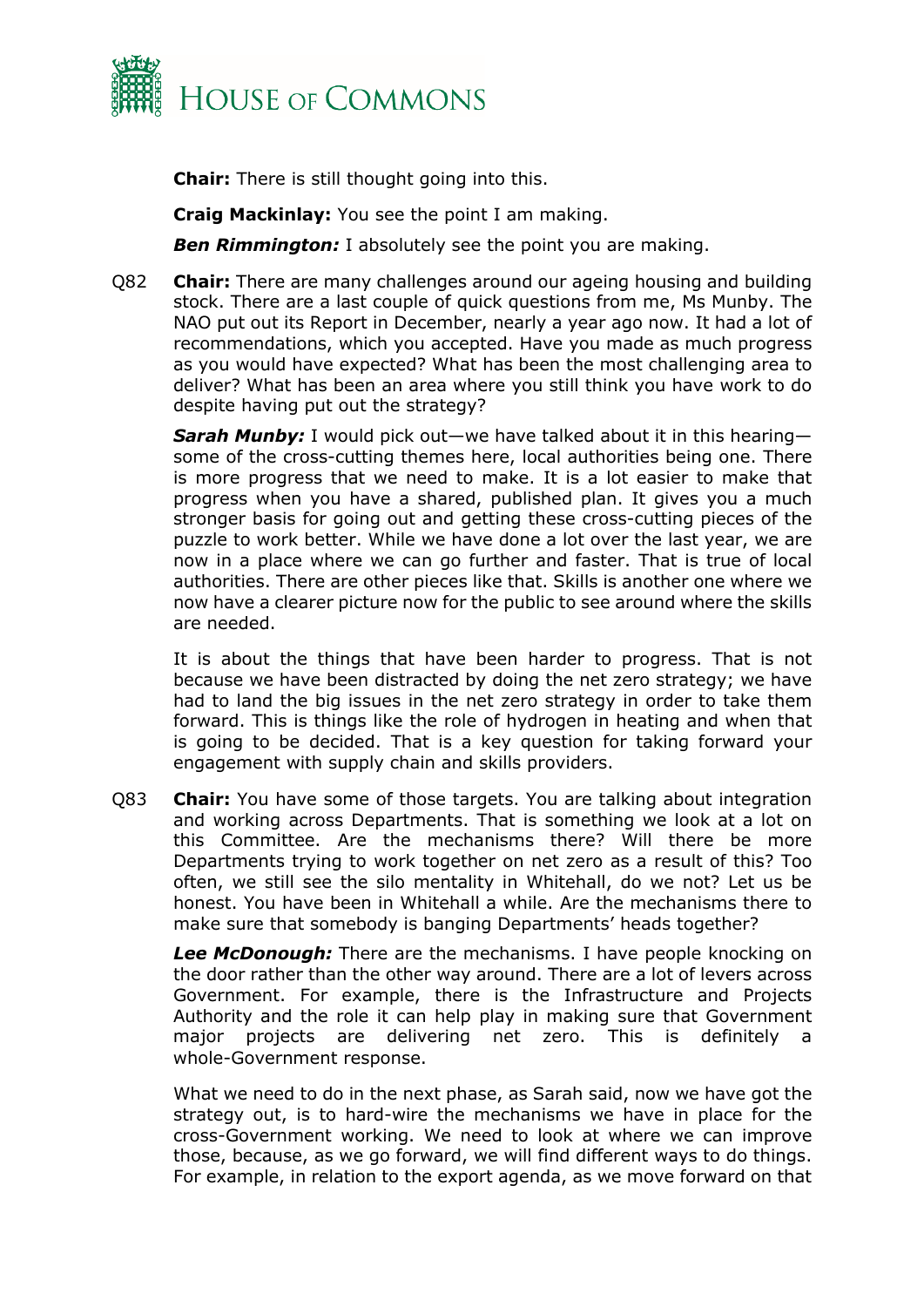

we will need to work really closely and have different structures for different sectors there. We need to make sure we are making connections across the piece to the wider set of Government levers, whether that is on procurement, major projects, buying standards or whatever it might be so that everything is pointing in the same direction.

There is definitely a lot of interest. I have had so many people contacting me wanting to find out how we are going to work together going forward.

Q84 **Chair:** Ms Munby, you will have picked up that on this Committee we are very interested in data, monitoring progress and measuring how you have achieved things. Are you also collecting data on the impact of net zero policies on individuals and groups, in terms of equalities, income and so on and so forth? We should be able to compare the impact on Mr Bailey's constituents in Sandwell with the impact on some of our constituents. I am trying to think about which one of us represents the most expensive area of London, but there is a part of my constituency where people are of a different income to much of my constituency and to Mr Bailey's and others. Are you collecting that data? If you are not, should you be? Who should be?

**Sarah Munby:** Probably the best analysis of that issue that currently exists—you will see why I say "currently exists" in just a second—is the Treasury review that has just been published. There is some really good stuff in there about what the costs and benefits of net zero are, for example, for different income deciles.

What struck me very forcefully about it is that it really demonstrates how complex that picture is. It is very much not a picture where your income decile, for example, is the defining feature that tells us what the impact of net zero will be on you personally. It is a really complicated picture built up by what kind of housing stock you live in, whether it is modern or old; what the ownership of that housing is, whether it is social, owner-occupier, and so on; how you get to work; how your children get to school; whether you have family who live overseas; and what kind of industry you work in.

We are really thoughtful about that problem, but what the work to date has indicated is that it is a complicated problem. We could have produced some quite glib pictures around it. They do not really answer the question. For now, the single most important thing we are doing on that is making sure that the work we are doing within each programme—let us say, for example, the work we are doing on insulation—in itself does not leave people behind. Similarly, as we think about the industries that are changing, we have to make sure we have a plan. If you work in the auto industry, we are really helping the auto industry transition to making electric vehicles.

They will never be entirely equal, but we have to make sure that those plan-level pieces are as equal as they can be. Over time, we will get a more sophisticated understanding of how it all adds up, but it does not add up in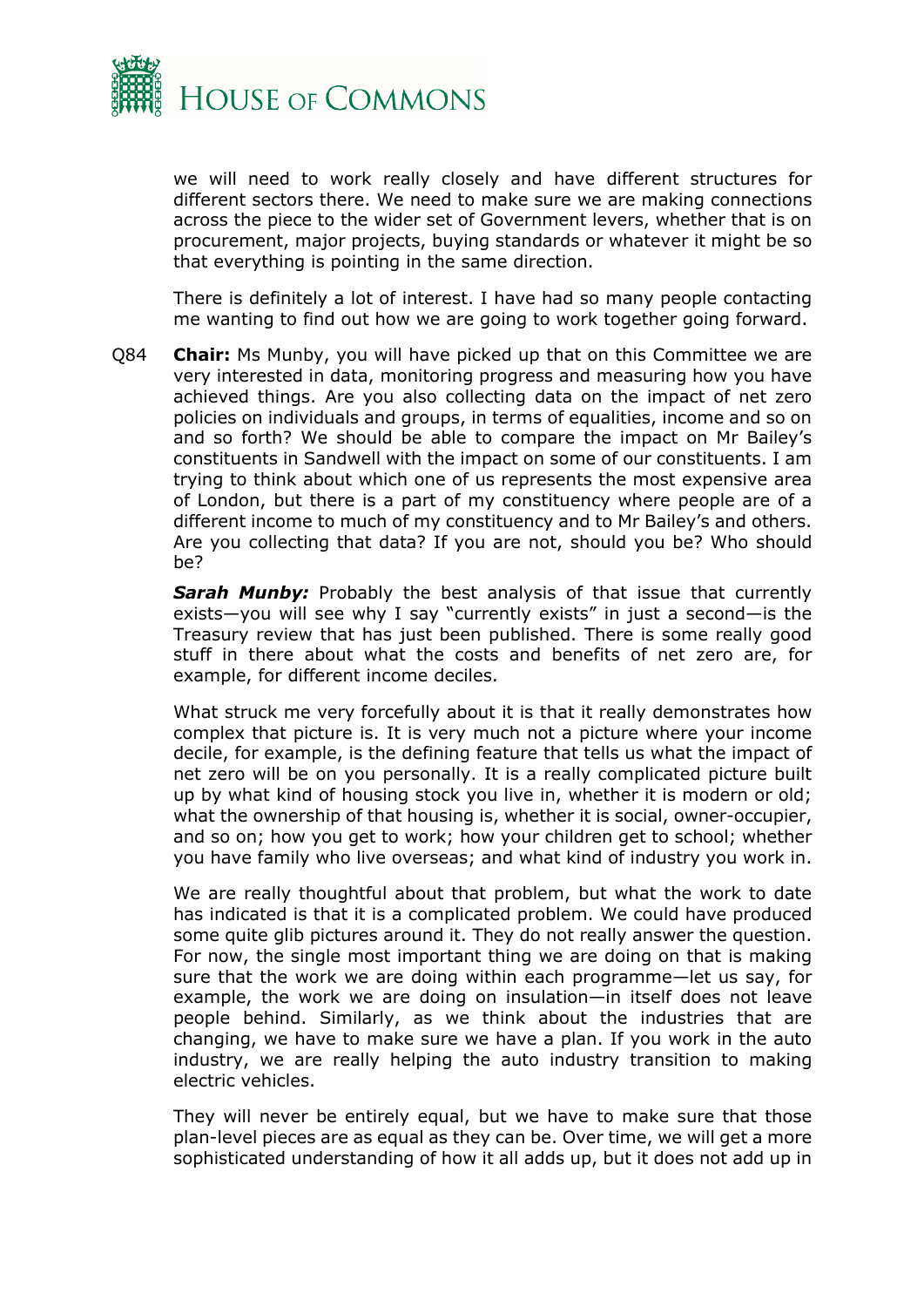

a simple or straightforward way. The risk of trying to look at it fully in aggregate is that you actually miss things.

Q85 **Chair:** Is somebody looking at that? Is it a concern for you?

**Sarah Munby:** Yes, it is. For example, we have recently commissioned some research particularly on that issue. It is one of these things where you dig a little and you discover that you need five more spades. We are going to keep going, but meanwhile we have to make sure that each element of the programme is not leaning into having haves and have-nots. We are not going to be rescued by some aggregate picture.

*Lee McDonough:* Sarah is absolutely right. The Treasury report frames the context to the approach that Sarah said. We are publishing a call for evidence on fairness and affordability to set out options for rebalancing electricity and gas prices, and making green choices. It is that kind of thing that helps you get a handle on that. We are absolutely starting to think about it.

Q86 **Chair:** It is important for consumers; it is important for MPs representing constituencies to know who is going to benefit most quickly and who is going to benefit slower. We need to either sell the message or lobby about what is going on.

I just have one final question. We talked about skills more generally, but we know that increasingly there is a high turnover of senior civil servants. You are bought in; you sound very committed. You sound like you have a bit of a plan; we will obviously make some recommendations in our report. You will not all be here forever; 2050 is a long way off. How are you embedding skills and knowledge of this? How are you making sure that Government get this culturally and that the civil service is on the trajectory that Government have set it?

**Sarah Munby:** First of all, it is worth saying that is a long-term journey-2050 is quite far away. Certainly, relying on people still being here is not the right approach. All the pieces we have talked about around the strategy, the plan, the governance and the structures really helps. We also lay out in the strategy a specific programme of work, which is around skills. That is about exactly making sure that we have the highest value and highest expertise skills that are really critical for some of these programmes, for example people who really understand nuclear.

**Chair:** They will be on a different career trajectory to the traditional generalist route.

*Sarah Munby:* That goes right through to making sure that everybody in the policy profession, for example, which is one of the larger professions, has enough of an understanding about net zero. You will see the triangle in the strategy, which shows you the different layers and what it is we need to do.